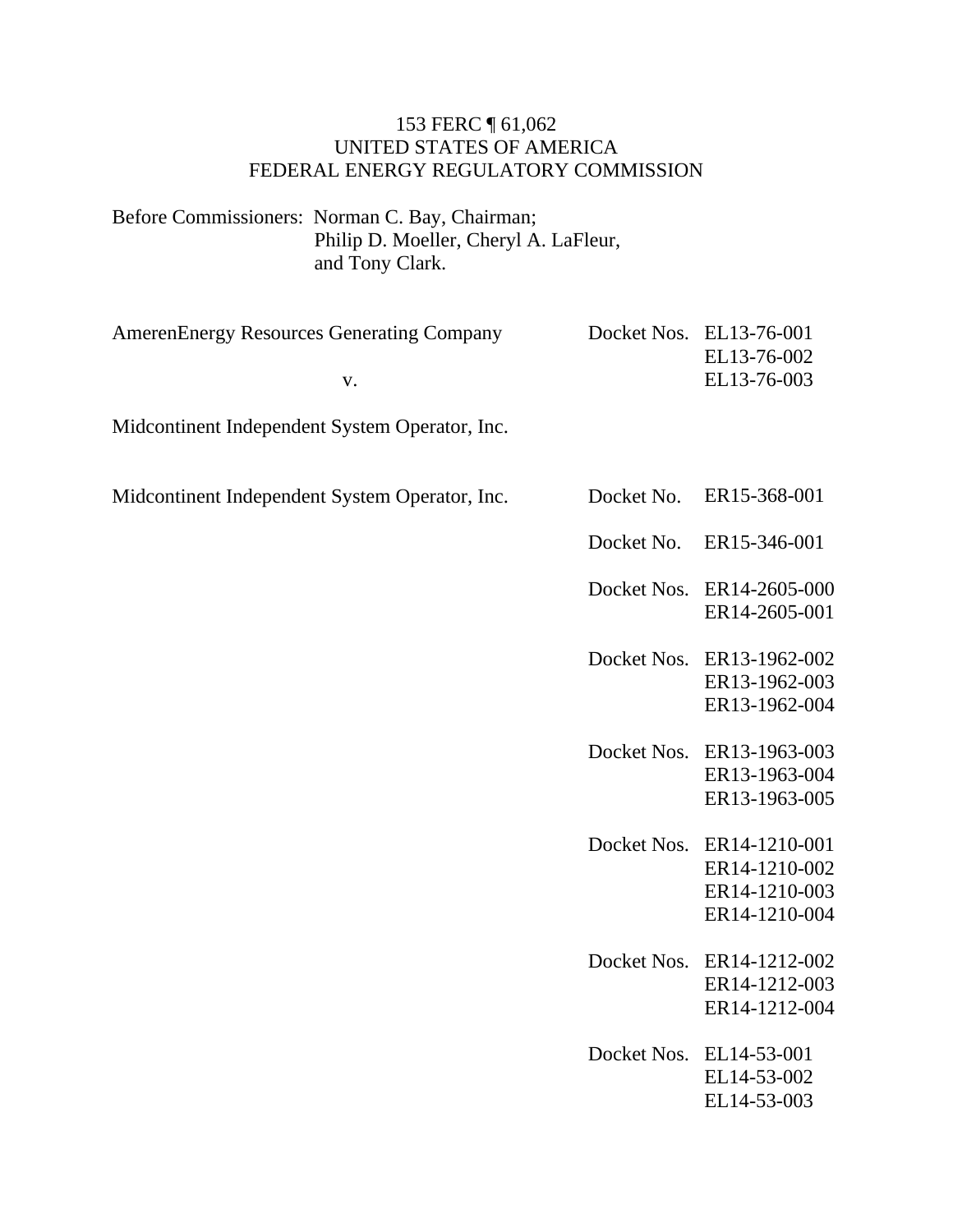Illinois Power Marketing Company

Docket Nos. ER14-2619-001 ER14-2619-002

Docket No. ER14-2718-001

#### ORDER ON REHEARING AND COMPLIANCE FILINGS

(Issued October 15, 2015)

1. In this order, we address several proceedings relating to the level of compensation and other issues associated with the operation of System Support Resource  $(SSR)^1$  $(SSR)^1$  Units under the MISO Tariff, and the SSR agreements between MISO and Illinois Power**[2](#page-1-1)** regarding the provision of SSR service by the Edwards Unit No. 1 generating facility (Edwards Unit 1) **[3](#page-1-2)** for 2013, 2014, and 2015. As discussed more fully below, we: (1) grant rehearing in part and deny rehearing in part of the order addressing, among other things, a complaint by Ameren issued in Docket No. ER13-1962 *et al.*; **[4](#page-1-3)** (2) grant

<span id="page-1-1"></span>**<sup>2</sup>** On December 2, 2013, Illinois Power Holdings acquired several Ameren Corporation subsidiaries, including AmerenEnergy Resources Generating Company and Ameren Energy Marketing. AmerenEnergy Resources Generating Company was renamed as Illinois Power Resources Generating, LLC, and Ameren Energy Marketing was renamed as Illinois Power Marketing Company. For purposes of this order, both AmerenEnergy Resources Generating Company and Ameren Energy Marketing will be referred to as "Ameren," and both Illinois Power Marketing Company and Illinois Power Resources Generating, LLC will be referred to as "Illinois Power."

<span id="page-1-2"></span>**<sup>3</sup>** Edwards Unit 1 is a 90 MW coal-fired steam boiler generator located in the Peoria area of Illinois.

<span id="page-1-3"></span>**<sup>4</sup>** *Midcontinent Indep. Sys. Operator, Inc.*, 148 FERC ¶ 61,057 (2014) (Ameren Complaint Order).

<span id="page-1-0"></span>**<sup>1</sup>** Midcontinent Independent System Operator, Inc.'s (MISO) Open Access Transmission, Energy, and Operating Reserve Markets Tariff (Tariff) defines SSRs as "Generation Resources or Synchronous Condensor Units [(SCU)] that have been identified in Attachment Y – Notification to this Tariff and are required by the Transmission Provider for reliability purposes, to be operated in accordance with the procedures described in Section 38.2.7 of this Tariff." MISO, FERC Electric Tariff, [1.643, System Support Resource \(SSR\), 0.0.0.](http://etariff.ferc.gov/TariffSectionDetails.aspx?tid=1162&sid=50355) Unless indicated otherwise, all capitalized terms shall have the same meaning given them in the MISO Tariff.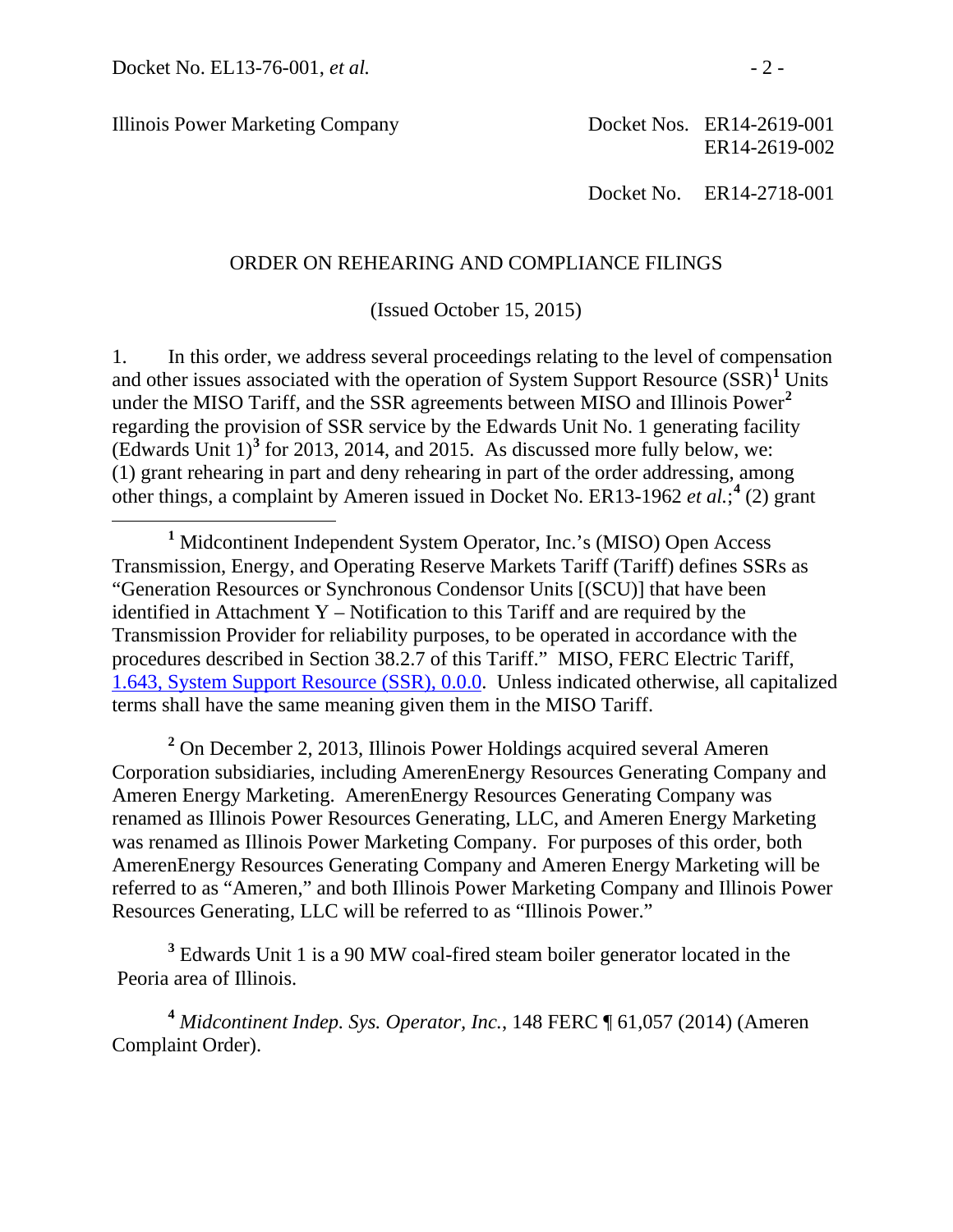clarification in part and deny rehearing in part of the order issued in Docket No. ER14- 2619-000; **[5](#page-2-0)** (3) deny the request for rehearing of the order issued in Docket No. ER14- 2718-000;<sup>[6](#page-2-1)</sup> (4) deny the request for rehearing of the order issued in Docket No. ER15-368-000; **[7](#page-2-2)** and (5) conditionally accept MISO's compliance filings in Docket Nos. ER14- 1210-001, ER14-2605-000, and ER14-2605-001 effective July 22, 2014, subject to compliance filings due within 30 days of the date of this order.

2. In summary, as more fully described herein, we affirm the Commission's finding in the Ameren Complaint Order that a generator should be provided the opportunity to recover its fixed costs through a full cost-of-service rate when a generator in the MISO region is forced to continue to operate for reliability reasons pursuant to an SSR agreement under MISO's Tariff. We also affirm the Commission's finding that it cannot provide retroactive cost-of-service recovery because, among other reasons, under section 206 of the Federal Power Act (FPA),**[8](#page-2-3)** the Commission can only make a rate increase effective prospectively from the date of the order fixing the new rate. Accordingly, the Commission's previous determinations regarding recovery of costs in 2013 and 2014 for Edwards Unit 1 remain unchanged. We also address a number of other issues on rehearing and compliance, which are discussed below.

# **I. Background**

3. Under MISO's Tariff, market participants that have decided to retire or suspend a generation resource or SCU must submit a notice (Attachment Y Notice), pursuant to Section 38.2.7.a of the Tariff, at least 26 weeks prior to the resource's retirement or suspension effective date. During this 26-week notice period, MISO will conduct a study (Attachment Y Study) to determine whether all or a portion of the resource's capacity is necessary to maintain system reliability, such that SSR status is justified. If so, and if MISO cannot identify an SSR alternative that can be implemented prior to the retirement or suspension effective date, then MISO and the market participant shall enter into an

<span id="page-2-1"></span>**<sup>6</sup>** *Ill. Power Mktg. Co*., 149 FERC ¶ 61,072, at P 35 (2014) (Order on Illinois Power's Proposed Rate for 2013 SSR Service).

<span id="page-2-3"></span><span id="page-2-2"></span>**<sup>7</sup>** *Midcontinent Indep. Sys. Operator Inc.*, 150 FERC ¶ 61,008 (2015) (Order on Unanticipated Repair Costs).

**<sup>8</sup>** 16 U.S.C. § 824e (2012).

<span id="page-2-0"></span>**<sup>5</sup>** *Ill. Power Mktg. Co*., 149 FERC ¶ 61,017, at P 1 (2014) (Order on Illinois Power's Proposed Rate for 2014 SSR Service).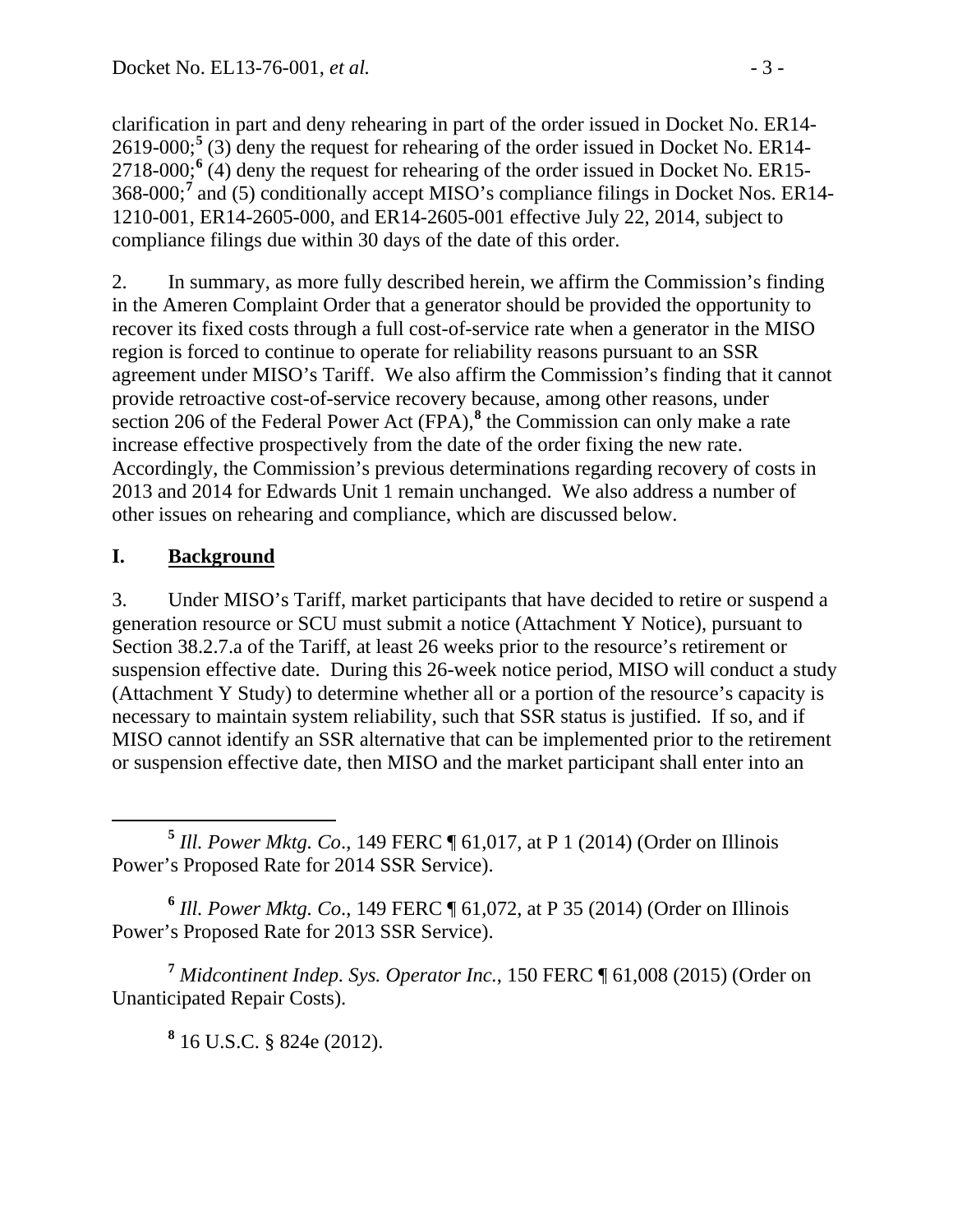agreement, as provided in Attachment Y-1 (Standard Form SSR Agreement) of the Tariff, to ensure that the resource continues to operate, as needed.**[9](#page-3-0)**

4. On July 25, 2012, in Docket No. ER12-2302-000, MISO submitted proposed Tariff revisions regarding the treatment of resources that submit Attachment Y Notices. On September 21, 2012, the Commission conditionally accepted MISO's proposed Tariff revisions effective September 24, 2012, subject to two compliance filings due within 90 and 180 days of the date of the order.**[10](#page-3-1)** On July 22, 2014, the Commission conditionally accepted MISO's compliance filing, subject to further compliance.**[11](#page-3-2)**

5. On July 5, 2013, pursuant to section 206 of the FPA, Ameren filed a complaint (Ameren Complaint) in Docket No. EL13-76-000 against MISO, which was supplemented by Illinois Power on February 20, 2014. At the time the Ameren Complaint was filed, the then-existing Tariff limited SSR compensation to going-forward costs which, according to MISO's interpretation, did not include the fixed costs of existing plant. Ameren argued that the Commission should find that, regarding SSR compensation, the term going-forward costs includes the fixed costs of existing plant, which are recovered as depreciation expense, return on rate base, and associated taxes, or alternatively, the Commission should find that the existing Tariff is unjust and unreasonable and unduly discriminatory or preferential, to the extent that it does not compensate SSR Units for the fixed costs of existing plant. In the February 20, 2014 supplement to the Complaint, Illinois Power also argued that MISO's Tariff was unjust, unreasonable, and unduly discriminatory or preferential because it provided MISO with unilateral rights to file rates under unexecuted SSR agreements.

6. On July 11, 2013, in Docket No. ER13-1962-000, pursuant to section 205 of the FPA, MISO submitted a proposed unexecuted SSR agreement between Ameren and MISO (Edwards Year 1 SSR Agreement) for Edwards Unit 1, covering a one-year term beginning on January 1, 2013 and terminating on December 31, 2013. The Edwards Year 1 SSR Agreement only included compensation for Ameren's going-forward costs and did not include any compensation for Ameren's fixed costs of existing plant. On November 25, 2013, the Commission accepted the Edwards Year 1 SSR Agreement and

<span id="page-3-0"></span> **<sup>9</sup>** *See Midwest Indep. Transmission Sys. Operator, Inc.*, 108 FERC ¶ 61,163, *order on reh'g*, 109 FERC ¶ 61,157 (2004).

<span id="page-3-2"></span><span id="page-3-1"></span>**<sup>10</sup>** *Midwest Indep. Transmission Sys. Operator, Inc.*, 140 FERC ¶ 61,237 (2012) (2012 SSR Order), *order on compliance*, 148 FERC ¶ 61,056 (2014) (2014 SSR Compliance Order).

**<sup>11</sup>** 2014 SSR Compliance Order, 148 FERC ¶ 61,056 at P 1.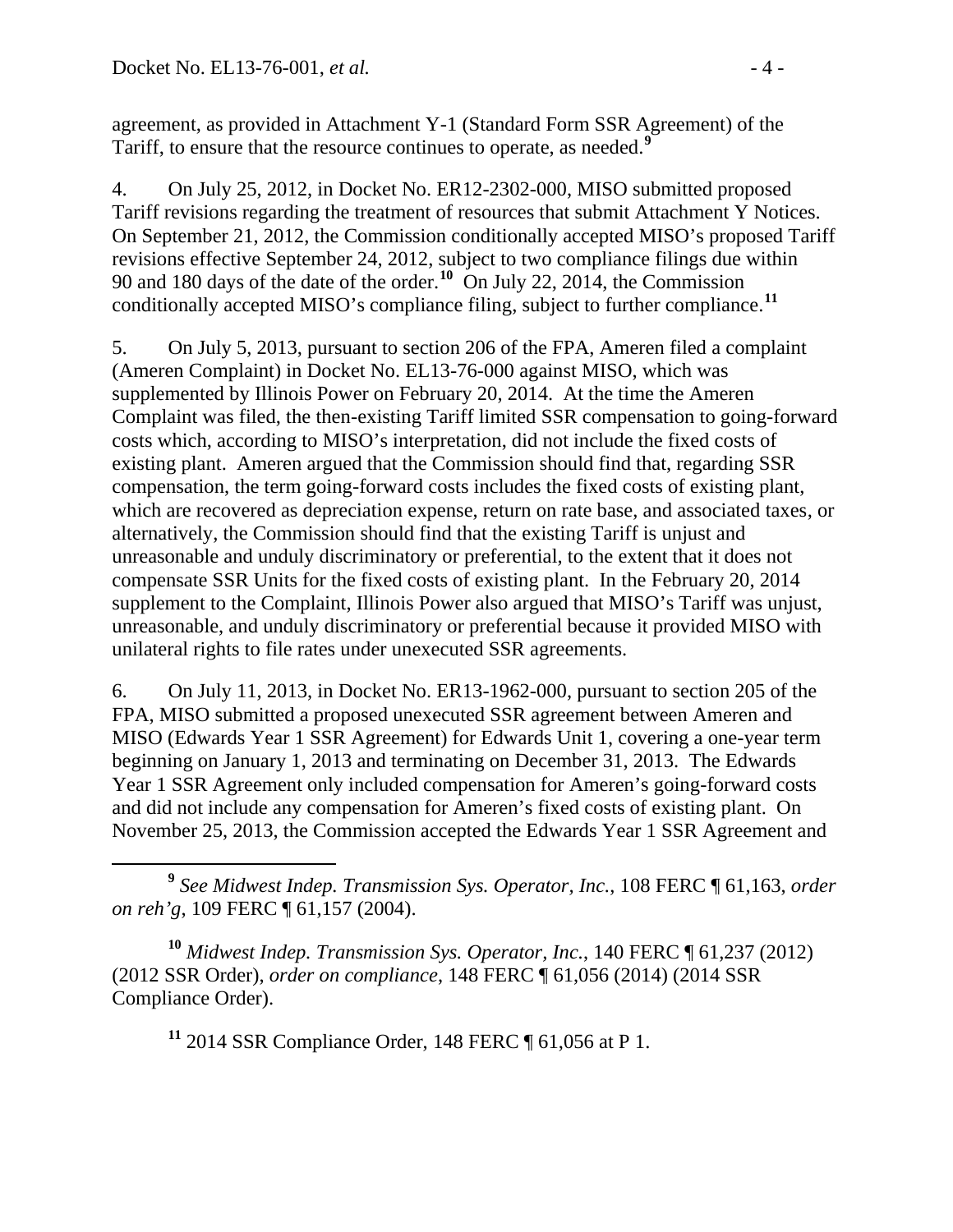the associated rate schedule, suspended them for a nominal period, to be effective January 1, 2013, as requested, subject to refund and further Commission order.**[12](#page-4-0)**

7. On January 30, 2014, in Docket No. ER14-1210-000, pursuant to section 205 of the FPA, MISO filed the unexecuted Amended and Restated SSR Agreement (Edwards Year 2 SSR Agreement) for Edwards Unit 1, covering a one-year term beginning on January 1, 2014 and terminating on December 31, 2014. Like the Edwards Year 1 SSR Agreement, the Edwards Year 2 SSR Agreement also only included compensation for Illinois Power's going-forward costs and did not include any compensation for Illinois Power's fixed costs of existing plant. On March 31, 2014, the Commission accepted the Edwards Year 2 SSR Agreement and the associated rate schedule, suspended them for a nominal period, to be effective January 1, 2014, as requested, subject to refund and further Commission order.**[13](#page-4-1)**

# **A. The Ameren Complaint Order**

8. On July 22, 2014, the Commission issued the Ameren Complaint Order in which, among other things, the Commission denied the Ameren Complaint as to Ameren's argument that the term going-forward costs in the then-existing Tariff could be construed to include the fixed costs of existing plant, but granted the Ameren Complaint as to the justness and reasonableness of the then-existing Tariff and found the Tariff to be unjust, unreasonable, and unduly discriminatory or preferential because when MISO negotiates with a market participant to determine the level of SSR compensation, the Tariff did not allow SSR Units compensation for the fixed costs of existing plant. Additionally, the Commission found the Tariff to be unjust, unreasonable, and unduly discriminatory or preferential because it provided MISO with unilateral rights to file rates under unexecuted SSR agreements.**[14](#page-4-2)**

9. The Commission directed MISO to revise its Tariff to reflect that SSR compensation should not exceed a resource's full cost-of-service, including the fixed costs of existing plant (rather than providing that this compensation must not exceed a resource's going-forward costs), effective as of the date of the Ameren Complaint

**<sup>14</sup>** Ameren Complaint Order, 148 FERC ¶ 61,057 at P 82.

<span id="page-4-0"></span>**<sup>12</sup>** *Midcontinent Indep. Sys. Operator, Inc.*, 145 FERC ¶ 61,163 (2013) (Edwards Year 1 SSR Order).

<span id="page-4-2"></span><span id="page-4-1"></span>**<sup>13</sup>** *Midcontinent Indep. Sys. Operator, Inc.*, 146 FERC ¶ 61,238 (2014) (Edwards Year 2 SSR Order).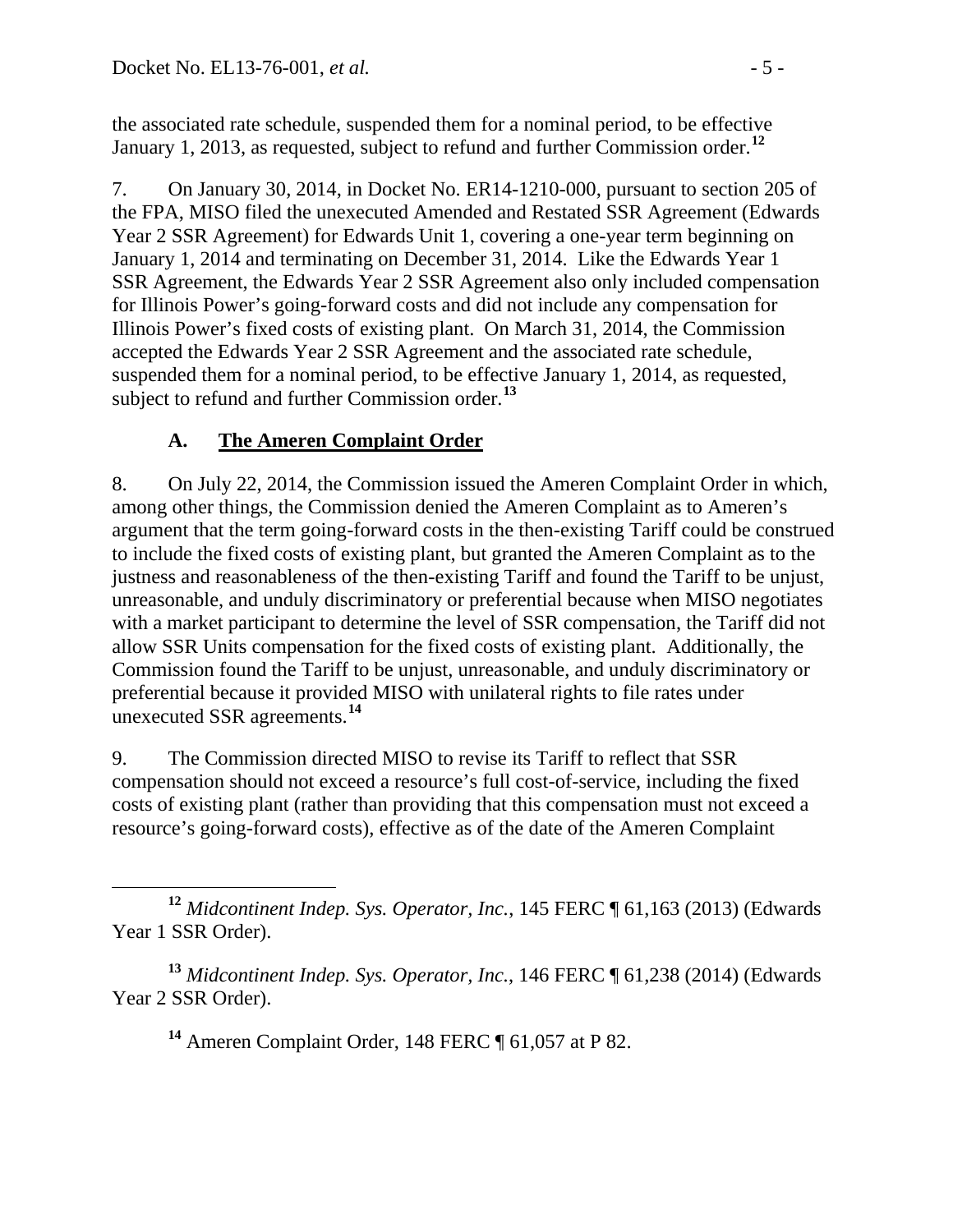Order.<sup>[15](#page-5-0)</sup> In addition, the Commission directed MISO to revise the Tariff to permit an SSR owner to submit a section 205 filing for the rate associated with an SSR agreement.**[16](#page-5-1)** The Commission also found that the Tariff does not adequately describe the technical study process by which MISO is to evaluate whether potential SSR Units are needed for reliability purposes and directed MISO to revise section 38.2.7 of its Tariff to provide additional detail on the technical study process.<sup>[17](#page-5-2)</sup> The Commission directed that these tariff changes be filed in a compliance filing to be made 60 days from the date of the Ameren Complaint Order.

10. In the Ameren Complaint Order, the Commission also established hearing and settlement judge procedures in Docket No. ER13-1962-000 on the issue of the appropriate level of going-forward costs included in the rate that MISO negotiated with Ameren for operating Edwards Unit 1 as an SSR unit under the Edwards Year 1 SSR Agreement.<sup>[18](#page-5-3)</sup> In addition, the Commission also established hearing and settlement judge procedures in Docket No. ER14-1210-000 on the issue of the costs included in the rate that MISO negotiated with Illinois Power for operating Edwards Unit 1 as an SSR Unit under the Edwards Year 2 SSR Agreement (i.e., the going-forward costs), as well as the fixed costs of existing plant as proposed by Illinois Power in its February 20, 2014 supplement to the Ameren Complaint for the then-remaining term of the Edwards Year 2 SSR Agreement. The Commission noted that the hearing and settlement judge procedures would evaluate the level of cost recovery, including the amount of any potential rate increase that may be appropriate to allow Illinois Power to recover its full cost-of-service. The Commission reiterated that any rate increase would only take effect prospectively from the date of the Commission order adopting the increased rate after hearing and settlement judge procedures. The Commission also noted that, pursuant to its finding that the Tariff must provide SSR owners with the right to make their own FPA section 205 filings for compensation under SSR agreements, Illinois Power may make a section 205 filing proposing its own SSR compensation, including fixed costs of existing plant, as of the date of the Ameren Complaint Order.**[19](#page-5-4)**

<span id="page-5-2"></span><span id="page-5-1"></span><span id="page-5-0"></span>**<sup>15</sup>** *Id.* P 87. The Commission also established a refund effective date of July 5, 2013, which is the date the Ameren Complaint was filed.

**<sup>16</sup>** *Id.* PP 92-93.

**<sup>17</sup>** *Id.* PP 152-154.

<span id="page-5-3"></span>**<sup>18</sup>** *Id.* P 155.

<span id="page-5-4"></span>**<sup>19</sup>** *Id.* PP 208-209.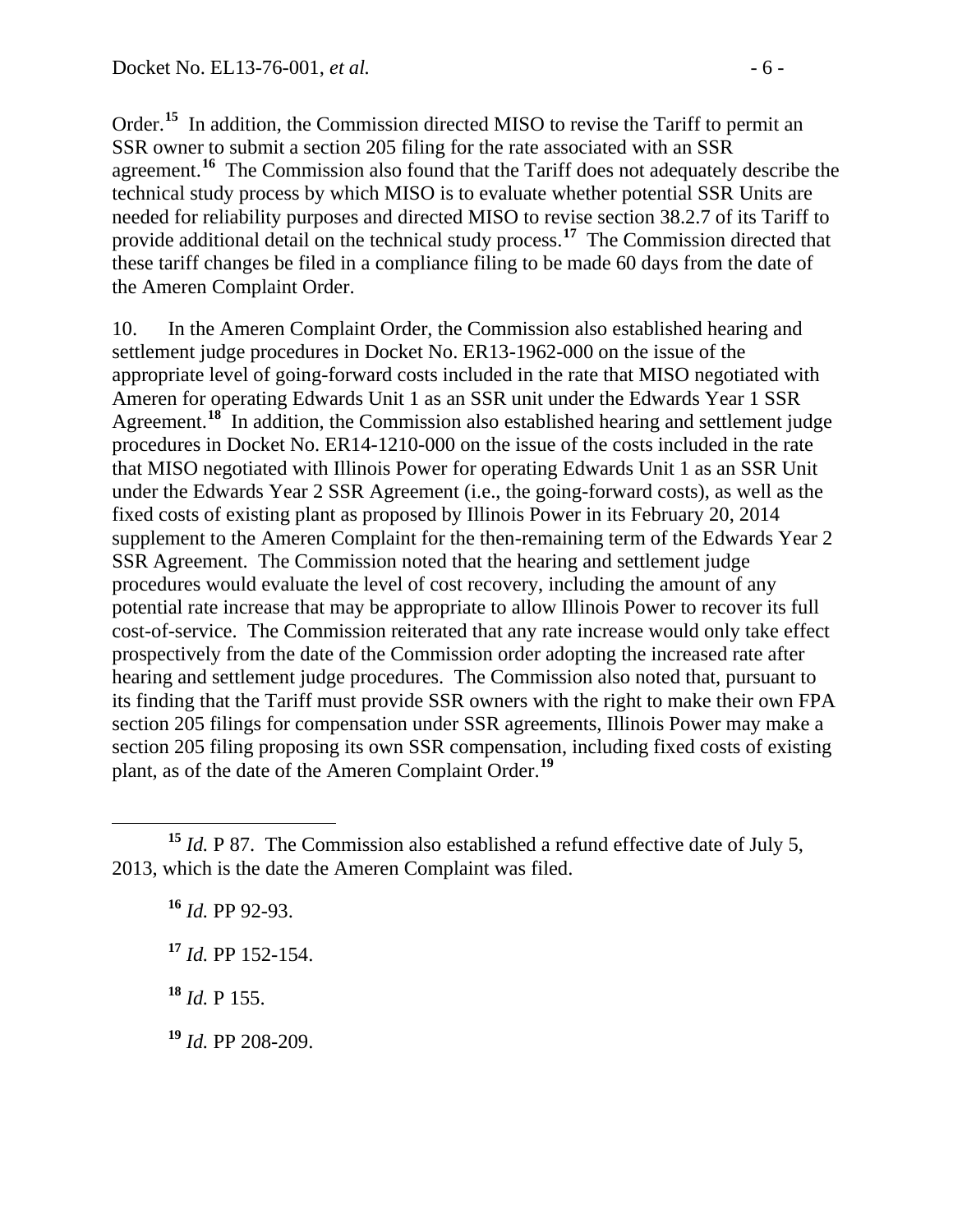11. The following parties filed requests for rehearing of the Ameren Complaint Order, each of which will be addressed below: Illinois Power; the Independent Market Monitor for PJM (PJM Market Monitor); Coalition of MISO Transmission Customers, Wisconsin Industrial Energy Group, Wisconsin Paper Council, Minnesota Large Industrial Group, Association of Businesses Advocating Tariff Equity, and Illinois Industrial Energy Consumers (collectively, Industrial Customers); and Hoosier Energy Rural Electric Cooperative, Inc. and Southern Illinois Power Cooperative (collectively, Hoosier-Southern Illinois). The Michigan Public Service Commission filed a comment to the Ameren Complaint Order. MISO and Hoosier-Southern Illinois filed answers to the rehearing requests.

### **B. The Order on Illinois Power's Proposed Rate for 2014 SSR Service**

12. On August 7, 2014, pursuant to section 205 of the FPA, Illinois Power submitted in Docket No. ER14-2619-000 a revised unexecuted Amended and Restated SSR Agreement between Illinois Power and MISO (Illinois Power Restated 2014 SSR Agreement) that proposed to revise the rate set forth in the Edwards Year 2 SSR Agreement to provide for a monthly compensation based on its full cost-of-service for Edwards Unit 1 for 2014 SSR service. Illinois Power also requested waiver of the Commission's prior notice requirements so that the Illinois Power Restated 2014 SSR Agreement could be effective January 1, 2014, the effective date of the Edwards Year 2 SSR Agreement. In the Order on Illinois Power's Proposed Rate for 2014 SSR Service, the Commission accepted the Illinois Power Restated 2014 SSR Agreement, suspended it for a nominal period, to become effective August 8, 2014, subject to refund and compliance, set Illinois Power's proposed rates under the Illinois Power Restated 2014 SSR Agreement for hearing and settlement judge procedures and consolidated that proceeding with the ongoing hearing and settlement judge procedures established by the Ameren Complaint Order. In doing so, the Commission reiterated that it can only make a rate increase under FPA section 206 effective prospectively from the date of the order fixing the new rate.**[20](#page-6-0)** Additionally, the Commission stated that to permit full cost-ofservice rate recovery back to January 1, 2014 would violate the filed rate doctrine because the Tariff on file as of January 1, 2014 only provided that SSR owners receive their going-forward costs. Thus, the Commission concluded that there was no rate on file that could have permitted full cost-of-service recovery as of January 1, 2014. Due to the unique circumstances of the case, the Commission waived the 60-day prior notice requirement to allow the Illinois Power Restated 2014 SSR Agreement to become effective August 8, 2014, which was one day after Illinois Power's filing.

<span id="page-6-0"></span>**<sup>20</sup>** Order on Illinois Power's Proposed Rate for 2014 SSR Service, 149 FERC ¶ 61,017 at PP 38-39.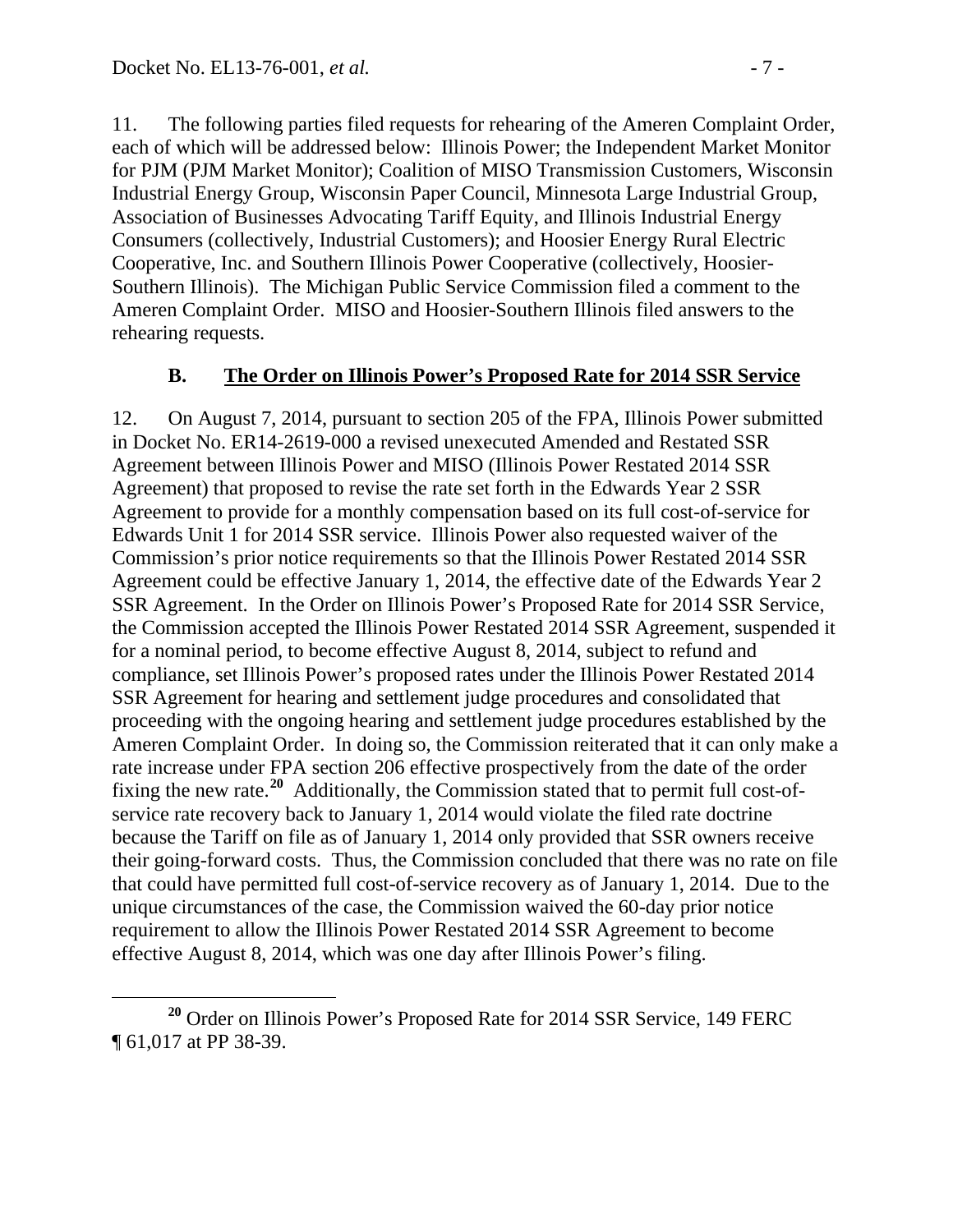13. Illinois Power and MISO filed requests for rehearing of the Order on Illinois Power's Proposed Rate for 2014 SSR Service, which will be addressed below.

### **C. The Order on Illinois Power's Proposed Rate for 2013 SSR Service**

14. On August 27, 2014, pursuant to section 205 of the FPA, Illinois Power submitted in Docket No. ER14-2718-000 a revised unexecuted Amended and Restated SSR Agreement between Illinois Power and MISO (Illinois Power Restated 2013 SSR Agreement) that proposed to revise the rate set forth in the Edwards Year 1 SSR Agreement to provide for a monthly compensation based on its full cost-of-service for Edwards Unit 1 for 2013 SSR service. Illinois Power also requested waiver of the Commission's prior notice requirements so that the Illinois Power Restated 2013 SSR Agreement could be effective on January 1, 2013, or, in the alternative, July 5, 2013 (the refund effective date established in the Ameren Complaint Order). In the Order on Illinois Power's Proposed Rate for 2013 SSR Service, the Commission rejected the Illinois Power Restated 2013 SSR Agreement. The Commission again observed that under FPA section 206 it can only provide prospective relief and that to permit cost-ofservice recovery back to January 1, 2013 or July 5, 2013 would violate the filed rate doctrine. Additionally, the Commission stated that the protest filed by Ameren in Docket No. ER13-1962-000 to support its proposed rate fails to provide sufficient notice to parties so as to justify a retroactive rate increase.

15. Illinois Power filed a request for rehearing of the Order on Illinois Power's Proposed Rate for 2013 SSR Service, which will be addressed below.

### **D. The Order on Unanticipated Repair Costs**

16. On November 10, 2014, pursuant to section 205 of the FPA, MISO submitted in Docket No. ER15-368-000 an unexecuted amended and restated SSR agreement between Illinois Power and MISO containing additional compensation for 2014 SSR service for unanticipated repairs to Edwards Unit 1 associated with a generator turbine overhaul. MISO explained that the additional compensation for unanticipated repairs was necessary to ensure that Edwards Unit 1 would be able to operate safely and reliably to satisfy its SSR requirement under the Edwards Year 2 SSR Agreement. MISO gave notice to Illinois Power to proceed with unanticipated repairs on an emergency basis pursuant to section 9.E of the Edwards Year 2 SSR Agreement.**[21](#page-7-0)**

<span id="page-7-0"></span>**<sup>21</sup>** Under section 9.E of the Edwards Year 2 Agreement, a repair situation qualifies as an "emergency" repair if "MISO reasonably believes that system security and reliability require any unanticipated repairs to be made before FERC can act on a Section 205 filing."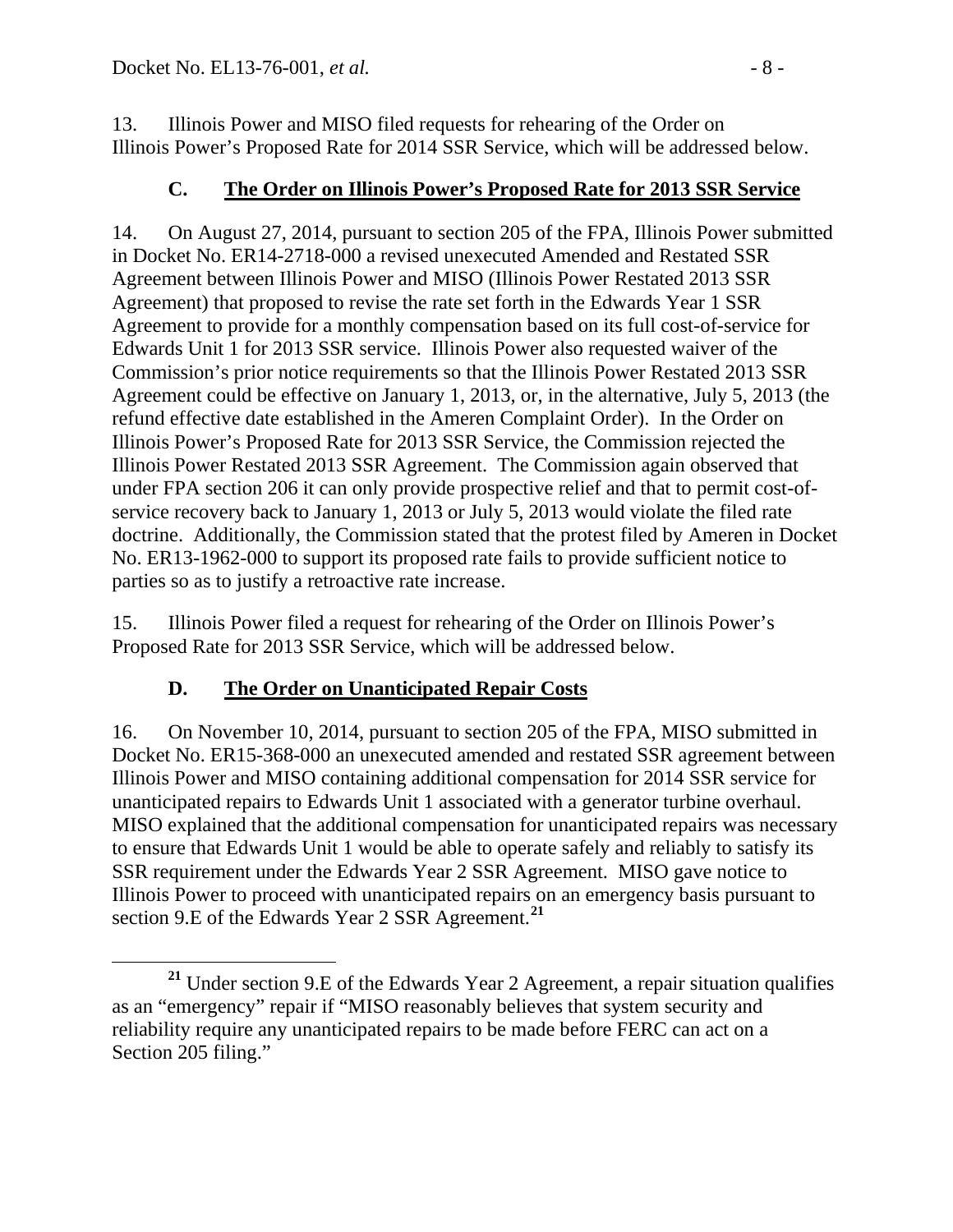17. On January 9, 2015, in the Order on Unanticipated Repair Costs, the Commission accepted MISO's filing, suspended it for a nominal period to become effective November 1, 2014, as requested, subject to refund, set the proposed rate for hearing and settlement judge procedures, and consolidated the proceeding with the hearing and settlement judge proceedings established by the Ameren Complaint Order in Docket No. ER13-1962-000, *et al*. The Commission agreed with MISO that the repairs were both "unanticipated" and properly designated as an emergency repair situation as contemplated by section 9.E of the Edwards Year 2 SSR Agreement.**[22](#page-8-0)** Nevertheless, the Commission determined that the costs associated with the repairs have not been shown to be just and reasonable and set the recovery of the additional compensation for the unanticipated repairs for hearing and settlement judge procedures.**[23](#page-8-1)**

18. MISO filed a request for rehearing of the Order on Unanticipated Repair Costs. Hoosier Energy Rural Electric Cooperative, Inc., Illinois Municipal Electric Agency, Prairie Power, Inc., Southern Illinois Power Cooperative, and Wabash Valley Power Association, Inc. (collectively, Customers) filed an answer to MISO's request for rehearing. These filings will be addressed below.

# **II. MISO's Compliance Filings**

19. In response to the directives set forth in the Ameren Complaint Order, MISO submitted compliance filings in Docket Nos. ER14-1210-001, ER14-2605-000, and ER14-2605-001, as explained more fully below. In its filing made in Docket No. ER14- 1210-001, MISO filed revised versions of the Edwards Year 1 SSR Agreement and Edwards Year 2 SSR Agreement to revise non-rate terms and conditions to ensure that certain charges are netted out and that compensation is properly accounted for in both agreements.<sup>[24](#page-8-2)</sup> In its filing made in Docket No. ER14-2605-000, MISO submitted additional Tariff revisions regarding cost-of-service recovery for SSRs, the ability of generators to file their own rate for the provision of SSR service, the notice period, and information on obtaining environmental waivers. **[25](#page-8-3)** In its filing made in Docket

<span id="page-8-0"></span>**<sup>22</sup>** Order on Unanticipated Repair Costs, 150 FERC ¶ 61,008 at PP 28-29.

<span id="page-8-1"></span>**<sup>23</sup>** *Id.* PP 30-31.

<span id="page-8-2"></span>**<sup>24</sup>** *See* Ameren Complaint Order, 148 FERC ¶ 61,057 at PP 157, 158, 212, 222.

<span id="page-8-3"></span>**<sup>25</sup>** *See id.* PP 87, 93, 158, 221.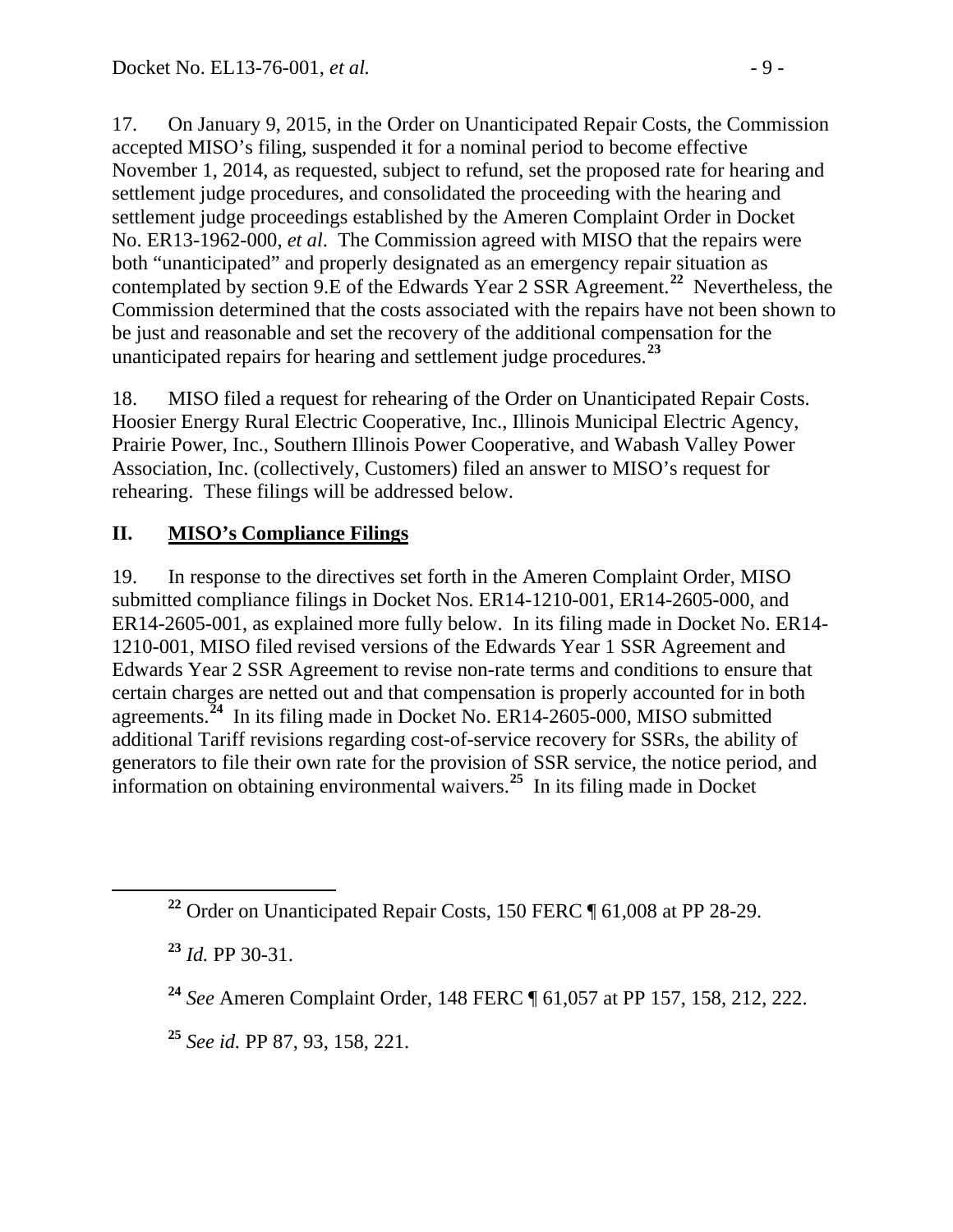No. ER14-2605-001, MISO submitted Tariff revisions regarding the technical study process.**[26](#page-9-0)**

### **III. Notice of Filings and Responsive Pleadings**

20. Notice of the compliance filing made in Docket No. ER14-1210-001 was published in the *Federal Register*, 79 Fed. Reg. 47,634 (2014), with protests and interventions due on or before August 27, 2014. Notice of the compliance filing made in Docket No. ER14-2605-000 was published in the *Federal Register*, 79 Fed. Reg. 47,634 (2014), with protests and interventions due on or before August 27, 2014. Notice of the compliance filing made in Docket No. ER14-2605-001 was published in the *Federal Register*, 79 Fed. Reg. 54,273 (2014), with protests and interventions due on or before September 23, 2014.

21. No entities filed protests or new interventions in Docket No. ER14-1210-001.

22. The following entities submitted filings in Docket No. ER14-2605-000: The Illinois Commerce Commission filed a notice of intervention. Ameren Services Company, **[27](#page-9-1)** NRG Companies,**[28](#page-9-2)** Wisconsin Electric Power Company, Illinois Power Marketing Company, Illinois Municipal Electric Agency, Wabash Valley Power Association, Inc., and Hoosier-Southern Illinois, each filed a timely motion to intervene. On August 28, 2014, Prairie Power, Inc. filed a motion to intervene out-of-time. On September 23, 2014, Exelon Corporation filed a motion to intervene out-of-time.

23. In Docket No. ER14-2605-001, Exelon Corporation filed a timely motion to intervene.

### **IV. Discussion**

### **A. Procedural Matters**

24. Pursuant to Rule 214 of the Commission's Rules of Practice and Procedure, 18 C.F.R. § 385.214 (2015), the notice of intervention and timely, unopposed motions to

**<sup>26</sup>** *See id.* PP 152, 154.

<span id="page-9-1"></span><span id="page-9-0"></span>**<sup>27</sup>** Ameren Services Company, a wholly-owned subsidiary of Ameren Corporation, is filing on behalf of its affiliated public utility operating companies, Ameren Illinois Company and Union Electric Company (d/b/a Ameren Missouri).

<span id="page-9-2"></span>**<sup>28</sup>** For purposes of this filing, NRG Companies are NRG Power Marketing LLC and GenOn Energy Management, LLC.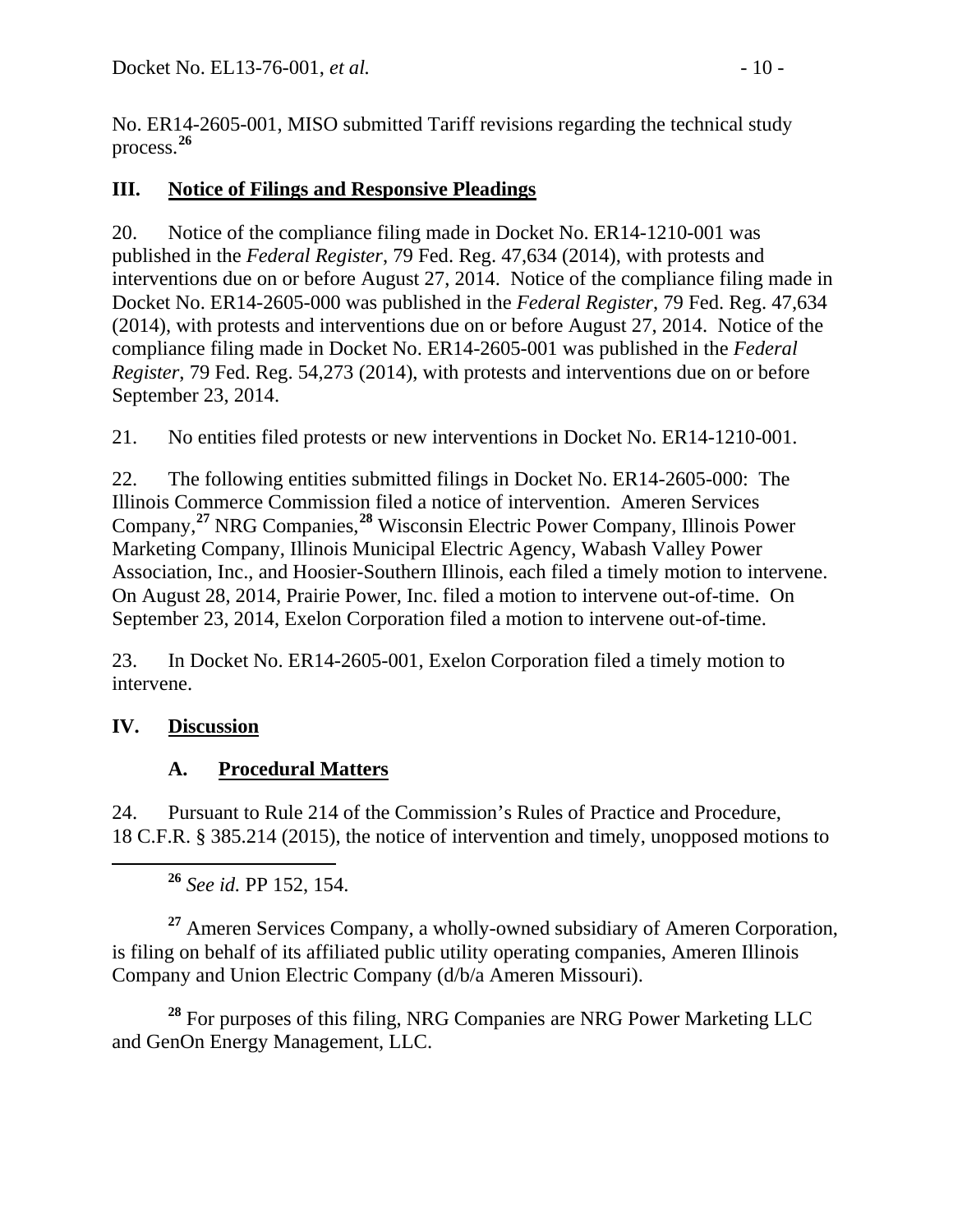intervene serve to make the entities that filed them parties to the proceeding in which they sought intervention. Pursuant to Rule 214(d) of the Commission's Rules of Practice and Procedure, 18 C.F.R. § 385.214(d) (2015), the Commission will grant the late-filed motions to intervene of Prairie Power, Inc. and Exelon Corporation in Docket No. ER14- 2605-000 given their interest in the proceeding and the absence of undue prejudice or delay.

25. Rule 713(d) of the Commission's Rules of Practice and Procedure, 18 C.F.R. § 385.713(d) (2015), prohibits an answer to a request for rehearing. Accordingly, we will reject MISO's and Hoosier-Southern Illinois's answers to the rehearing requests of the Ameren Complaint Order. We also reject Customers' answer to MISO's rehearing request of the Order on Unanticipated Repair Costs.

# **B. Substantive Matters**

# **1. Cost-of Service Rate Recovery**

### **a. Rehearing Arguments**

26. Illinois Power does not take issue with the Commission's determination in the Ameren Complaint Order that the MISO Tariff should provide for full cost-of-service recovery for SSR Units; however, Illinois Power argues that the Commission erred in finding that the then-existing Tariff did not already allow an SSR Unit to recover its full cost-of-service as going-forward costs. Illinois Power observes that MISO's proposal on compliance with the 2012 SSR Order to define going-forward costs as "the costs that will be incurred by an SSR Unit owner or operator to remain in-service that are in excess of the costs the SSR Unit would have incurred had it been retired or suspended" was not accepted until July 22, 2014, the same date as the issuance of the Ameren Complaint Order.**[29](#page-10-0)** According to Illinois Power, at the time the Ameren Complaint was filed, and when the Edwards Year 1 and Year 2 SSR Agreements were being negotiated, the Tariff only stated that MISO would consider "at a minimum" the following cost categories: "(a) fixed and variable operating and maintenance costs to existing equipment; (b) applicable state, federal, local or property taxes; and (c) non-capital costs of any environmental waivers, allowances, and/or exemptions that are obtained by the SSR Unit and not otherwise recoverable by the SSR Unit owner or operator."**[30](#page-10-1)** Illinois Power

**<sup>29</sup>** *See* 2014 SSR Compliance Order, 148 FERC ¶ 61,056 at P 48.

<span id="page-10-1"></span><span id="page-10-0"></span>**<sup>30</sup>** Illinois Power Request for Rehearing, Docket No. ER13-1962-002, *et al.*, at 10 (citing December 2012 Compliance Filing, Docket No. ER12-2302-001 at Tab A, § 38.2.7.i.ii).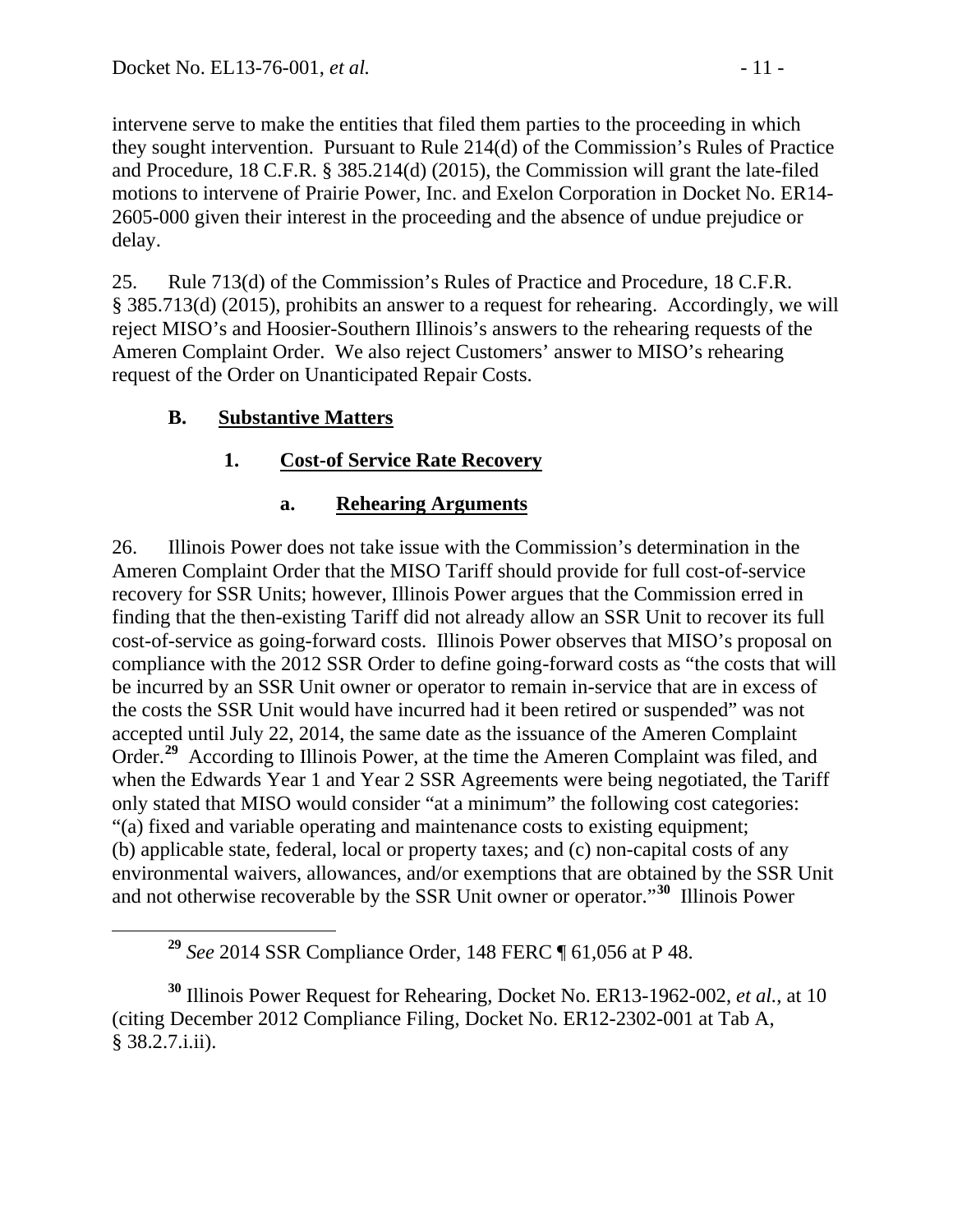asserts that nothing in this language or the language accepted in the 2014 SSR Compliance Order should have prevented SSR Units from recovering full cost-of-service. Illinois Power reiterates arguments from the Ameren Complaint, maintaining that "a reasonable definition of going-forward costs should include a return on existing plant and depreciation"**[31](#page-11-0)** and that the Commission has previously determined that going-forward costs include fixed costs.**[32](#page-11-1)**

27. Both Industrial Customers and the PJM Market Monitor, however, argue that SSR Units in MISO should not be permitted to recover full cost-of-service because, had an SSR Unit retired as it had intended, it would have foregone the opportunity to recover such costs, and at any rate, it was likely not recovering such costs while it was operational. As such, they argue that cost-of-service recovery under such circumstances results in a windfall. Industrial Customers argue that the Ameren Complaint Order is arbitrary and capricious because it does not demonstrate a rational connection between the facts presented and the Commission's conclusions. According to Industrial Customers, MISO's unilateral ability to require generators to stay online for reliability reasons is not rationally connected to the Commission's decision in the Ameren Complaint Order to allow for full cost-of-service recovery. Industrial Customers assert that, in the case of Edwards Unit 1, it was Ameren, not MISO, that was responsible for the circumstances that led to the designation of Edwards Unit 1 as an SSR Unit, because Ameren made the decision to retire the unit. Once a generator makes the decision to retire, Industrial Customers observe that the owner writes off the assets, and the fixed costs of the existing plant are taken off the books, leading to the inability to recover fixed costs of existing plant. Industrial Customers state that the Tariff as it existed prior to the Ameren Complaint Order was appropriate as it provided compensation only for goingforward costs which would be necessary to make the generator whole. Denying rehearing, Industrial Customers assert, could create a perverse incentive for generators to retire in order to gain additional compensation from customers beyond what they would have otherwise received in the market. Industrial Customers also observe that Ameren voluntarily entered into a Market Participant Agreement with MISO and explicitly agreed to be bound by the terms of the Tariff, including those provisions relevant to SSR Units.**[33](#page-11-2)**

<span id="page-11-1"></span><span id="page-11-0"></span>**<sup>32</sup>** *Id.* at 10-12 (citing *Mirant Kendall, LLC and Mirant Americas Energy Marketing, L.P., 109 FERC*  $\llbracket 61,227$ , at P 36 (2004)).

<span id="page-11-2"></span>**<sup>33</sup>** Industrial Customers Request for Rehearing, Docket No. EL13-76-001, *et al.*, at 4-8.

**<sup>31</sup>** *Id.* at 11 (quoting Ameren Complaint at 12).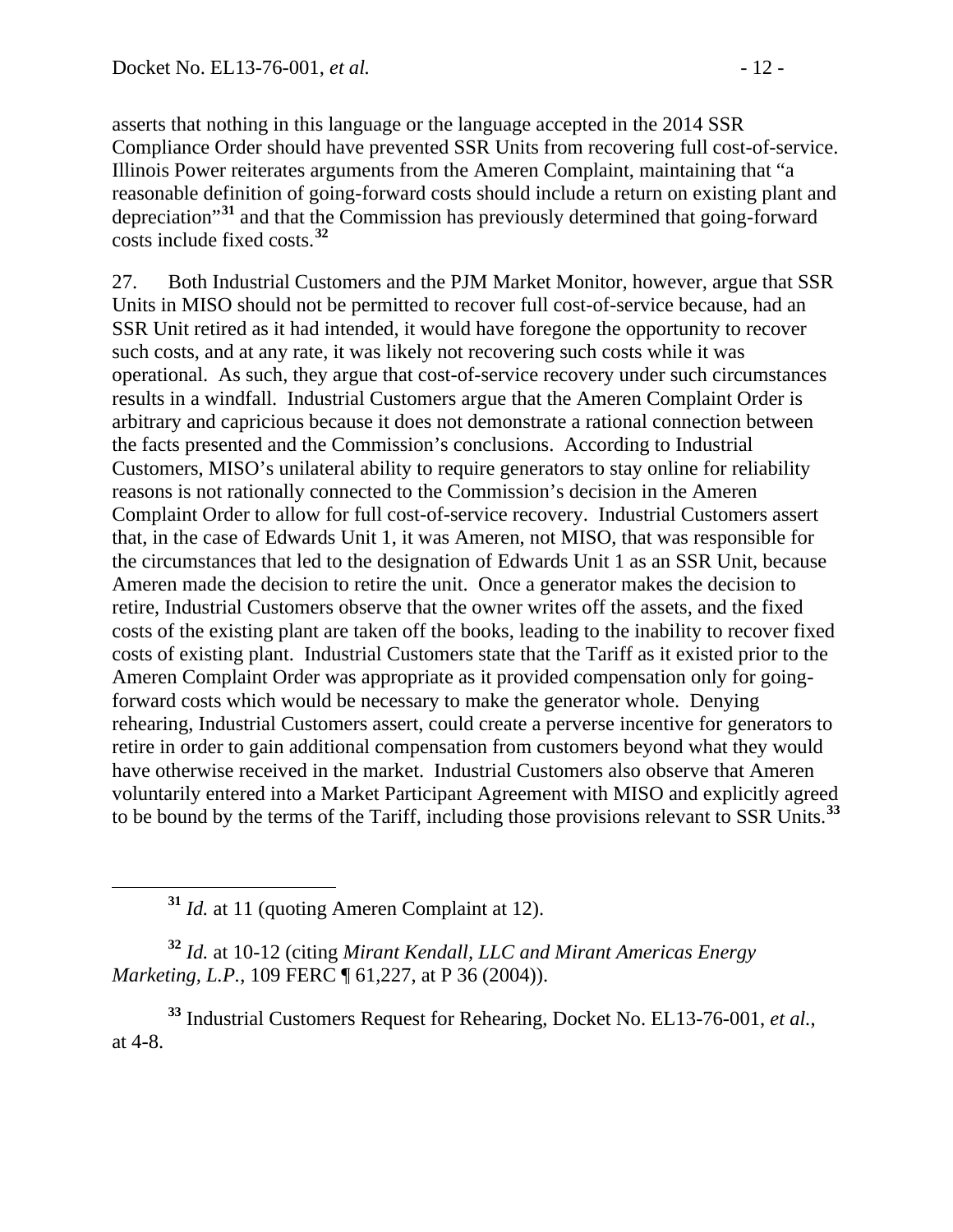28. Industrial Customers further argue that the Ameren Complaint Order is arbitrary and capricious because it uses an incorrect and unsupported baseline for its analysis that SSR Units should be compensated for the fixed costs of existing plant. Specifically, Industrial Customers assert that SSR Units are in fact going out of service and not being put into service; therefore, the Commission failed to recognize a distinction between "new entry and new exit."**[34](#page-12-0)** According to Industrial Customers, although a generator placed into service is generally afforded the opportunity to recover a return of and on its investment, this opportunity should not be provided to a generator whose own decision to exit the market and forego recovery of fixed costs is temporarily delayed because of its designation as an SSR Unit. Industrial Customers argue that compensation for fixed costs of existing plant would be appropriate if MISO required the retirement because, in that case, MISO would be preventing the opportunity for further recovery of these costs. Here, however, Industrial Customers maintain that MISO had no input into the generator's business decision to retire and thereby forego the opportunity to recover these costs.**[35](#page-12-1)**

29. Industrial Customers also argue that the Ameren Complaint Order violates the Commission's responsibility to protect consumers from excessive prices. According to Industrial Customers, customers are harmed because they must pay not only the goingforward costs for Edwards Unit 1, but they also must pay for fixed costs of the existing plant despite Ameren's decision to forego the opportunity to recover these costs when it decided to retire. Industrial Customers assert that "Ameren is being compensated at levels greater than its pre-retirement revenue levels and at levels far greater than those necessary to compensate Ameren for the full and direct costs of operating Edwards under an SSR agreement."**[36](#page-12-2)**

30. The PJM Market Monitor expresses similar concerns. After observing that in the Ameren Complaint Order the Commission permitted recovery of "fixed costs," the PJM Market Monitor states that if the Commission only means fixed costs incurred specifically to provide SSR service will be recovered, it agrees that this new investment (including a return on and of capital) should be included, but requests clarification on that point. However, the PJM Market Monitor states that if the Commission intended to require the recovery of sunk fixed costs (fixed costs that a generator recognizes it will not recover in the market given the generator's decision to retire or otherwise), then it

<span id="page-12-0"></span>**<sup>34</sup>** *Id.* at 9.

<span id="page-12-1"></span>**<sup>35</sup>** *Id.* at 8-10.

<span id="page-12-2"></span>**<sup>36</sup>** *Id.* at 10-12.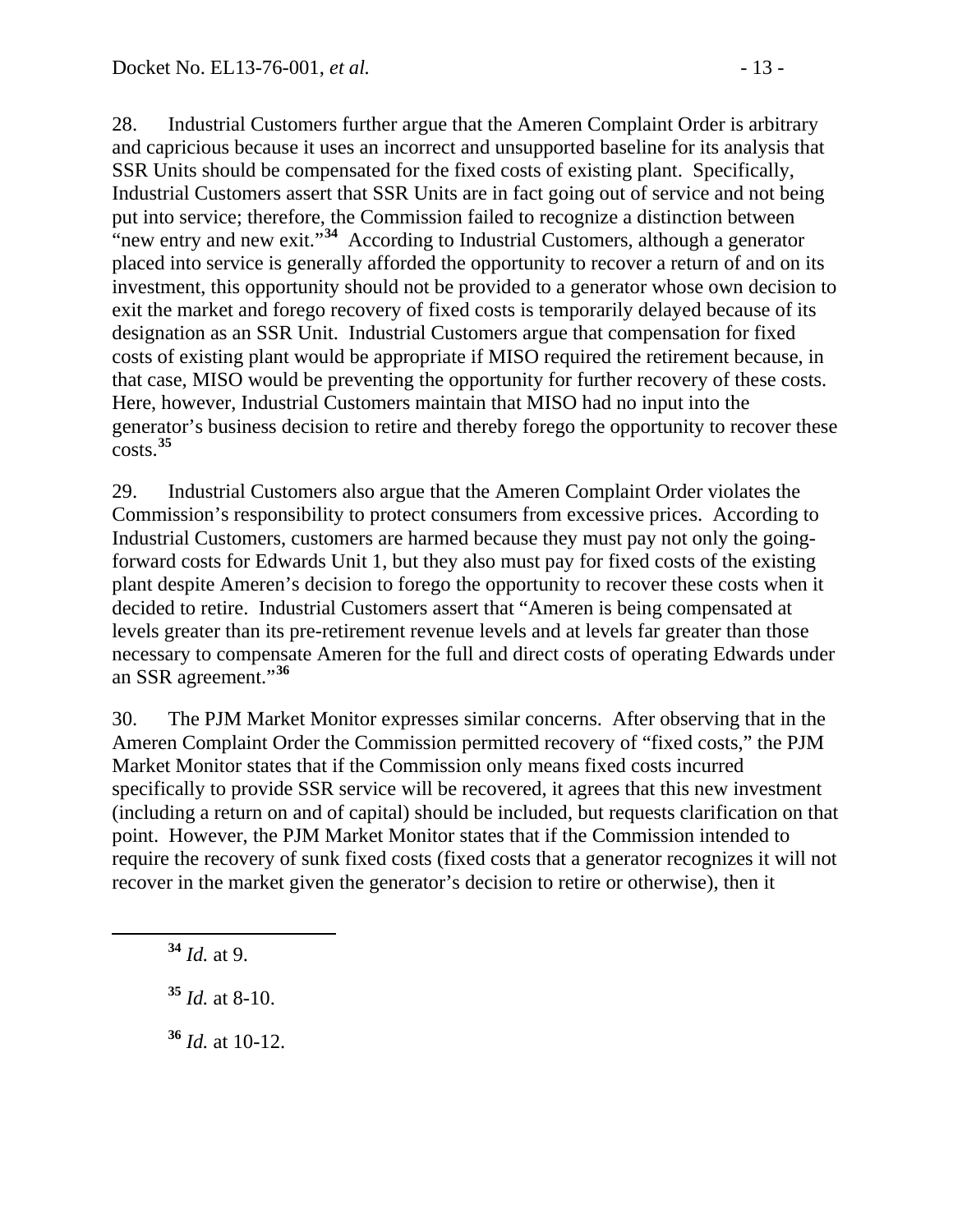requests rehearing, and, if rehearing is not granted, clarification about how such a requirement applies to the SSR procedures. **[37](#page-13-0)**

31. The PJM Market Monitor argues that rehearing is necessary because, contrary to the Commission's statement in the Ameren Complaint Order that the then-existing Tariff effectively denies a generator designated as an SSR the opportunity to recover its fixed costs of existing plant, the Tariff in fact does not deny an opportunity for cost recovery because a generator does have the opportunity to recover some or all of its fixed costs from the market. The PJM Market Monitor adds that if a generator has made a decision to retire, it was not likely recovering some or all of its sunk costs when it was operating in the market. According to the PJM Market Monitor, once the decision to retire has been made, the generator recognizes that it will no longer recover its sunk fixed costs; therefore, there can be no denial of an opportunity that does not exist. The PJM Market Monitor asserts that recovery of sunk costs could add an incentive to retire prematurely when a unit is required for reliability. In addition, it observes that in competitive markets, investors and not consumers manage investment risks, and while an SSR Unit is in service, the investors may gain but cannot lose, creating an advantageous position in a competitive market. The PJM Market Monitor also observes that generators are generally able to include the fixed costs of generation assets in rate base under state regulation, and it is not clear here how such recovery interacts with the SSR agreement. **[38](#page-13-1)**

32. The PJM Market Monitor would, however, support an incentive rate for SSR Units. According to the PJM Market Monitor, incentive rates avoid unduly discriminatory treatment of SSR Units and also avoid unjustly and unreasonably shifting investment risks onto consumers. The PJM Market Monitor states that the PJM Interconnection, L.L.C. (PJM) tariff provisions for reliability-must-run (RMR) units**[39](#page-13-2)** provide for an incentive rate to encourage the provision of RMR service on a voluntary basis, and a similar rate could be used in MISO where SSR service is involuntary. The PJM Market Monitor argues that such a rate could ensure that customers pay just and reasonable rates. Observing that SSR service is required based on whether the transmission system is configured to accommodate a retirement, the PJM Market Monitor also argues that permitting recovery of sunk fixed costs could create perverse incentives by permitting transmission owners to benefit from the timing of transmission investments in a manner that is against the interests of their customers. The PJM Market Monitor

**<sup>38</sup>** *Id.* at 2-4.

<span id="page-13-2"></span><span id="page-13-1"></span><span id="page-13-0"></span>**<sup>39</sup>** RMRs are similar to SSRs in that they are both required to maintain system reliability.

**<sup>37</sup>** PJM Market Monitor Request for Rehearing, Docket No. ER13-1962-002, at 2.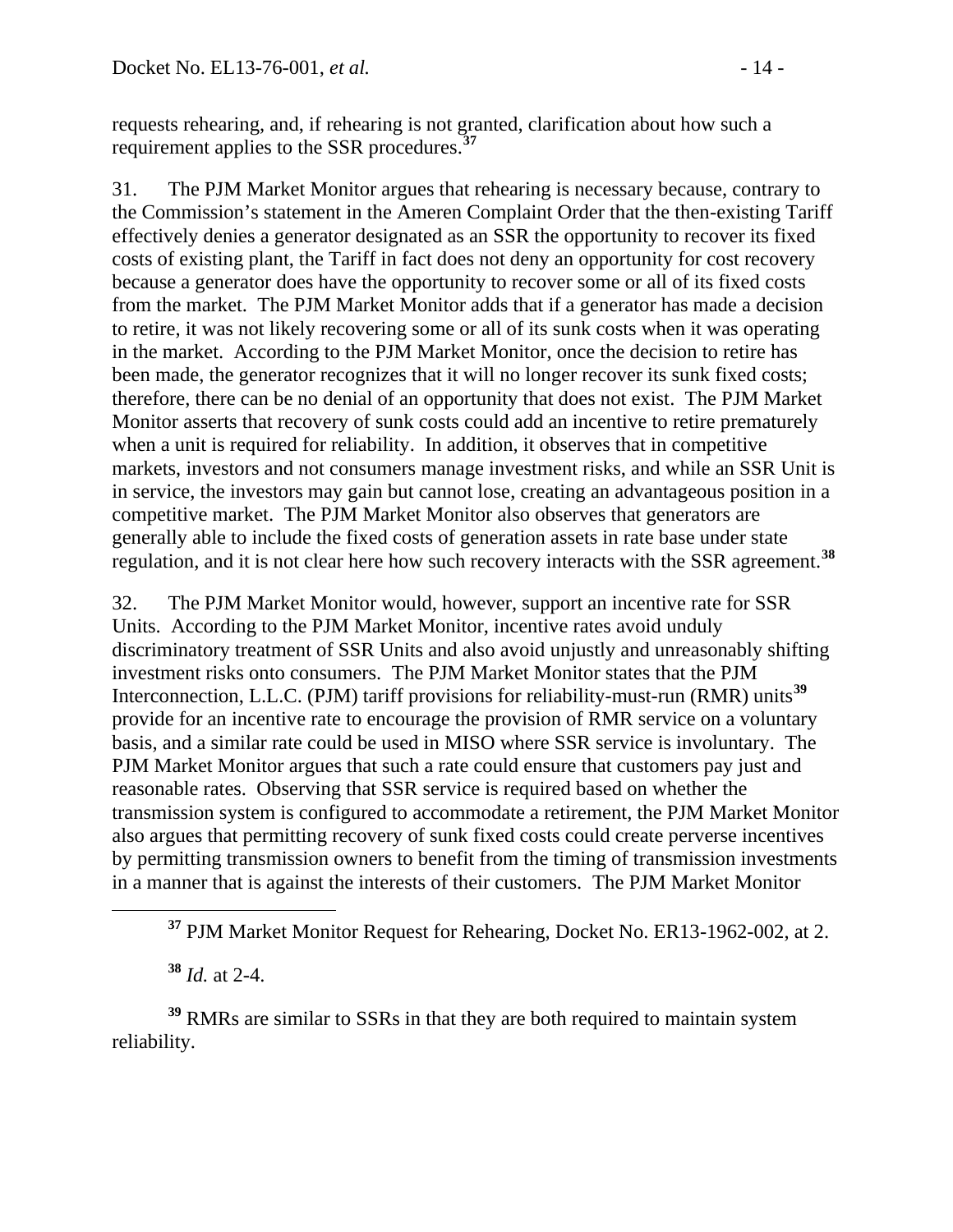maintains that it is discriminatory to set different rates based on unrecovered sunk fixed costs because SSR Units with unrecovered fixed costs would receive higher payments than SSR Units that have fully recovered their costs. The PJM Market Monitor argues that such differing payments would penalize providers who had lower unrecovered fixed costs as a result of making better decisions while operating in competitive markets.**[40](#page-14-0)**

33. If rehearing is not granted, the PJM Market Monitor argues that clarification is required for five issues. Specifically, it asks the Commission to provide the following clarifications: (1) other regional transmission organizations (RTOs), such as PJM, which provide an incentive rate for RMR service, will not be required to make any rule changes;  $(2)$  explain how fixed costs may be recovered;<sup>[41](#page-14-1)</sup> (3) a generator that has written off all or part of sunk investment costs is not permitted to recover any of its written off sunk fixed costs through SSR service; (4) a generator that has fully recovered its sunk fixed costs prior to providing SSR service is not entitled to any recovery of sunk costs through SSR service; and (5) to ensure against double recovery, fixed cost recovery should be "explicitly conditioned on prior confirmation from the participant that the asset subject to an SSR Service agreement is not included in rate base in any jurisdiction and that such costs are not otherwise subject to recovery."**[42](#page-14-2)**

### **b. Commission Determination**

34. We deny Illinois Power's request for rehearing that the definition of goingforward costs in the Tariff that existed before issuance of the Ameren Complaint Order be construed to include the fixed costs of existing plant needed to provide SSR service. In doing so, we affirm the Ameren Complaint Order and continue to find that an interpretation that going-forward costs are equivalent to a resource's full cost-of-service rate, including fixed costs incurred prior to the effective date of an SSR agreement, is inconsistent with the Commission's description of going-forward costs in the 2012 SSR Order and its compliance directive, as well as previous MISO testimony describing the

**<sup>42</sup>** *Id.* at 5-7.

<span id="page-14-0"></span>**<sup>40</sup>** PJM Market Monitor Request for Rehearing, Docket No. ER13-1962-002, at 4-5.

<span id="page-14-2"></span><span id="page-14-1"></span>**<sup>41</sup>** The PJM Market Monitor argues that "recovery of sunk fixed costs should be limited to a monthly payment based on the actual expected remaining life of the investment under expected market conditions at the time of the investment." *Id.* at 6.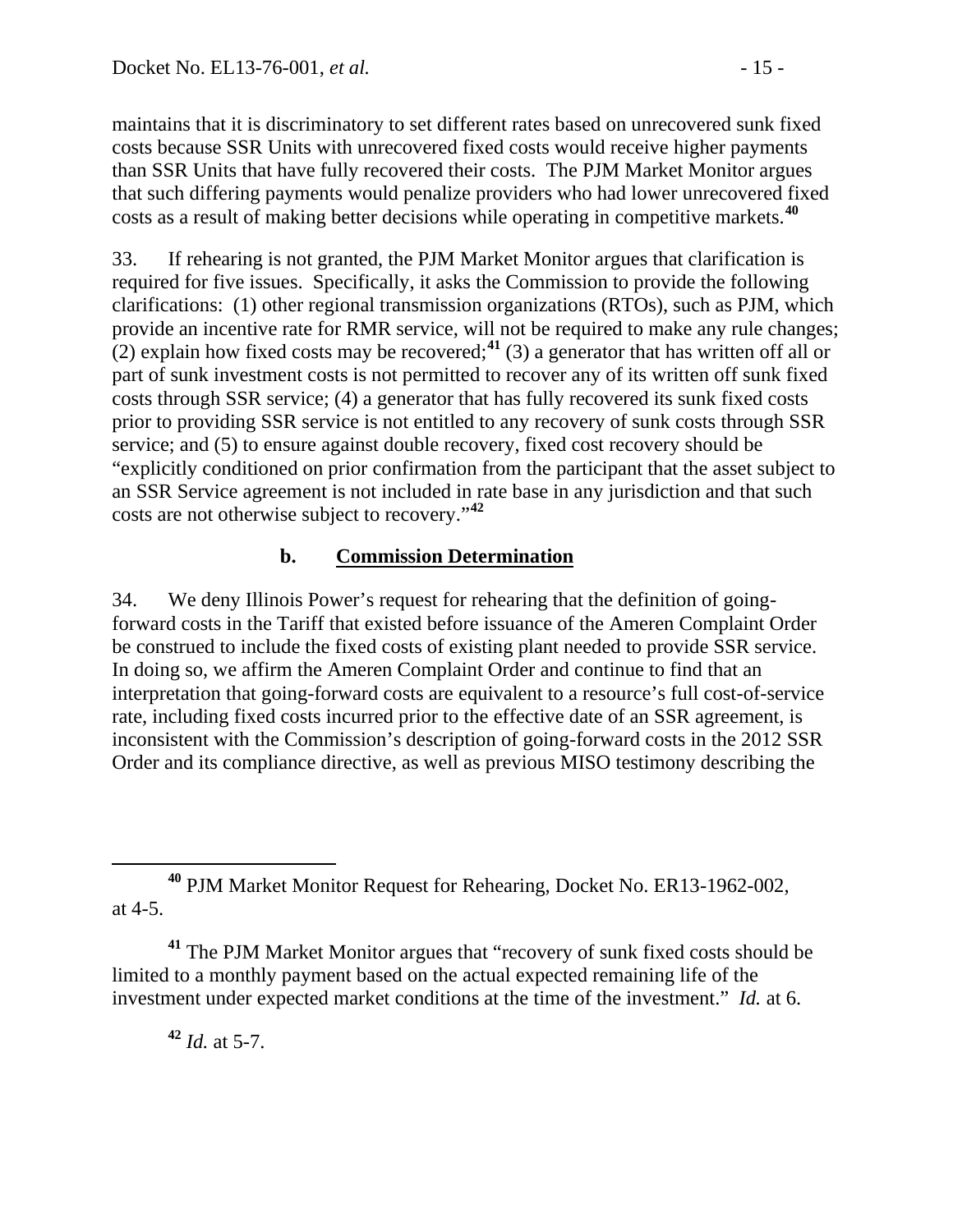SSR program and MISO's proposed definition of going-forward costs accepted in the 2014 SSR Compliance Order.**[43](#page-15-0)**

35. In response to the arguments raised by Industrial Customers and the PJM Market Monitor generally asserting that SSR Units should not be permitted to recover fixed costs of existing plant, we affirm the decision in the Ameren Complaint Order that "the Tariff is unjust, unreasonable, and unduly discriminatory or preferential because…the Tariff does not allow SSR Units compensation for the fixed costs of existing plant, which are recovered as depreciation expense, return on rate base, and associated taxes."**[44](#page-15-1)** Because MISO has the ability to force a generator that wishes to retire to continue to provide utility service to meet reliability needs, even though it may be uneconomic for the generator to do so, a generator would effectively be denied the opportunity to recover its fixed costs if it were only permitted to recover going-forward costs.**[45](#page-15-2)** Therefore, when a generator in the MISO region is forced to continue to operate for reliability reasons under the Tariff, even though it has made a business decision to suspend or retire due to economic or other reasons, the generator should be provided an opportunity to recover its fixed costs through a full cost-of-service rate.

36. Industrial Customers and the PJM Market Monitor argue, however, that by deciding to retire, an owner of an SSR Unit has already decided to forego this opportunity and should not then be permitted to recover a windfall since, at the time of retirement, the unit was uneconomic and the market was not providing an opportunity to recover fixed costs. Industrial Customers add that there is no rational connection between the Commission's decision to require an SSR Unit to recover fixed costs and MISO's ability to require a generator to continue providing service.

37. We disagree with these arguments. Although a retiring generator may view undepreciated costs as being sunk and may write-off any loss at the time of retirement, the fact remains that MISO has the ability to unilaterally delay this decision. During this delay, an SSR Unit owner is providing utility service, and as the Commission decided in the Ameren Complaint Order, when a generator is required to provide utility service, it should be permitted to recover costs beyond going-forward costs.**[46](#page-15-3)** Because MISO can

<span id="page-15-0"></span>**<sup>43</sup>** Ameren Complaint Order, 148 FERC ¶ 61,057 at P 83.

**<sup>44</sup>** *Id.* P 82.

**<sup>45</sup>** *Id.* P 85.

<span id="page-15-3"></span><span id="page-15-2"></span><span id="page-15-1"></span>**<sup>46</sup>** *Id.* P 84 ("we find that it is unjust and unreasonable to not allow SSRs to receive compensation for the fixed costs of existing plant given MISO's authority under its Tariff

(continued…)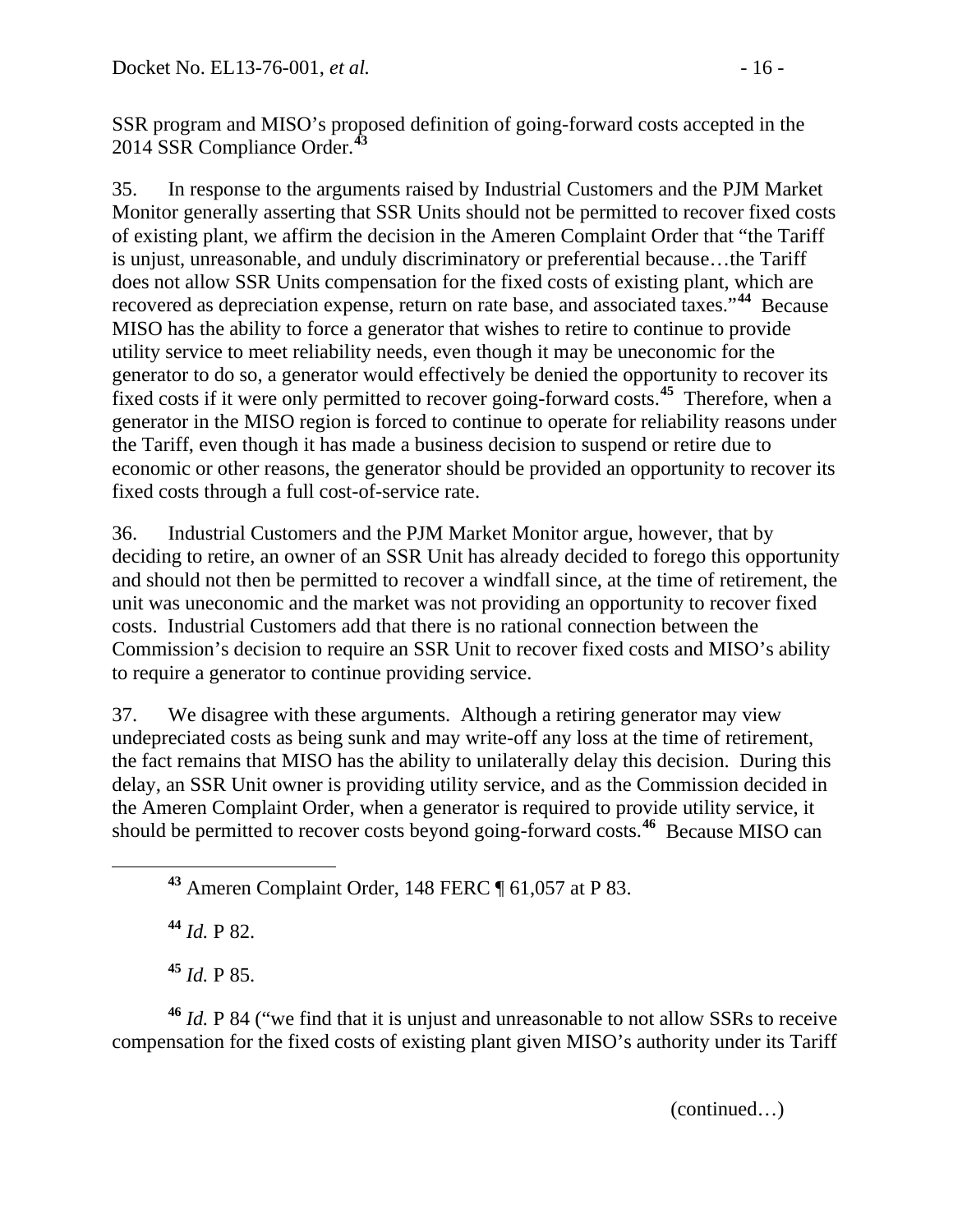$\overline{a}$ 

force a generator to continue operating, we find that the retiring generator should be permitted to recover costs beyond going-forward costs even if the generator seeking to retire would have otherwise foregone the opportunity to recover these costs.

38. We disagree with parties' arguments that Illinois Power would receive a windfall under such compensation and that full cost-of-service compensation would create perverse incentives. Under the Tariff, MISO determines whether a resource is needed for reliability and can force a generator to continue to provide utility service if no other alternatives are found. Recovery of fixed costs under these circumstances is not a windfall. Moreover, MISO may only designate a resource as an SSR Unit when MISO determines there are no other SSR alternatives available to address the reliability issue.**[47](#page-16-0)** Additionally, in response to concerns that transmission owners could seek to benefit from the timing of transmission investments in a manner that is against the interests of their customers, we believe that there are other considerations, aside from obviating the need for the SSR Unit, that drive the timing of the development of any given transmission investment. For example, maintaining or advancing timing of the development of a given transmission investment may enable the transmission owner to more reliably serve its native load and transmission customers, in addition to obviating the need for the SSR Unit. Moreover, the timing of developing a transmission alternative is made transparent through discussions among MISO, the transmission owner, and stakeholders prior to the filing of the SSR agreement. Also, the Attachment Y Study that accompanies SSR filings discloses the timing of alternatives to SSR designation and explains changes to that timing. Finally, there is the prospect of active participation by parties such as loadserving entities and state commissions in SSR proceedings at the Commission.

39. We also reject Industrial Customers' argument that Illinois Power should be limited to going-forward costs because it agreed to be bound by the MISO Tariff (which did not include recovery of full cost-of-service by SSR Units) when it signed the Market Participation Agreement. The Tariff provides that parties do not give up their FPA section 205 or section 206 rights when they sign the Market Participant Agreement. That is, when a Market Participant takes service under the Tariff, that Market Participant does not give up its section 205 or section 206 rights to seek to change the Tariff. We also reject arguments that the Commission is violating its responsibility to protect consumers from excessive prices. As the Commission found in the Ameren Complaint Order and as

to unilaterally require a generator that seeks to retire or suspend operations to remain online in order to address reliability concerns.").

<span id="page-16-0"></span>**<sup>47</sup>** *See* MISO, FERC Electric Tariff, Module C, § 38.2.7.c, Evaluation of SSR Unit Application (37.0.0).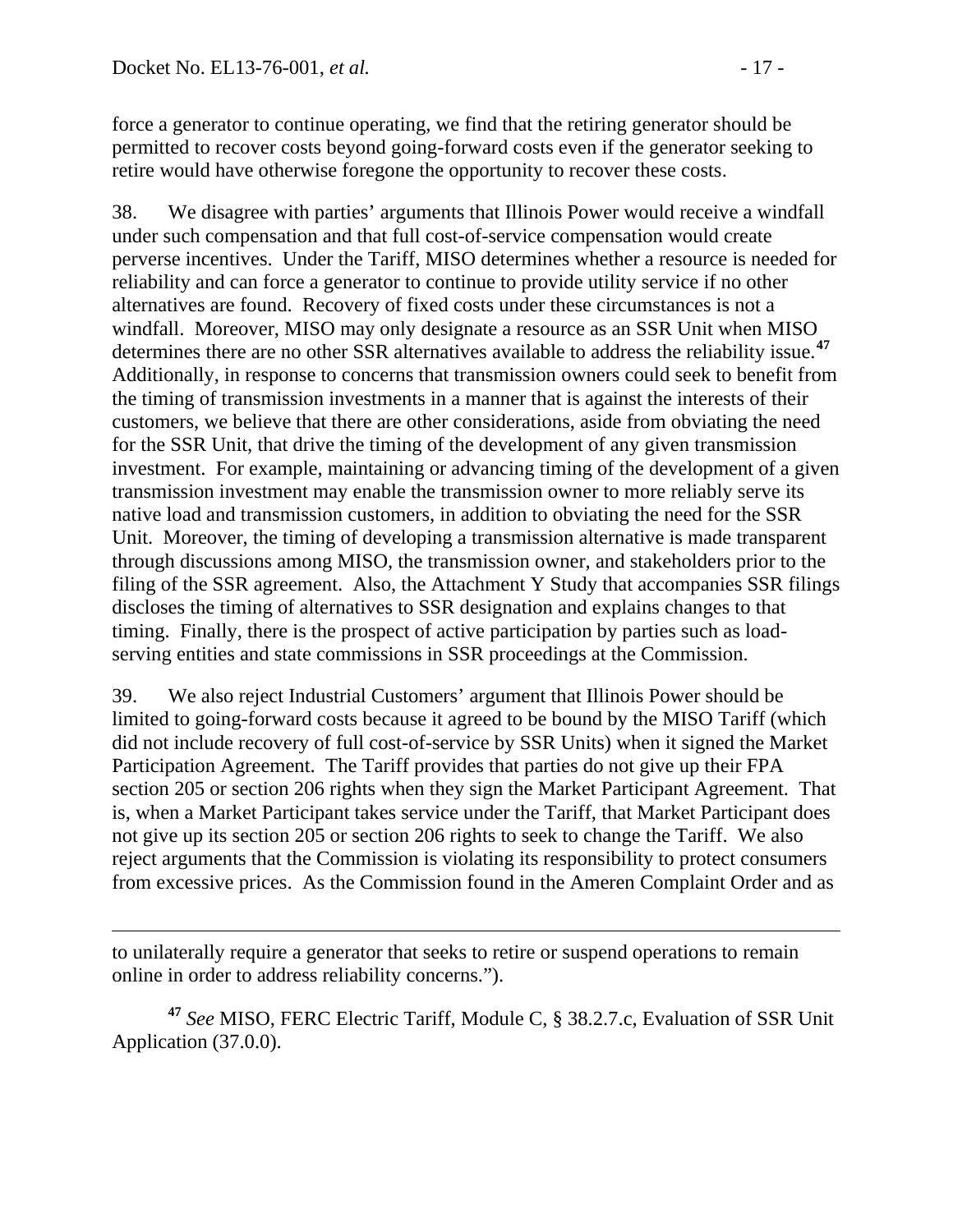we affirm here, under the facts and circumstances, the provision for recovery of fixed costs of existing plant used to provide utility service is just and reasonable.

40. We decline to respond to requests for clarification made by the PJM Market Monitor because these arguments are beyond the scope of the MISO SSR program and the specific findings in the Ameren Complaint Order.

# **2. Retroactive Cost-of-Service Recovery**

### **a. Rehearing Arguments**

41. Illinois Power submitted requests for rehearing of: (1) the Ameren Complaint Order; (2) the Order on Illinois Power's Proposed Rate for 2013 SSR Service; and (3) the Order on Illinois Power's Proposed Rate for 2014 SSR Service, in each of which it makes similar arguments for why the Commission was incorrect in declining to permit retroactive cost-of-service rate recovery under the Edwards Year 1 SSR Agreement back to January 1, 2013 (or July 5, 2013) or under the Edwards Year 2 SSR Agreement back to January 1, 2014.

42. First, Illinois Power argues that the Ameren Complaint (filed in Docket No. EL13- 76-000) and Illinois Power's two protests (filed in Docket Nos. ER13-1962-000 and ER14-1210-000) put all interested parties on notice that rates under the Edwards Year 1 SSR Agreement and the Edwards Year 2 SSR Agreement were subject to potential increase, and therefore, the Commission erred in holding in the Ameren Complaint Order that it only has the ability to order prospective relief.**[48](#page-17-0)** Maintaining that *City of Anaheim, Cal. v. FERC* only prohibits the Commission "from setting rates retroactively before the date that purchasers had sufficient notice of a possible change,"**[49](#page-17-1)** Illinois Power asserts that all interested parties had notice of the rates when they were filed in the aforementioned dockets.

43. Illinois Power also argues that the orders accepting the Edwards Year 1 SSR Agreement and the Edwards Year 2 SSR Agreement put parties on notice that the rates were subject to change because the orders expressly stated that the agreements were accepted for filing effective January 1, 2013 and January 1, 2014, respectively, "*subject* 

<span id="page-17-1"></span>**<sup>49</sup>** Illinois Power Request for Rehearing, Docket No. ER13-1962-002, *et al.*, at 21 (citing *City of Anaheim, Cal. v. FERC,* 558 F.3d 521, at 524-525 (D.C. Cir. 2009)).

<span id="page-17-0"></span>**<sup>48</sup>** Illinois Power Request for Rehearing, Docket No. ER13-1962-002, *et al.*, at 13-14; Illinois Power Request for Rehearing, Docket No. ER14-2619-001, at 9-11; Illinois Power Request for Rehearing, Docket No. ER14-2718-001, at 10-12.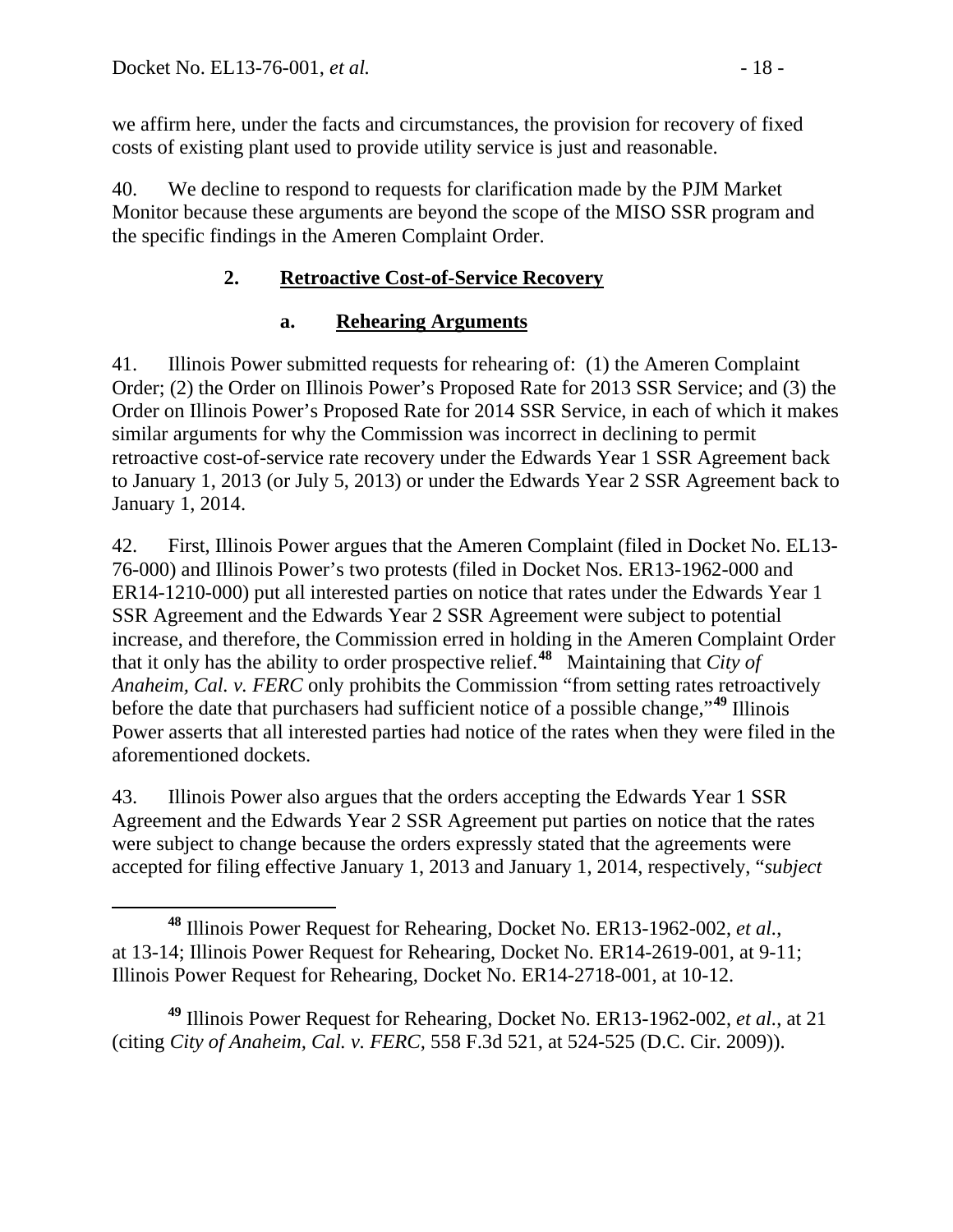*to further Commission order*."**[50](#page-18-0)** Illinois Power contends that these orders made clear the Commission had not yet determined the just and reasonable rate level, but when it did, it would be effective January 1, 2013 for the Edwards Year 1 SSR Agreement and January 1, 2014 for the Edwards Year 2 SSR Agreement.**[51](#page-18-1)** Additionally, in response to the Commission's reliance on its inability to retroactively adjust rates under section 206 of the FPA, Illinois Power argues that the Commission fails to explain why limitations imposed by section 206 are binding when Illinois Power's protests were filed in MISO's proceedings initiated under section 205.**[52](#page-18-2)**

44. In support of this position, Illinois Power presents D.C. Circuit precedent that it contends generally stands for the concept that an imposition of surcharges preceded by adequate notice will not be deemed retroactive ratemaking in violation of the filed rate doctrine. **[53](#page-18-3)** Illinois Power argues that since parties knew from the outset that MISO's proposed rate was only provisional, accepting Illinois Power's requested level of compensation would not be a rate increase, much less a retroactive one.**[54](#page-18-4)**

<span id="page-18-1"></span>**<sup>51</sup>** Illinois Power Request for Rehearing, Docket No. ER13-1962-002, *et al.*, at 13-14; Illinois Power Request for Rehearing, Docket No. ER14-2619-001, at 12-14; Illinois Power Request for Rehearing, Docket No. ER14-2718-001, at 10-12.

<span id="page-18-2"></span>**<sup>52</sup>** Illinois Power Request for Rehearing, Docket No. ER14-2619-001, at 13; Illinois Power Request for Rehearing, Docket No. ER14-2718-001, at 13-14.

<span id="page-18-3"></span>**<sup>53</sup>** Illinois Power Request for Rehearing, Docket No. ER13-1962-002, *et al.*, at 13 (citing *Canadian Ass'n of Petroleum Producers v. FERC*, 254 F.3d 289, 299 (2001) ("So long as the parties had adequate notice that surcharges might be imposed in the future, imposition of surcharges does not violate the filed rate doctrine.") and *Natural Gas Clearinghouse v. FERC*, 965 F.2d 1066, 1075 (1992) ("The filed rate doctrine simply does not extend to cases in which buyers are on adequate notice that resolution of some specific issue may cause a later adjustment to the rate being collected at the time of service.")).

<span id="page-18-4"></span>**<sup>54</sup>** *Id.* at 13-14 (citing *La. Pub. Serv. Comm'n v. FERC*, 482 F.3d 510, 520 (2007) (*LPSC*) (stating that "the Commission fails to explain why the requirements of the filed rate doctrine would not be satisfied with respect to the refunds here at issue considering

(continued…)

<span id="page-18-0"></span>**<sup>50</sup>** Illinois Power Request for Rehearing, Docket No. ER14-2619-001, at 10-11, 13-14 (citing *Midcontinent Indep. Sys. Operator, Inc.*, 145 FERC ¶ 61,163 at P 16 (emphasis in original)); Illinois Power Request for Rehearing, Docket No. ER14-2718- 001, at 11-12, 14 (citing *Midcontinent Indep. Sys. Operator, Inc.*, 146 FERC ¶ 61,238 at PP 1, 19 (emphasis in original)).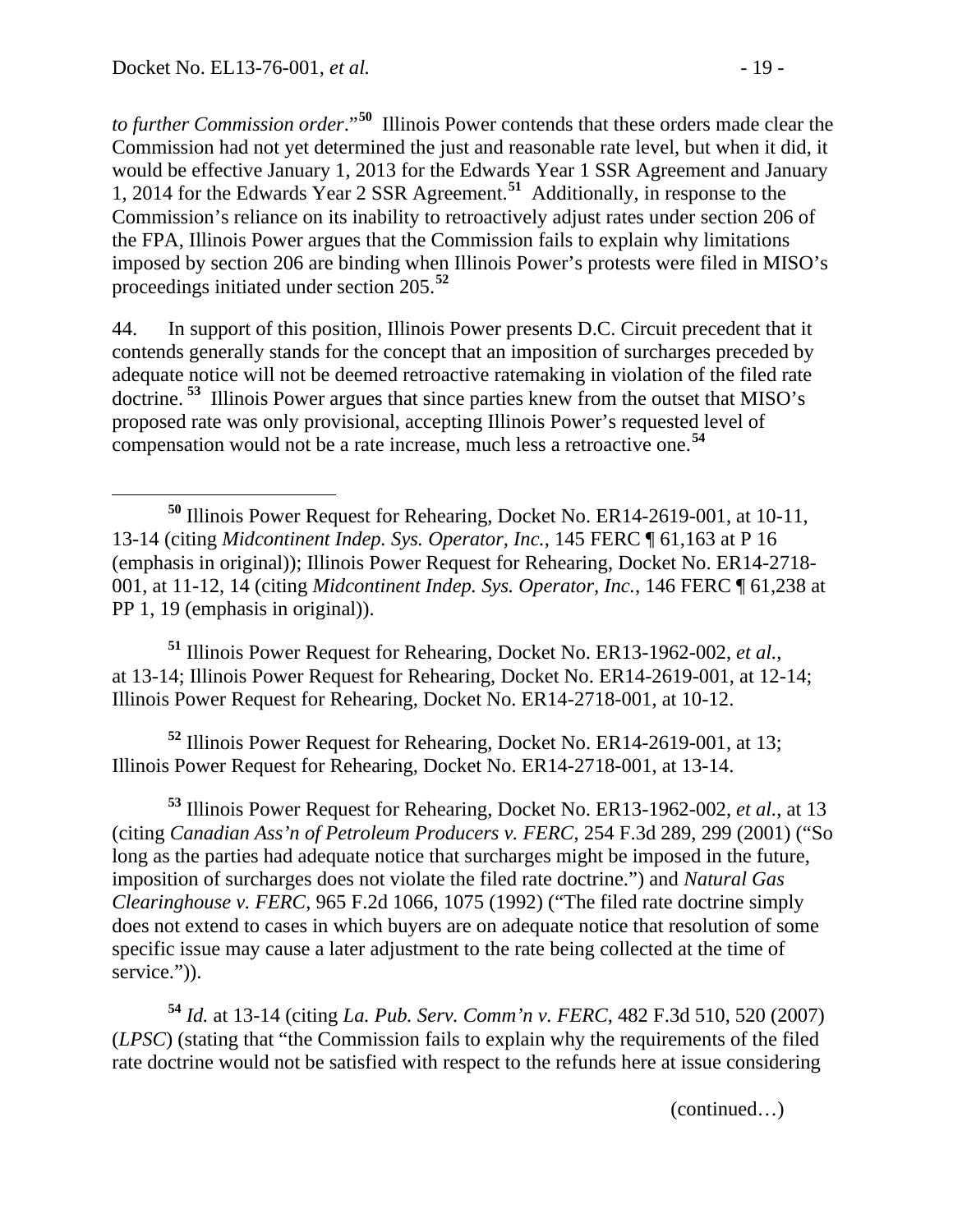45. Second, Illinois Power argues that the MISO Tariff provisions, specifically MISO's definition of going-forward costs, were provisional because the definition of going-forward costs was still subject to a pending compliance filing**[55](#page-19-0)** and because at the time the Edwards Year 1 SSR Agreement and the Edwards Year 2 SSR Agreement were filed by MISO, the disputed Tariff provisions had been challenged by the Ameren Complaint. Because the MISO Tariff provisions were provisional, Illinois Power argues, the Commission was not prohibited from adjusting the rate.**[56](#page-19-1)**

46. Third, Illinois Power argues that retroactive ratemaking is permissible given prior Commission guidance in the SSR-related proceedings leading up to the Ameren Complaint Order that specifically provides SSR owners the ability to challenge MISO's SSR compensation filings.**[57](#page-19-2)**

47. Fourth, Illinois Power argues that the Ameren Complaint Order is evidence that the Commission recognized that the MISO Tariff previously provided for a flawed SSR compensation scheme that both failed to compensate SSR owners and unlawfully deprived SSR Unit owners of their section 205 filing rights. Illinois Power contends that since the Commission previously approved an unlawful scheme and usurped SSR owners

 $\overline{a}$ that all parties were on notice [that the rate might be held unjust or unreasonable] as of the filing of the Louisiana complaint.")).

<span id="page-19-0"></span>**<sup>55</sup>** Illinois Power contends that MISO defined going-forward costs in a compliance filing submitted December 18, 2012, but that the Commission did not act on this compliance filing until July 22, 2014 commensurate with the Ameren Complaint Order.

<span id="page-19-1"></span>**<sup>56</sup>** Illinois Power Request for Rehearing, Docket No. ER14-2619-001, at 9-11; Illinois Power Request for Rehearing, Docket No. ER14-2718-001, at 10-11.

<span id="page-19-2"></span>**<sup>57</sup>** Illinois Power Request for Rehearing, Docket No. ER13-1962-002, *et al.*, at 14 (citing *Midwest Indep. Transmission Sys. Operator, Inc.*, 109 FERC ¶ 61,157, at P 289 (2004), *on reh'g*, 111 FERC ¶ 61,043 (2005) (stating that "nothing here affects parties' already existing rights under section 205" in response to arguments that parties should be free to challenge any section 205 filings made by MISO under the SSR program); *Midwest Indep. Transmission Sys. Operator, Inc.*, 140 FERC ¶ 61,237, at P 139 (2012) (stating that when "MISO submits an SSR Agreement to the Commission under section 205 of the FPA . . . the SSR owner will have an opportunity to present any concerns regarding its ability to fully recover the costs associated with its continued operations.")).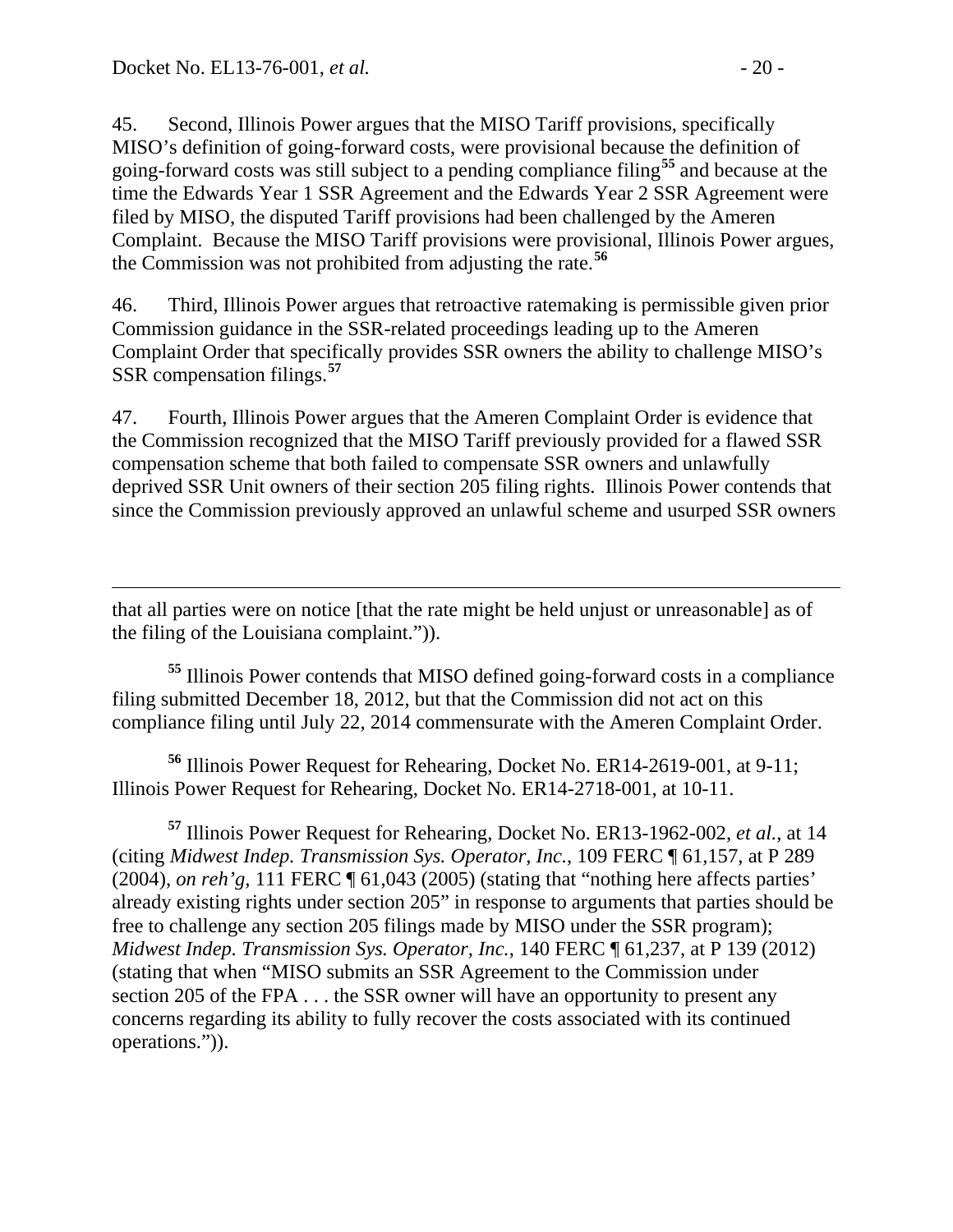of their rights, the Commission committed legal error and therefore is allowed to retroactively modify rights to correct such error.**[58](#page-20-0)**

48. Fifth, Illinois Power argues that the Commission failed to properly consider Illinois Power's alternative request for a July 5, 2013 effective date for the Illinois Power Restated 2013 SSR Agreement that aligned with the refund effective date established in the Ameren Complaint Order.**[59](#page-20-1)**

49. Sixth, Illinois Power argues that revising Tariff provisions on SSR compensation to allow for cost-of-service recovery is not a "rate increase" that may only be made prospectively under FPA section 206, but rather a change to the terms and conditions of the Tariff.**[60](#page-20-2)** If characterized as a change to terms and conditions, Illinois Power argues that the Commission may provide retroactive relief to a refund effective date.**[61](#page-20-3)**

50. Seventh, Illinois Power asserts that the Commission should follow its precedent in its 2014 order in the Wisconsin Commission Complaint Order proceeding.<sup>[62](#page-20-4)</sup> In that case, Illinois Power argues, the Commission ordered SSR costs to be reallocated among

<span id="page-20-1"></span>**<sup>59</sup>** Illinois Power Request for Rehearing, Docket No. ER14-2718-001, at 15 (citing Order on Illinois Power's Proposed Rate for 2013 SSR Service, 149 FERC ¶ 61,072 at P 36).

<span id="page-20-2"></span>**<sup>60</sup>** Illinois Power Request for Rehearing, Docket No. ER13-1962-002, *et al.*, at 18- 19; Illinois Power Request for Rehearing, Docket No. ER14-2718-001, at 15-18 (stating that at the time of the Ameren Complaint, no SSR rate for Edwards Unit 1 was on file with the Commission because MISO filed the unexecuted Edwards SSR agreement after the Ameren Complaint was filed).

<span id="page-20-3"></span>**<sup>61</sup>** Illinois Power Request for Rehearing, Docket No. ER13-1962-002, *et al.*, at 18-19 (citing *E.ON Climate & Renewables N. Am., LLC v. Midwest Indep. Transmission Sys. Operator, Inc.*, 137 FERC ¶ 61,076 (2011)).

<span id="page-20-4"></span>**<sup>62</sup>** *See Midcontinent Indep. Sys. Operator, Inc.*, 148 FERC ¶ 61,071, at P 68 (2014) (Wisconsin Commission Complaint Order), *order on reh'g*, 150 FERC ¶ 61,104, at PP 90-91 (2015) (Wisconsin Commission Complaint Order Rehearing).

<span id="page-20-0"></span>**<sup>58</sup>** Illinois Power Request for Rehearing, Docket No. ER13-1962-002, *et al.*, at 15-16.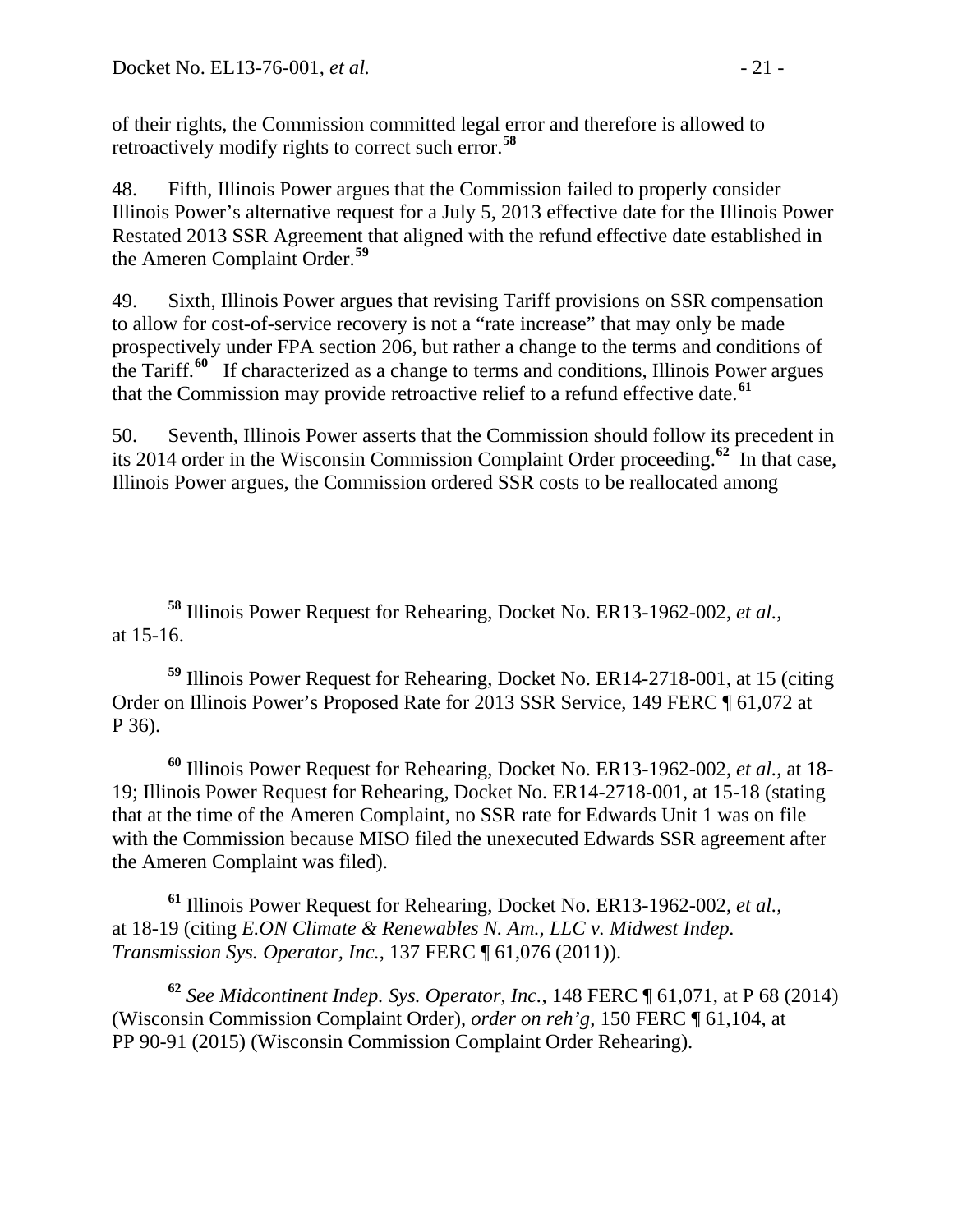customers retroactive to the date of the complaint which would require refunds for some customers and retroactive surcharges for others.**[63](#page-21-0)**

51. Eighth, regarding waiver of the prior notice requirements, Illinois Power argues that the Commission should make clear that Illinois Power is not precluded from requesting retroactive effectiveness of any SSR compensation rate filing.**[64](#page-21-1)** Illinois Power contends that the Commission has repeatedly indicated that it will grant waiver of the prior notice requirement where there is good cause, or in extraordinary circumstances, and points to occasions where, Illinois Power argues, the Commission granted waiver of prior notice requirements under similar circumstances.**[65](#page-21-2)** Illinois Power adds that due to protracted negotiations, the Commission has consistently granted waiver of the prior notice requirements for recent SSR agreements.**[66](#page-21-3)**

<span id="page-21-1"></span>**<sup>64</sup>** Illinois Power Request for Rehearing, Docket No. ER13-1962-002, *et al.*, at 23-24; Illinois Power Request for Rehearing, Docket No. ER14-2619-001, at 14-15; Illinois Power Request for Rehearing, Docket No. ER14-2718-001, at 18-19.

<span id="page-21-2"></span>**<sup>65</sup>** Illinois Power Request for Rehearing, Docket No. ER13-1962-002, *et al.*, at 23-24 (citing *Michigan Elec. Transmission Co., LLC*, 138 FERC ¶ 61,202, at P 23 (2012) (granting waiver where the customer "took the service provided" and "continues to accept performance"); *id.* P 22 (rejecting argument that "the filed-rate doctrine bars the Commission from requiring Midland to pay for interconnection services received prior to the filing of the Facilities Agreement," because "the Commission may grant a waiver of the requirement to timely file rates"); *Washington Water Power Co.*, 81 FERC ¶ 61,360, at 62,730 (1997) (granting waiver where seller had previously made a good faith attempt to file its rates)); Illinois Power Request for Rehearing, Docket No. ER14-2619-001, at 14-15; Illinois Power Request for Rehearing, Docket No. ER14-2718-001, at 18-19.

<span id="page-21-3"></span>**<sup>66</sup>** Illinois Power Request for Rehearing, Docket No. ER13-1962-002, *et al.*, at 23-24; Illinois Power Request for Rehearing, Docket No. ER14-2619-001, at 14-15; Illinois Power Request for Rehearing, Docket No. ER14-2718-001, at 18-19.

<span id="page-21-0"></span>**<sup>63</sup>** Illinois Power Request for Rehearing, Docket No. ER13-1962-002, *et al.*, at 19 (citing Wisconsin Commission Complaint Order, 148 FERC ¶ 61,071 at P 68); *see also* Illinois Power Request for Rehearing, Docket No. ER14-2718-001, at 16-17. Illinois Power also asserts that the fact that the Wisconsin Commission Complaint Order dealt with cost allocation makes no difference because "If *Anaheim* or *Electrical District* prohibit the Commission from retroactively raising the rates paid by a customer, it makes no difference that the customer's higher rate is the result of refunds for other customers." Illinois Power Request for Rehearing, Docket No. ER13-1962-002, *et al.*, at 19-20.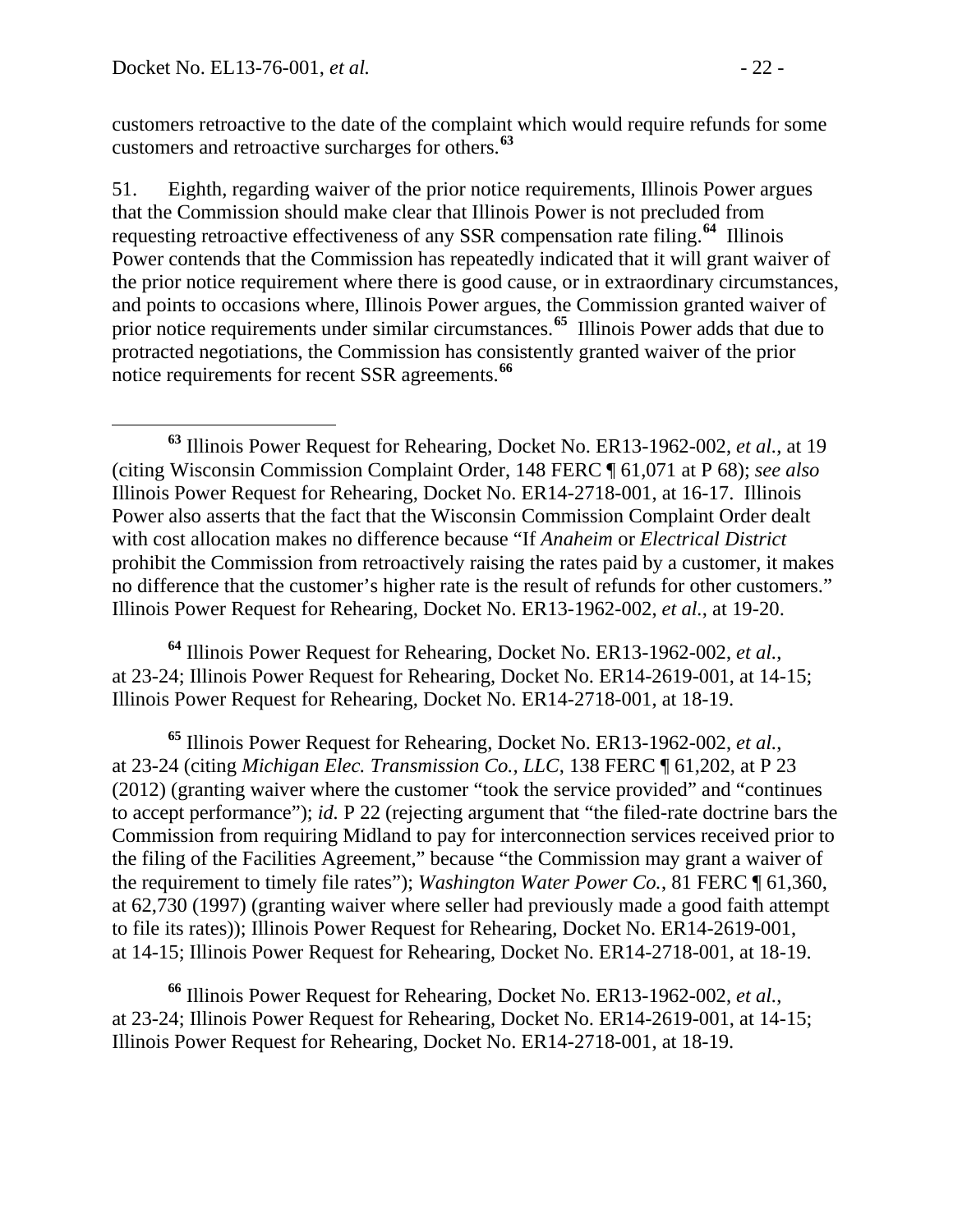52. Last, to the extent that clarification or rehearing of the Ameren Complaint Order is not granted, Illinois Power asserts that the Commission should clarify that prudently incurred costs-of-service that were not recovered under the Edwards Year 1 and Year 2 SSR Agreements from January 1, 2013 until the effective date of Illinois Power's rates filed in Docket Nos. ER14-2619-000 and ER14-2718-000 may be amortized over the remaining expected term of Edwards Unit 1's SSR service and recovered on a goingforward basis as an adder to Edwards Unit 1's cost-of-service.**[67](#page-22-0)**

### **b. Commission Determination**

53. We deny the requests for rehearing concerning retroactive cost-of-service recovery. First, we disagree with Illinois Power's argument that the Commission erred in holding in the Ameren Complaint Order that the Commission only has the ability to order prospective relief in this case. The Tariff, as it existed from January 1, 2013 through July 21, 2014, only permitted going-forward cost recovery. It was not until the issuance of the Ameren Complaint Order on July 22, 2014 that full cost-of-service recovery was permitted. Therefore, there was no rate on file which would have allowed Illinois Power to recover its full cost-of-service until the issuance of the Ameren Complaint Order.

54. Second, because the Commission can only make a rate increase under section 206 of the FPA effective prospectively from the date of the order fixing the new rate,**[68](#page-22-1)** we disagree with Illinois Power's arguments that it should be able to recover its full cost-ofservice for the Edwards Year 1 SSR Agreement and for the period of the Edwards Year 2 SSR Agreement from January 1, 2014 until the date of the Ameren Complaint Order (July 22, 2014).

55. Regarding Illinois Power's argument that a complaint can serve as notice for purposes of retroactive ratemaking, the cases cited by Illinois Power do not support its position. Several of the cases cited by Illinois Power arise out of section 4 of the Natural Gas Act (analogous to section 205 of the FPA), which has been "interpreted to prohibit [the Commission] from setting rates retroactively before the date that purchasers had sufficient notice of a possible change."**[69](#page-22-2)** Section 206 of the FPA, which is the authority used in the Ameren Complaint, involves an "entirely different-and stricter-set of

**<sup>69</sup>** *City of Anaheim,* 558 F.3d at 525.

**<sup>67</sup>** Illinois Power Request for Rehearing, Docket No. ER13-1962-002, *et al.*, at 24.

<span id="page-22-2"></span><span id="page-22-1"></span><span id="page-22-0"></span>**<sup>68</sup>** *See* Ameren Complaint Order, 148 FERC ¶ 61,057 at P 92 n.181 (citing *Dist. No. 1 v. FERC*, 774 F.2d 490 at 492-493 (D.C. Cir. 1985); *City of Anaheim,* 558 F.3d at 525-526.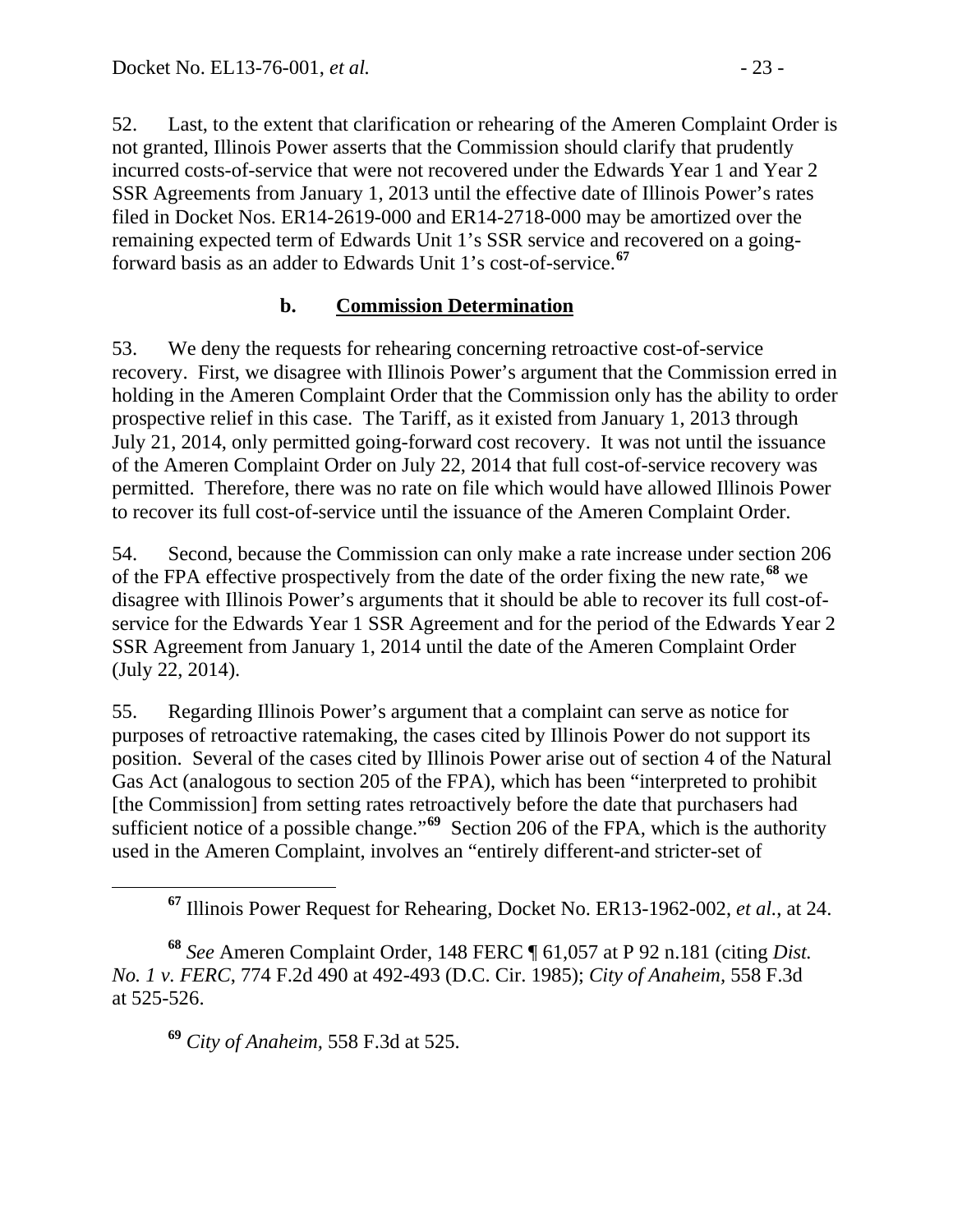procedures than [section] 205."**[70](#page-23-0)** The D.C. Circuit has declined to conflate the rule against retroactive ratemaking under section 205 with the strict prohibition against setting rates retroactively under section 206.**[71](#page-23-1)** We also disagree that the finding in *LPSC* that suggests that a complaint may serve as notice to satisfy the requirements of section 206 and the filed rate doctrine is applicable here because, unlike the instant case, that decision concerned a reallocation of costs and not a rate increase under section 206. The Commission can only make a rate increase under section 206 of the FPA effective prospectively from the date of the order fixing the new rate.**[72](#page-23-2)** Moreover, we disagree with Illinois Power's argument that the protests filed by Illinois Power constitute notice sufficient to overcome the requirements of section 206 of the FPA or the filed rate doctrine. Illinois Power does not point to any precedent that supports its position that a pleading such as a protest is sufficient to make a filed rate subject to retroactive adjustment. We also disagree with Illinois Power that its filing of protests in MISO's proceedings initiated under section 205 would provide the Commission the ability to grant Illinois Power full cost-of-service compensation retroactively pursuant to a complaint under section 206 of the FPA. Illinois Power's protests do not change the fact that the Commission can only make a rate increase under section 206 of the FPA effective prospectively from the date of the order fixing the new rate.

56. In response to Illinois Power's argument regarding the prior Commission orders that accepted the Edwards Year 1 and 2 SSR agreements "subject to further Commission order," we determine that Illinois Power cannot rely on these orders as establishing adequate notice for purposes of section 206 of the FPA. Even though the Commission stated in the orders that the compensation issues would be dealt with in later orders, the Commission can only set the rate under section 206 of the FPA prospectively from the date of the order fixing the new rate.

57. Regarding Illinois Power's argument that the Commission was not prohibited from adjusting the rate because the Tariff provisions addressing SSR compensation were provisional because they had been challenged by Illinois Power and were subject to a pending compliance filing, we reiterate that it was not until the issuance of the Ameren Complaint Order on July 22, 2014 that cost-of-service recovery was permitted. Therefore, there was no rate on file which would have allowed Illinois Power to recover cost-of-service until the issuance of the Ameren Complaint Order.

**<sup>70</sup>** *Id.* at 525.

<span id="page-23-2"></span><span id="page-23-1"></span><span id="page-23-0"></span>**<sup>71</sup>** *Id.* (stating that section 205 retroactive ratemaking precedent does not justify retroactive ratemaking under section 206).

**<sup>72</sup>** *See id.*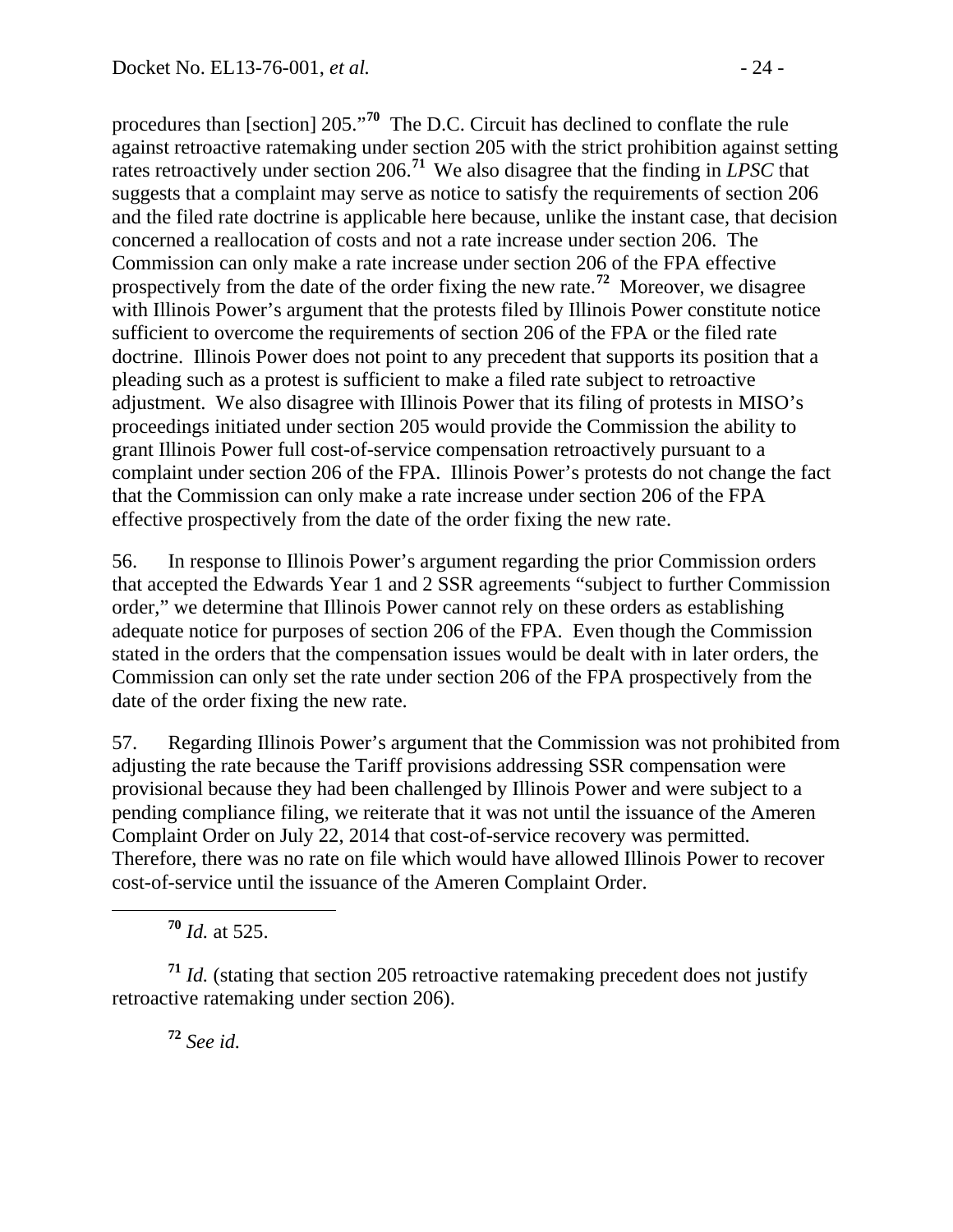58. Regarding Illinois Power's arguments that retroactive ratemaking is permissible given previous guidance by the Commission that provided SSR owners the ability to challenge MISO's SSR compensation filings, while it is true that an SSR owner has the opportunity to present concerns, the relief the Commission may grant is necessarily restricted by the requirements of section 206 of the FPA and the requirements of the filed rate doctrine. As such, the Commission is not departing from its previous guidance, because section 206 of the FPA limits the Commission when setting rates. We also reject Illinois Power's claim that the Commission failed to adequately consider the unique and extraordinary circumstances of this case in denying the waiver of the prior notice requirement. As discussed above, the Commission can only make a rate increase under section 206 of the FPA effective prospectively from the date of the order fixing the new rate; the statutory limitation on the Commission's authority cannot be waived by extraordinary circumstances or by notice given to parties that the level of SSR compensation for Edwards Unit 1 was in dispute before the issuance of the Ameren Complaint Order.

59. We disagree with Illinois Power's argument that the Commission committed legal error and therefore is allowed to retroactively modify rates to correct such error. The Commission's acceptance of the previous Tariff provisions, which limited SSR cost recovery to going-forward costs and denied SSR owners filing rights under section 205 of the FPA, is not legal error. The Commission has the ability under section 206 of the FPA to find that previously accepted tariff provisions may no longer be just and reasonable, as is the case here.

60. We disagree with Illinois Power's request to allow full cost-of-service back to the July 5, 2013 refund effective date established by the Ameren Complaint Order. Illinois Power is conflating the requirement under section 206(b) of the FPA that requires the Commission set a refund effective date with the restrictions of section 206(a) of the FPA, which prohibit retroactive ratemaking. The Commission can only make a rate increase under section 206 of the FPA effective prospectively from the date of the order fixing the new rate. We disagree with Illinois Power's statement that accepting the Illinois Power Restated 2013 SSR Agreement is not a rate increase. This is because allowing the revised rate to go into effect retroactively for SSR service provided by Edwards Unit 1 in 2013 would retroactively increase the rate for such service, as the amount of SSR compensation would include recovery on and of existing plant in addition to goingforward costs.

61. We disagree with Illinois Power's argument that the ordered relief in the Ameren Complaint Order was merely a change to the terms of MISO's Tariff and not a rate increase. The Commission in the Ameren Complaint Order required MISO to revise its Tariff to reflect that SSR compensation should not exceed a resource's full cost-ofservice, which allowed for increased compensation to SSR Unit owners that had previously been limited to compensation for going-forward costs. Although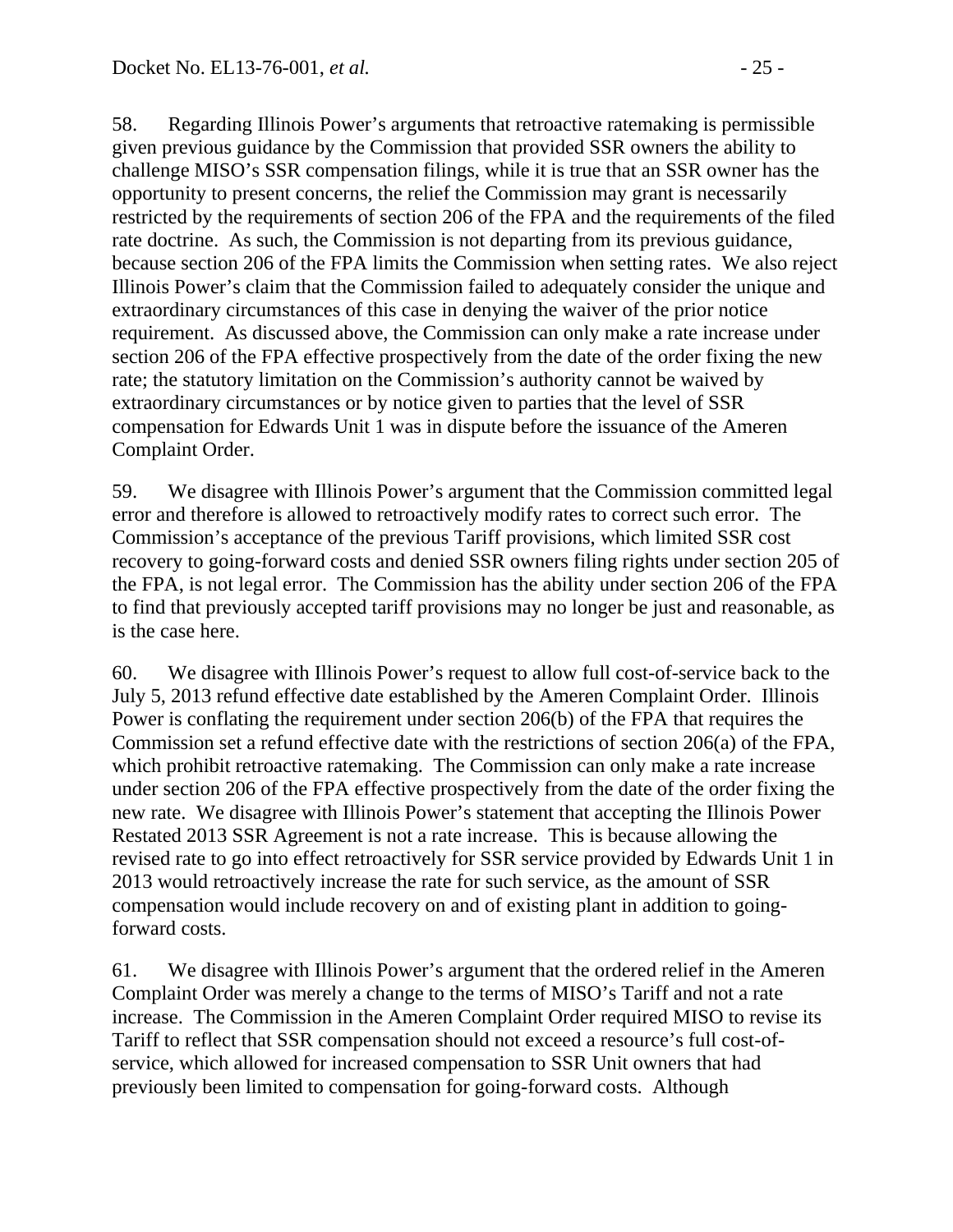Illinois Power is correct that the Commission required MISO to revise its Tariff in the Ameren Complaint Order, the effect of these tariff revisions is to increase rates in individual SSR agreements, which may only be done prospectively under section 206 of the FPA. If this Tariff change were applied retroactively to service for Edwards Unit 1 for time periods before the Ameren Complaint Order was issued, the amount of SSR compensation for such service would not be limited to going-forward costs, thereby retroactively raising the rates paid by MISO customers to compensate Illinois Power for maintaining Edwards Unit 1 in operational status during those time periods.

62. We disagree with Illinois Power's contention that the Commission can retroactively change the rate in the instant case because, in the Wisconsin Commission Complaint Order, the Commission ordered refunds in a cost allocation proceeding without regard to whether those refunds might result in retroactive rate increases for particular customers. The Wisconsin Commission Complaint Order is inapposite. In that case, the Commission exercised its equitable discretion in determining whether and how to apply remedies in any particular case, and found that, based on the record in that proceeding, it was appropriate to order refunds as of the date the complaint was filed under section 206(b) of the FPA.<sup>[73](#page-25-0)</sup> In contrast, the instant proceeding, which involves a complaint to increase a rate, does not present an issue of potential refunds, and the Commission has no authority to increase rates retroactively, and is in fact specifically prohibited from doing so under FPA section 206(a).

63. We reject Illinois Power's alternative request that the cost-of-service that was not recovered under the Edwards Year 1 and Year 2 SSR Agreements may be amortized over the remaining Edwards Unit 1 SSR service, to be recovered on a going-forward basis as an adder to Edwards Unit 1's cost-of-service. As the Commission stated in the Ameren Complaint Order, and for the reasons explained above, full cost-of-service compensation is not available for Edwards Unit 1 prior to the date of the Ameren Complaint Order, regardless of the method or the timing that Illinois Power proposes to collect that compensation.

# **3. Tariff Administrator**

# **a. Rehearing Argument**

64. MISO seeks rehearing of the Order on Illinois Power's Proposed Rate for 2014 SSR Service regarding its role as Tariff Administrator. This issue stems from the Commission's directive in the Ameren Complaint Order that MISO revise its Tariff to

<span id="page-25-0"></span>**<sup>73</sup>** Wisconsin Commission Complaint Order, 148 FERC ¶ 61,071 at P 68 (citing *Niagara Mohawk Power Corp. v. FPC*, 379 F.2d 153, 159 (D.C. Cir. 1967)).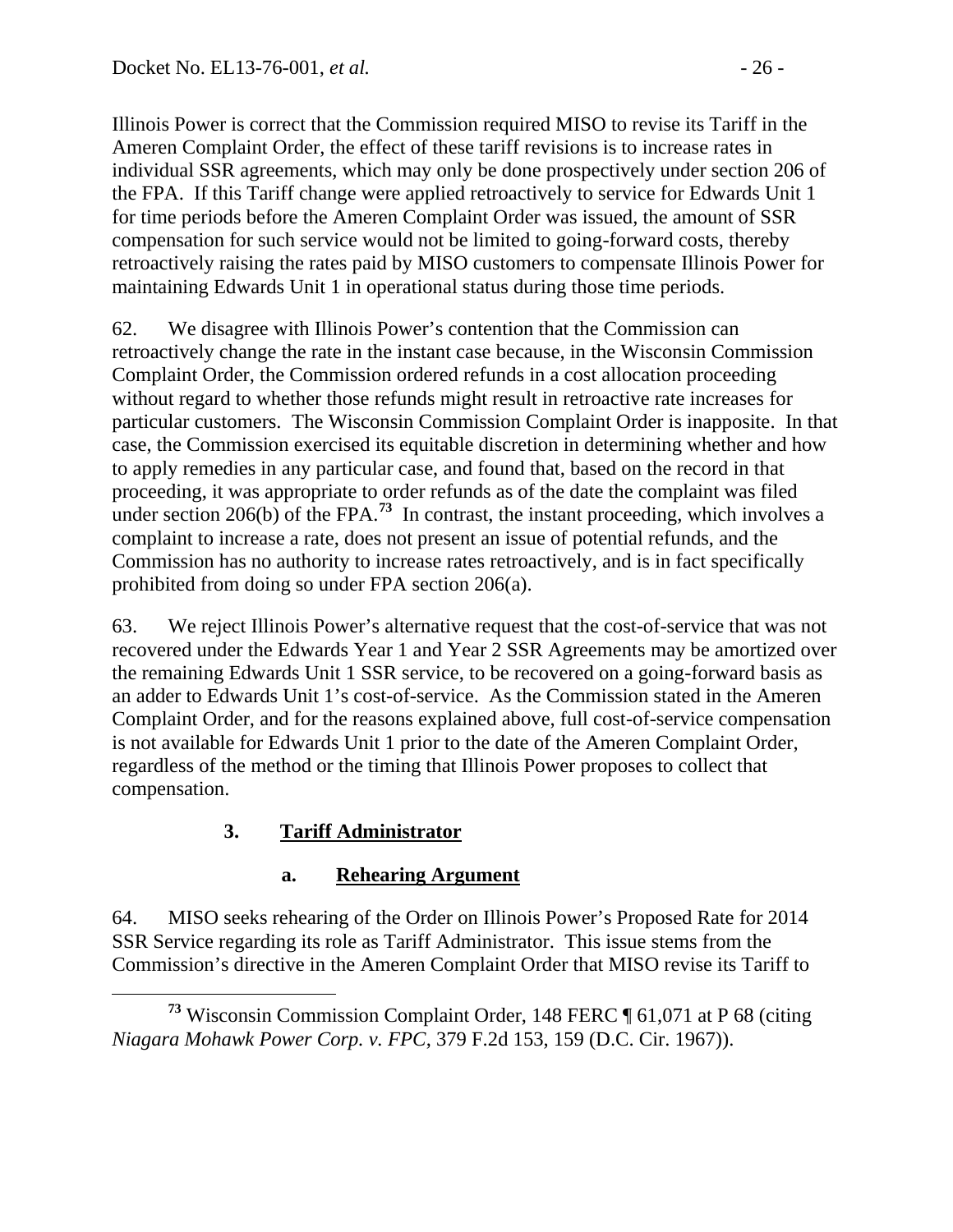permit an SSR owner to submit a section 205 filing for the rate associated with an SSR agreement where MISO and the SSR owner cannot agree on compensation for SSR service. MISO argues that, as Administrator of the MISO Tariff, MISO should be the entity that ultimately submits revisions to the Tariff, including SSR agreements. MISO states that the role of Tariff Administrator is described in the Commission's rules regarding RTO functions and that the RTO "must be the sole administrator of its own Commission-approved open access transmission tariff."**[74](#page-26-0)** MISO argues that the Order on Illinois Power's Proposed Rate for 2014 SSR Service should be reversed because it conflicts with this legal authority granted to RTOs by permitting the owner or operator of an SSR Unit to independently submit a section 205 filing and determine rates charged for service over facilities operated by MISO in the absence of any MISO tariff filing.**[75](#page-26-1)**

65. Additionally, MISO seeks clarification of the Order on Illinois Power's Proposed Rate for 2014 SSR Service regarding the means for increasing compensation and the timing for future compliance filings. MISO argues that the Order on Illinois Power's Proposed Rate for 2014 SSR Service was not clear regarding how MISO would maintain the SSR Agreement filed by Illinois Power in its Tariff because the Order on Illinois Power's Proposed Rate for 2014 SSR Service did not specify when MISO should make a compliance filing conforming its rates in the Edwards Year 2 Agreement to reflect the rates in the Illinois Power Restated 2014 SSR Agreement. MISO suggests the Commission clarify that MISO should file a Tariff revision that provides for the additional compensation (subject to refund) for Edwards Unit 1 and then make an additional compliance filing that takes into consideration both the additional compensation and the Commission's decision regarding changes to terms and conditions for the Edwards Year 2 SSR Agreement in Docket ER14-1210-001.**[76](#page-26-2)**

<span id="page-26-2"></span>**<sup>76</sup>** *Id.* at 5.

<span id="page-26-0"></span>**<sup>74</sup>** MISO Request for Rehearing, Docket No. ER14-2619-001, at 4 (citing 18 C.F.R.  $\S 35.34(k)(1)(i)$ . MISO continues that Order No. 2000 "reaffirmed [FERC's] determination that RTOs, in order to ensure their independence from market participants, must have the independent and exclusive right to make section 205 filings that apply to the rates, terms and conditions of transmission service over the facilities operated by the RTO." *Id.* (citing *Regional Transmission Organizations*, Order No. 2000, FERC Stats. & Regs. ¶ 31,089, at P 234 (1999), *order on reh'g*, Order No. 2000-A, FERC Stats. & Regs. ¶ 31,092 (2000), *aff'd sub nom. Pub. Util. Dist. No. 1 of Snohomish County, Washington v. FERC*, 272 F.3d 607 (D.C. Cir. 2001)).

<span id="page-26-1"></span>**<sup>75</sup>** MISO Request for Rehearing, Docket No. ER14-2619-001, at 4-5.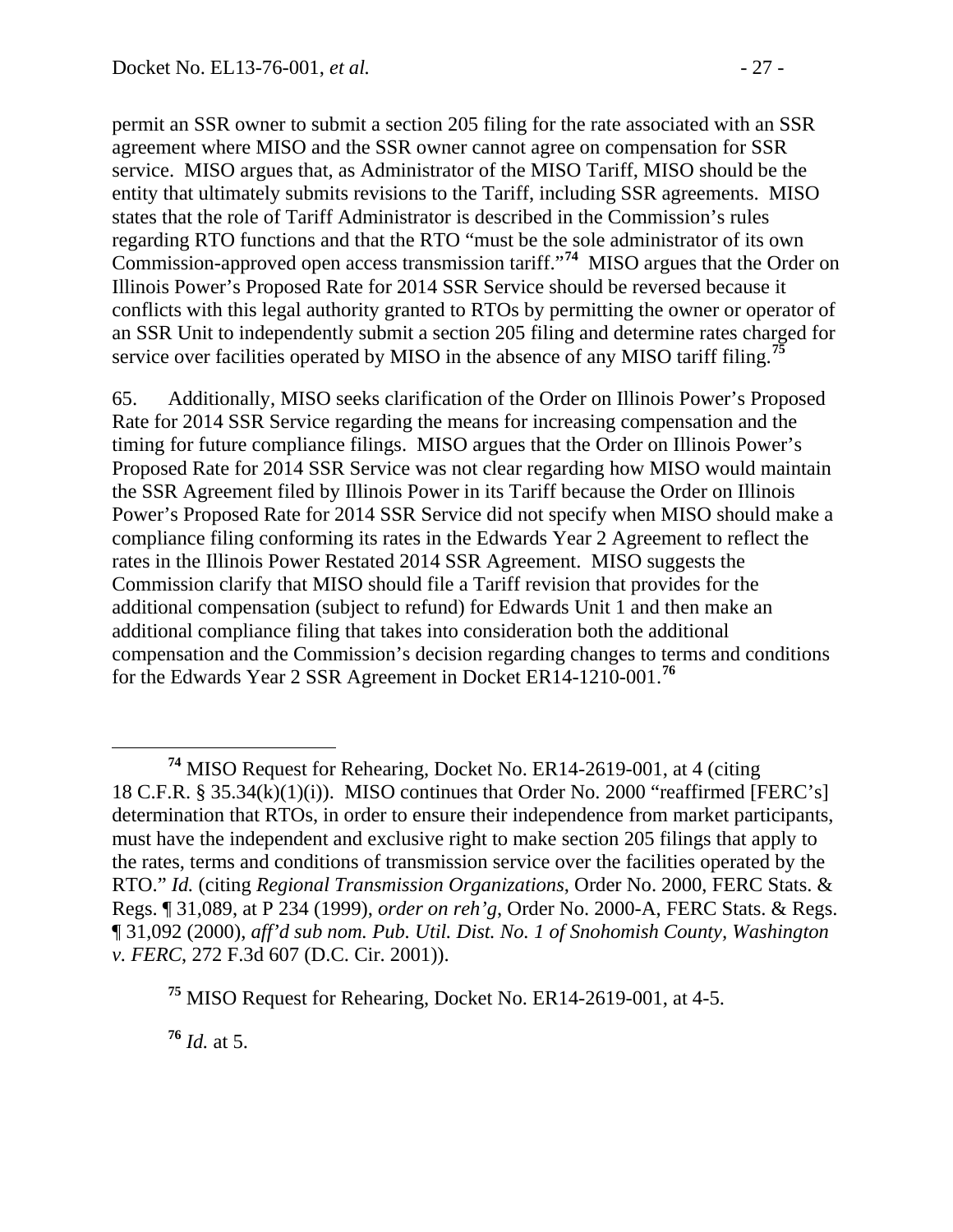66. In the Ameren Complaint Order, the Commission required MISO's Tariff to provide that: (1) in instances where MISO and the generation or SCU owner cannot agree on compensation for SSR service, the generation owner or SCU owner may submit a filing under section 205 of the FPA for the rate associated with the unexecuted SSR agreement; and (2) MISO will be required to file an unexecuted SSR agreement with the Commission that includes only the non-rate terms and conditions within 15 days after MISO and the generation or SCU owner determine that they are at an impasse regarding the appropriate level of compensation.**[77](#page-27-0)** In the instant order, we conditionally accept MISO's compliance filing in Docket No. ER14-2605-000 that implements the directives set forth in the Ameren Complaint Order subject to MISO making a further compliance as discussed below.

67. We grant MISO's request for clarification and find that MISO and an SSR Unit owner must coordinate their filings. We direct MISO to make a further compliance filing in Docket No. ER14-2605-000 within 30 days of the date of this order to effectuate this coordination. Going forward, when there is a dispute regarding compensation and the SSR Unit owner exercises its right to submit a filing pursuant to section 205 of the FPA, the SSR agreement that MISO files would include terms and conditions of service as well as any compensation elements to which the parties agree. For any compensation element that is contested and sought by the SSR Unit owner in its own section 205 filing, the SSR agreement that MISO files would not include a rate for that compensation element but instead would indicate that it incorporates by reference the compensation element that the SSR Unit owner is ultimately authorized to recover through the SSR Unit owner's section 205 filing. The SSR Unit owner would file a rate schedule setting forth the rates for the compensation elements that are contested pursuant to section 205 of the FPA. We find that this clarification is necessary because the parties' interpretation of this directive has resulted in duplicative agreements filed by MISO and the SSR Unit owner.**[78](#page-27-1)** These duplicative agreements introduce the potential for contradictory language to be included in agreements that pertain to the same service, and create an unnecessary administrative burden.

68. We deny MISO's request for rehearing regarding its role as Tariff Administrator. We affirm the finding in the Ameren Complaint Order that section 38.2.7 of MISO's

**<sup>77</sup>** Ameren Complaint Order, 148 FERC ¶ 61,057 at PP 92-93.

<span id="page-27-1"></span><span id="page-27-0"></span>**<sup>78</sup>** For example, MISO and Illinois Power each filed an unexecuted SSR agreement for 2015 SSR service for Edwards Unit 1 in Docket Nos. ER15-943-000 and ER15-948- 000, respectively.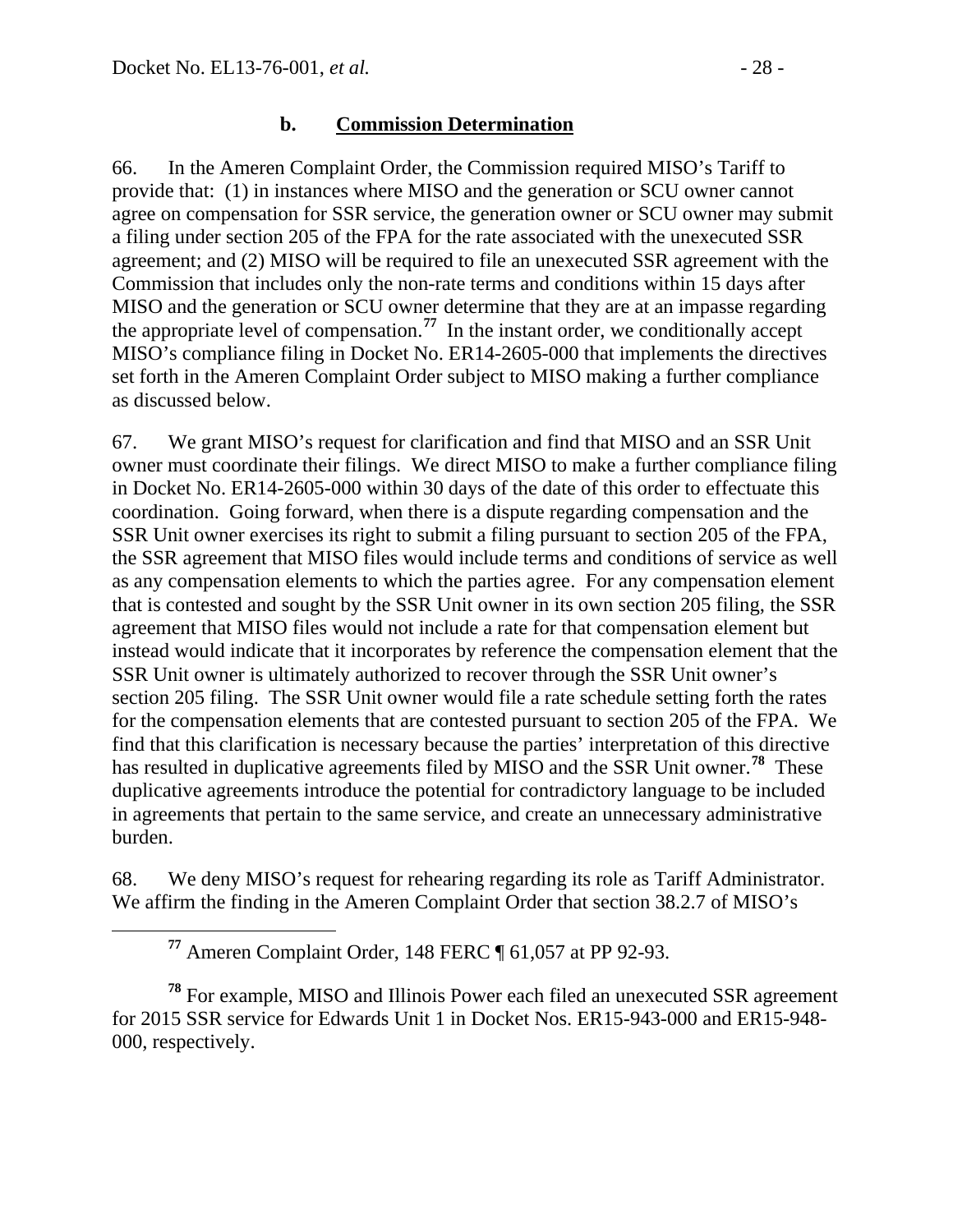Tariff was unjust, unreasonable, unduly discriminatory or preferential because it provided MISO with unilateral rights to file the rates for generators or SCUs providing utility service pursuant to unexecuted SSR agreements.**[79](#page-28-0)** As the Commission stated in the Ameren Complaint Order, the MISO Tariff should allow generation or SCU owners designated as SSRs to file their own revenue requirement in order to protect that generation or SCU owner's rights under section 205 of the FPA because the Commission's ability to provide relief to the generation or SCU owner may be limited when MISO unilaterally files a rate under an unexecuted SSR agreement that is lower than the compensation preferred by the generation or SCU owner. **[80](#page-28-1)** We disagree with MISO that the SSR Unit owner determines the rate when it makes its filing. While the SSR Unit owner can now make a rate filing under section 205 of the FPA, it is the Commission that determines whether the rate in that filing is just and reasonable.

### **4. Operational Limits of Edwards Unit 1**

### **a. Rehearing Arguments**

69. Hoosier-Southern Illinois requests rehearing regarding the Commission's decisions on the operational limitations of Edwards Unit 1 and exemptions from misconduct events. Regarding operational limitations, Hoosier-Southern Illinois argues that the Commission erred in relying upon MISO's "operational experience" in accepting these limitations. Hoosier-Southern Illinois asserts that MISO did not identify any specific facts regarding the condition of Edwards Unit 1 that would lead to the conclusion that the proposed operational limits are necessary, nor was there anything in the record indicating the age of the plant, the necessity of the repairs, or how increased repairs can be forestalled by imposing such limitations. Hoosier-Southern Illinois argues that the fact that other SSR agreements have included operational limitations does not necessarily justify those imposed here. Finally, Hoosier-Southern Illinois argues that MISO provided no support for its contention that 1,200 hours are sufficient to cover summer and shoulder periods.**[81](#page-28-2)**

70. Regarding exemption from misconduct events, Hoosier-Southern Illinois observes that, in its protest, it objected to section 9.E of the Edwards Year 2 SSR Agreement as originally filed because it permanently exempted the SSR Unit from having a misconduct

**<sup>79</sup>** Ameren Complaint Order, 148 FERC ¶ 61,057 at P 92.

**<sup>80</sup>** *Id.*

<span id="page-28-2"></span><span id="page-28-1"></span><span id="page-28-0"></span>**<sup>81</sup>** Hoosier-Southern Illinois Request for Rehearing, Docket No. EL13-76- 001, *et al.*, at 5-8.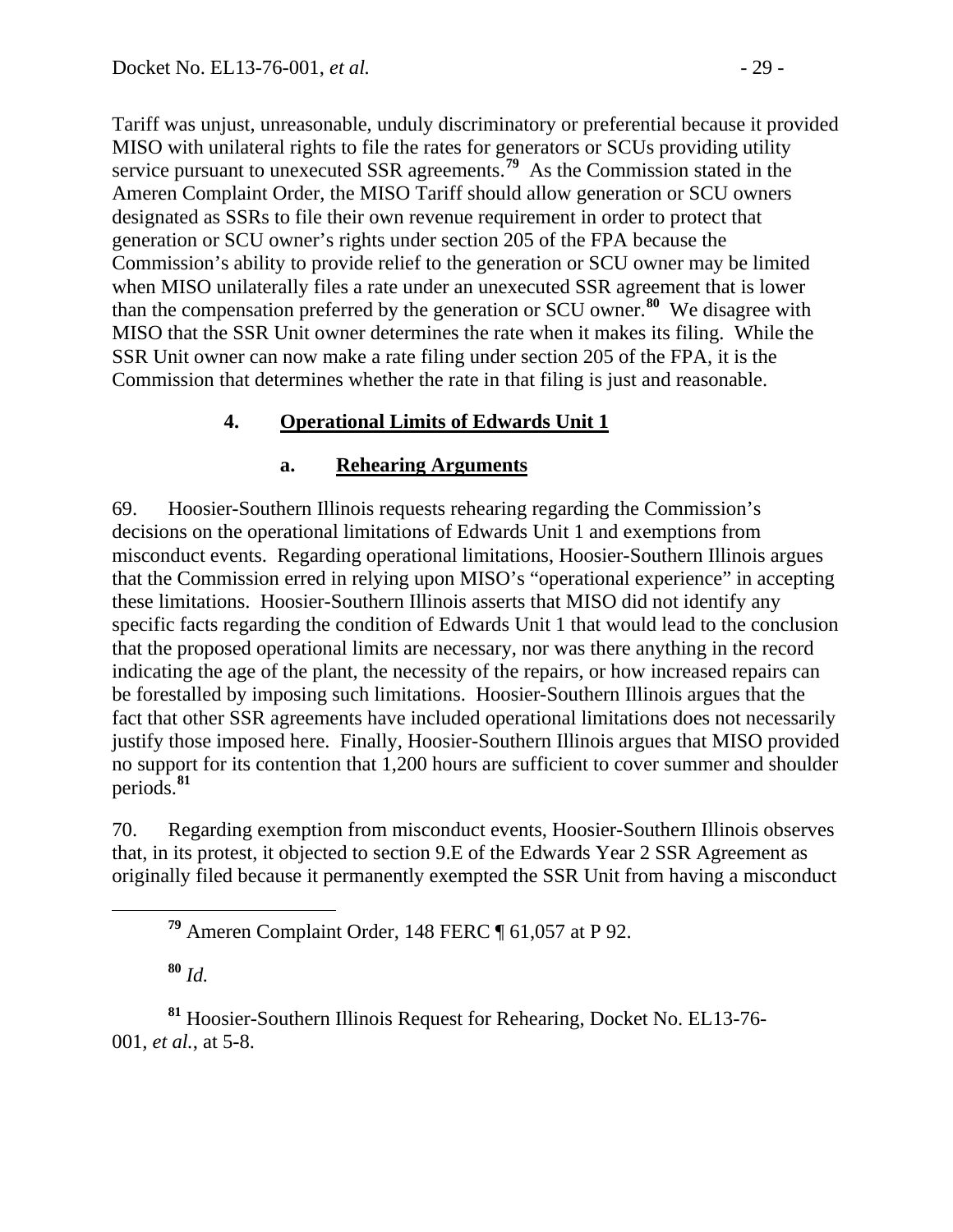event or incurring other performance penalties, even after the repairs have been completed.**[82](#page-29-0)** Hoosier-Southern Illinois explains that Illinois Power proposed to include "until Participant has notified MISO that the repairs have been completed" to resolve the issue, and the Commission accepted this revision.**[83](#page-29-1)** Hoosier-Southern Illinois asserts, however, that the issue remains because there is no affirmative obligation requiring the SSR Unit owner to notify MISO that repairs have been completed. To resolve this issue, Hoosier-Southern Illinois argues that the Commission should grant rehearing and either direct MISO to add the language suggested by Hoosier-Southern Illinois**[84](#page-29-2)** or direct MISO to add a requirement that Illinois Power must notify MISO within three business days after repairs have been completed.**[85](#page-29-3)**

### **b. Commission Determination**

71. Regarding Hoosier-Southern Illinois's arguments about MISO's proposed operational limits, we disagree that the Commission's acceptance of the proposed operational limits was in error. As the Commission stated in the Ameren Complaint Order, as the independent transmission system operator responsible for assessing the reliability needs of the region, MISO has the operating experience to determine whether operational limits are warranted. In addition, MISO provided additional information in its answer in Docket No. ER14-1210-000 to support the proposed operational limits, explaining that Edwards Unit 1 is an aging plant that will likely require additional and

<span id="page-29-0"></span>**<sup>82</sup>** If MISO authorized repairs to the SSR unit,

Participant shall not be deemed to have a Misconduct Event, nor shall Participant be subject to any other performance penalties under this Agreement or the MISO Tariff for the period of time after Participant notifies MISO of the need for repairs as provided in this Section 9.E and MISO provides to Participant written notification that it agrees to fund the costs of such repairs and directs Participant to make such repairs.

MISO, Edwards Year 2 SSR Agreement, Docket No. ER14-1210-000, section 9.E.

**<sup>83</sup>** Ameren Complaint Order, 148 FERC ¶ 61,057 at P 215.

<span id="page-29-3"></span><span id="page-29-2"></span><span id="page-29-1"></span>**<sup>84</sup>** Hoosier-Southern Illinois proposed to add the following language to section 9.E of the Edwards Year 2 SSR Agreement: "until such repairs have been completed in a timely fashion." Hoosier-Southern Illinois Request for Rehearing, Docket No. EL13-76- 001, *et al.*, at 8.

**<sup>85</sup>** *Id.* at 8-9.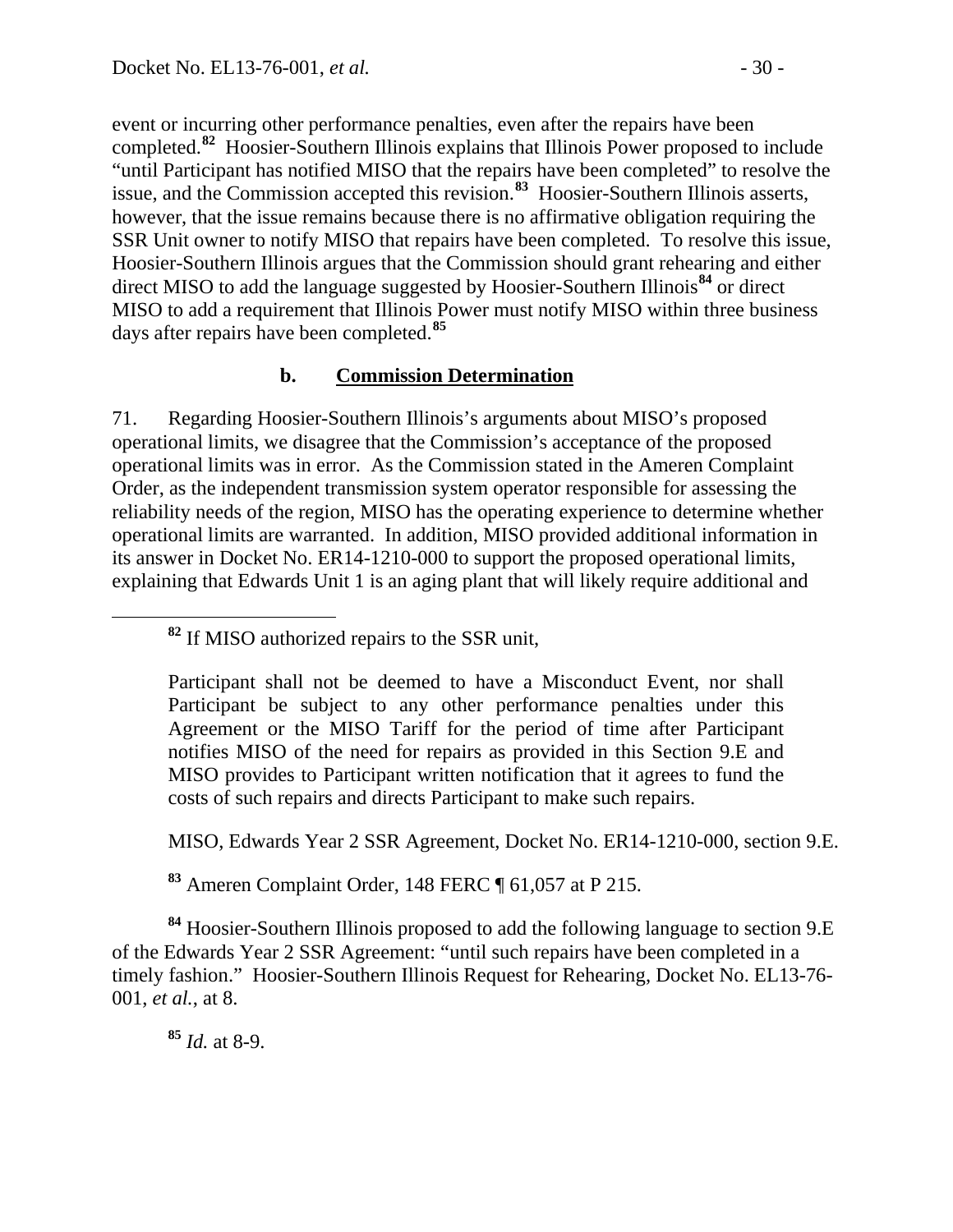expensive maintenance if it is operated for more hours during 2014.**[86](#page-30-0)** MISO also determined that 10 starts and 1,200 total run hours are sufficient to cover the summer and shoulder periods when Edwards Unit 1 is expected to be needed for reliability purposes.**[87](#page-30-1)** We find that MISO has provided sufficient evidence to justify the operational limits of Edwards Unit 1.

72. We grant rehearing as we agree with Hoosier-Southern Illinois that additional language to section 9.E of the Edwards Year 2 SSR Agreement beyond that already required by the Ameren Complaint Order is needed to prevent a situation where Edwards Unit 1 is permanently exempted from having a misconduct event or being subject to other performance penalties after repairs are completed pursuant to section 9.E of the SSR agreement. In the Ameren Complaint Order, the Commission required MISO to submit in a compliance filing Tariff revisions to add the following language to the end of the first paragraph of section 9.E: "until Participant has notified MISO that the repairs have been completed,"**[88](#page-30-2)** and, as discussed below, we require MISO to include this language, as revised herein, in the Tariff since it failed to do so on compliance.**[89](#page-30-3)** We find that the language "until Participant has notified MISO that the repairs have been completed," by itself, is not sufficient to ensure that an SSR Unit is not permanently exempted from having a misconduct event or being subject to other performance penalties, as we agree with Hoosier-Southern Illinois that timely notice should be given that the repairs have been completed. Accordingly, in a compliance filing to be made within 30 days of the date of this order, we direct MISO to submit Tariff revisions to add the following language to the end of the first paragraph of section 9.E, including the new underlined language: "until Participant has notified MISO that the repairs have been completed, such notice to be given within 3 business days of the completion of the repairs."

### **5. Request for Rehearing of the Order on Unanticipated Repair Costs**

73. As noted above, in the Order on Unanticipated Repair Costs, the Commission accepted MISO's filing for emergency unanticipated repairs for Edwards Unit 1, suspended it for a nominal period to become effective November 1, 2014, as requested, subject to refund, set the proposed rate for hearing and settlement judge procedures, and

<span id="page-30-0"></span>**<sup>86</sup>** MISO Answer, Docket No. ER14-1210-000, at 10 (filed Mar. 7, 2014).

<span id="page-30-1"></span>**<sup>87</sup>** *Id.* at 10.

<span id="page-30-2"></span>**<sup>88</sup>** Ameren Complaint Order, 148 FERC ¶ 61,057 at P 215.

<span id="page-30-3"></span>**<sup>89</sup>** *See infra* P 82.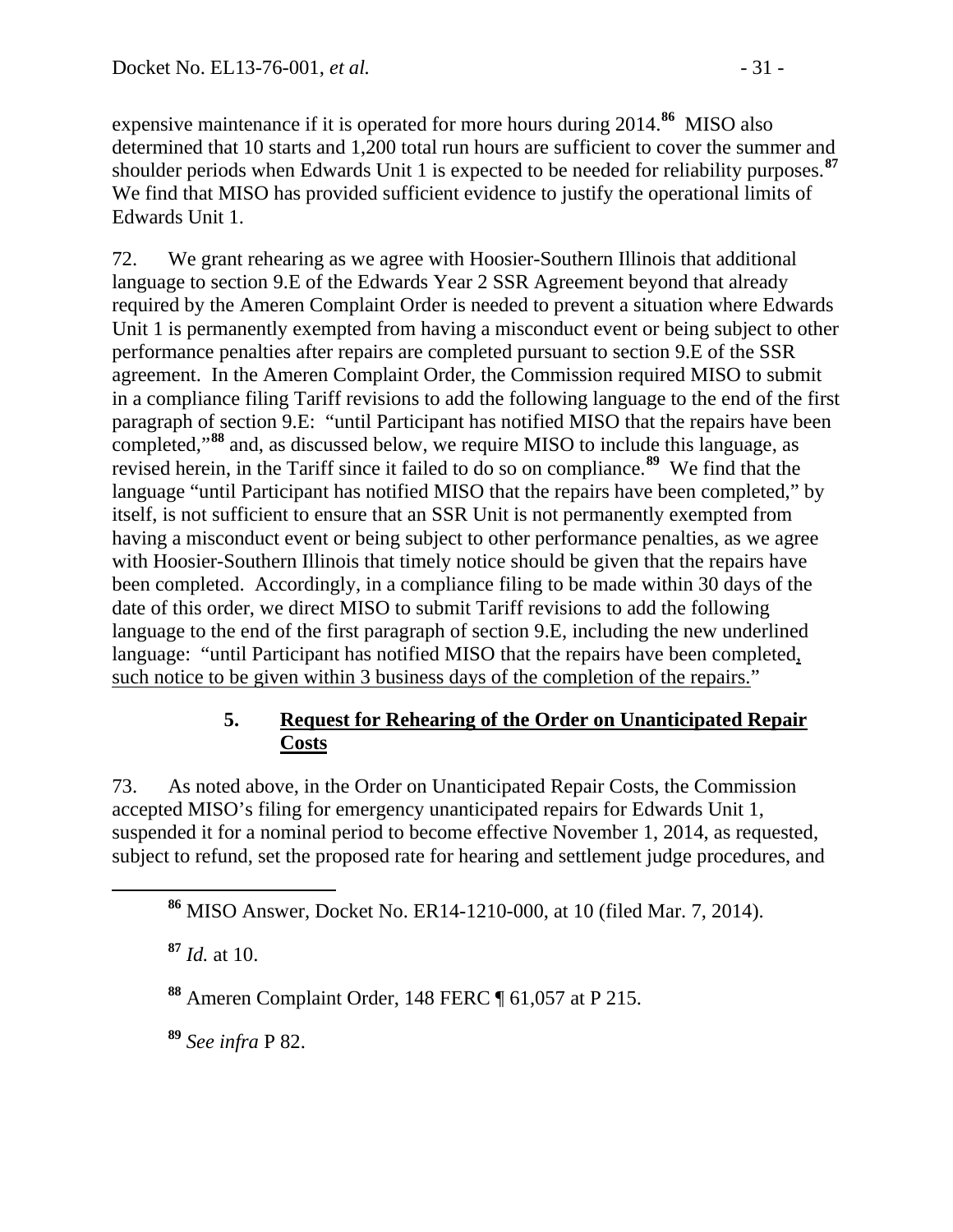consolidated the proceeding with the hearing and settlement judge proceedings established by the Ameren Complaint Order.**[90](#page-31-0)**

### **a. Rehearing Argument**

74. On rehearing, MISO objects to the Commission's decision to the extent that it sets recovery of the additional compensation for the unanticipated repairs for hearing and settlement judge procedures. MISO argues that setting the recovery of compensation for unanticipated repairs for hearing "has the effect of eliminating the distinction between emergency and non-emergency repairs contained in the [Edwards Year 2 SSR Agreement]."**[91](#page-31-1)** MISO contends that setting the recovery of compensation for unanticipated repairs for hearing calls into question the operation of the cost recovery mechanism that underlies the emergency repair provisions of the SSR agreement. Under the emergency repair provisions of the SSR agreement, MISO is required to notify the owner of the SSR Unit that the unanticipated repairs should be undertaken and the repairs proceed while MISO's section 205 filing is pending, contrasted with the non-emergency repairs provisions that require MISO to wait for approval from the Commission before directing the SSR Unit to make the repairs.**[92](#page-31-2)**

### **b. Commission Determination**

75. We deny MISO's request for rehearing of the Order on Unanticipated Repair Costs. The Commission's decision to set the recovery of compensation for the unanticipated repair for hearing and settlement judge procedures and hearing does not adversely affect the process outlined in the Edwards Year 2 SSR Agreement, as MISO claims. In the present case, Illinois Power initiated the unanticipated repairs, before approval of such repairs by the Commission, under the expectation that there would be recovery under the emergency repair provisions of the SSR agreement. Setting the costs for hearing and settlement judge procedures does not prevent Illinois Power from making the repairs, nor does it prevent Illinois Power from recovering compensation for making the repairs. Illinois Power is entitled to recover its costs, but the Commission must make a determination as to whether the costs to be recovered are just and reasonable. Contrary to MISO's argument, the process followed in this proceeding remains different from a non-emergency situation where Illinois Power would be required to wait for the outcome of a filing pursuant to section 205 of the FPA before initiating the necessary repairs.

<span id="page-31-2"></span>**<sup>92</sup>** *Id.* at 3.

<span id="page-31-0"></span>**<sup>90</sup>** *See supra* Section I.D.

<span id="page-31-1"></span>**<sup>91</sup>** MISO Request for Rehearing, Docket No. ER15-884-001, at 3.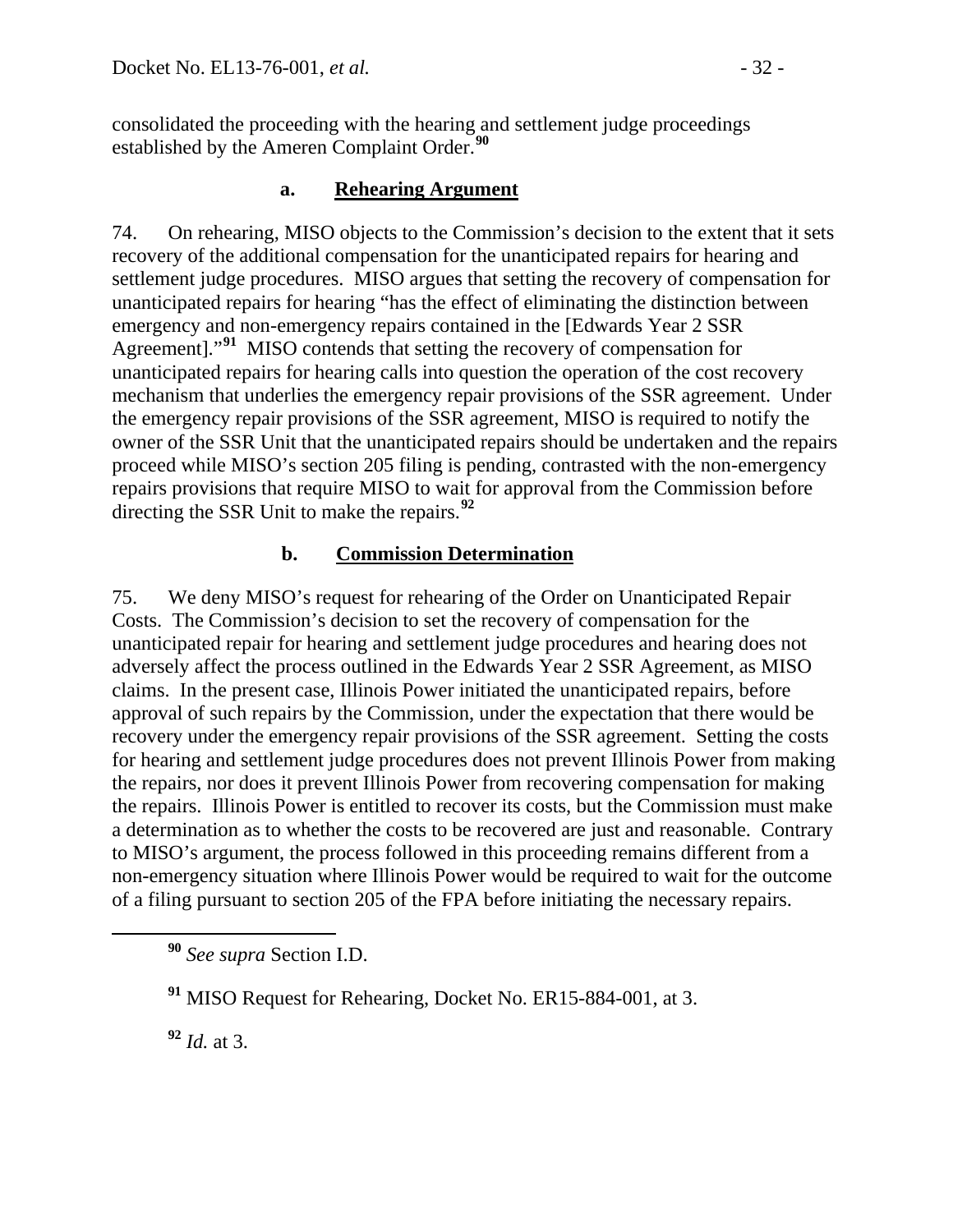### **6. MISO's Compliance Filings**

### **a. August 6 Compliance Filing (Docket No. ER14-1210-001)**

76. On August 6, 2014, MISO submitted proposed revisions responding to directives set forth in the Ameren Complaint Order requiring revisions to the Edwards Year 1 SSR Agreement and the Edwards Year 2 SSR Agreement. However, MISO's discussion of the compliance filing made in Docket No. ER14-1210-001 is found in the transmittal letter accompanying the filing in Docket No. ER14-2605-000. Therefore, in the compliance filing made in Docket No. ER14-1210-001, MISO requests that the Commission incorporate MISO's discussion of compliance found in the compliance filing made in Docket No. ER14-2605-000 as part of the transmittal letter in the compliance filing made in Docket No. ER14-1210-001. **[93](#page-32-0)**

77. In order to ensure that certain charges are netted out and compensation is properly accounted for, the Ameren Complaint Order required MISO to revise Exhibit 2 of both the Edwards Year 1 SSR Agreement and Edwards Year 2 SSR Agreement.**[94](#page-32-1)** First, MISO added the following language to the original Exhibit 2 to the Edwards Year 1 SSR Agreement:

The SSR Unit Energy and Operating Reserve Credit are those charges and credits calculated pursuant to Sections 39.3 Day-Ahead Energy and Operating Reserve Market and 40.3 Real Time Energy and Operating Reserve Market Settlement of the MISO Tariff, plus any revenues from Schedule 2 associated with the SSR Unit or from Planning Resource designation and any charges assessed through Schedule 17 and Schedule 24.**[95](#page-32-2)**

78. Second, MISO inserted provisions from Exhibit 2 of the Edwards Year 1 SSR Agreement into Exhibit 2 of the Edwards Year 2 SSR Agreement to ensure that SSR

**<sup>93</sup>** MISO Transmittal Letter, Docket No. ER14-1210-001, at 1.

<span id="page-32-1"></span><span id="page-32-0"></span><sup>94</sup> The Commission directed separate revisions to the Edwards Year 1 SSR Agreement and the Edwards Year 2 SSR Agreement to make the agreements conforming and to ensure that both agreements properly netted out certain charges and that compensation is properly accounted for. *See* Ameren Complaint Order, 148 FERC ¶ 61,057 at PP 157, 222.

<span id="page-32-2"></span>**<sup>95</sup>** MISO Transmittal Letter, Docket No. ER14-2605-000, at 6.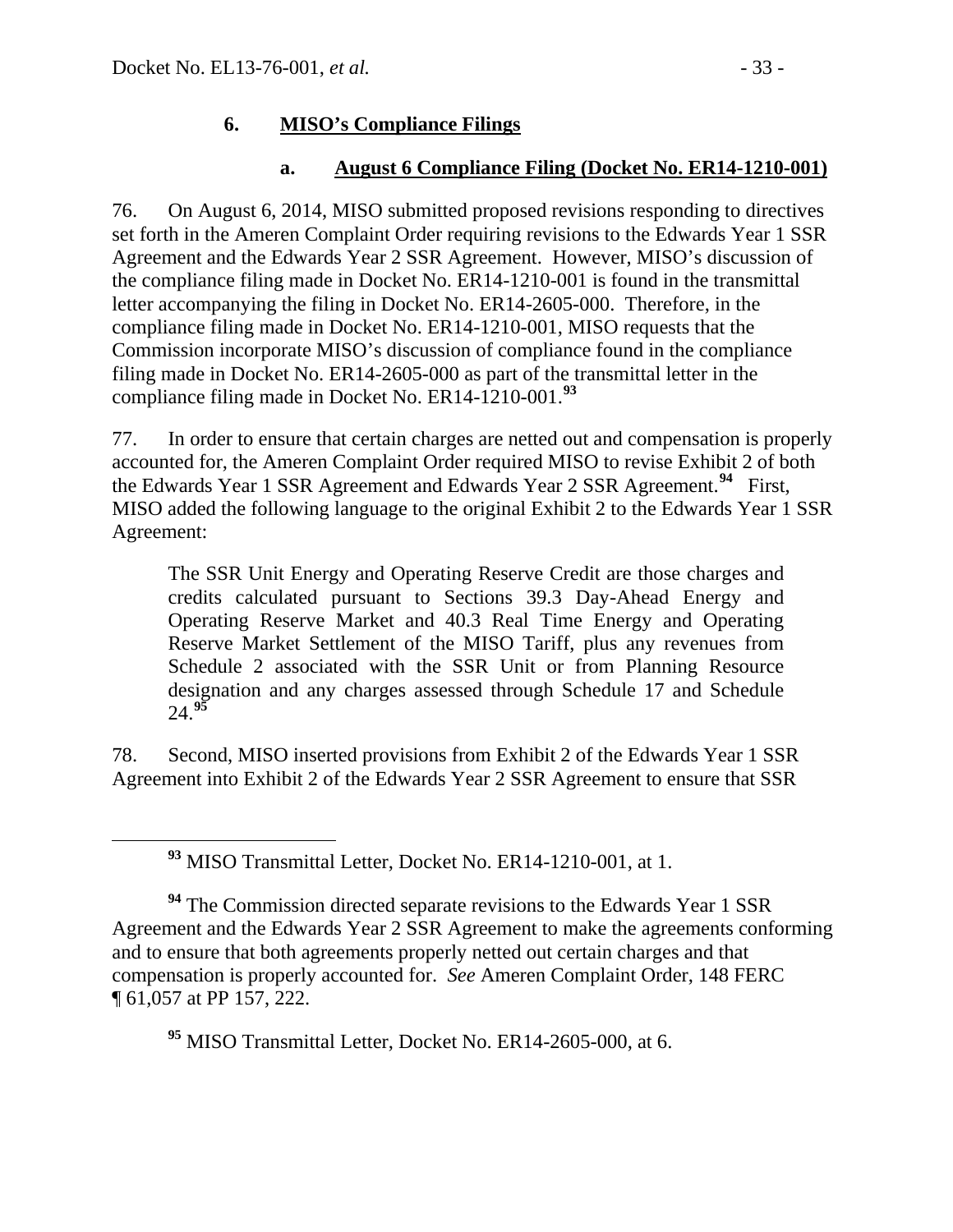Units are appropriately compensated depending upon whether they are operating for reliability purposes or economically.**[96](#page-33-0)**

79. MISO also states that it has complied with additional directives requiring MISO to replace the term "operation" in section 9.E of the Edwards Year 1 SSR Agreement with "extended service,"**[97](#page-33-1)** and it has also inserted a provision in Exhibit 2 to the Edwards Year 2 SSR Agreement providing for interest on any monies recovered from Illinois Power in connection with the turbine overhaul. **[98](#page-33-2)**

# **i. Commission Determination**

80. We accept MISO's proposed revisions to Exhibit 2 of the Edwards Year 1 and Year 2 SSR Agreements, as these revisions ensure that certain charges are netted out and that compensation is properly accounted for when calculating the variable costs it takes Edwards Unit 1 to operate when dispatched.

81. We accept MISO's proposed revisions to section 9.E of the Edwards Year 1 SSR Agreement which replace the term "operation" with "extended service," and we also accept the provision inserted in Exhibit 2 of the Edwards Year 2 SSR Agreement providing for interest on any monies recovered from Illinois Power in connection with the turbine overhaul.

82. We find, however, that MISO failed to comply with the Commission's directive requiring revisions adding the following language to the end of the first paragraph of section 9.E of the Edwards Year 2 SSR Agreement: "until Participant has notified MISO that the repairs have been completed."**[99](#page-33-3)** MISO did not address this in any of its compliance filings. Accordingly, we require MISO to submit, in a compliance filing due within 30 days of this order, Tariff revisions consistent with the Commission's prior directive and our finding above<sup>[100](#page-33-4)</sup> to add the language "until Participant has notified MISO that the repairs have been completed, such notice to be given within 3 business

<span id="page-33-1"></span>**<sup>97</sup>** *Id.* at 6-7.

<span id="page-33-2"></span>**<sup>98</sup>** *Id.* at 7.

<span id="page-33-3"></span>**<sup>99</sup>** Ameren Complaint Order, 148 FERC ¶ 61,057 at P 215.

<span id="page-33-4"></span>**<sup>100</sup>** *See supra* P 72.

<span id="page-33-0"></span>**<sup>96</sup>** *Id.* at 7-8.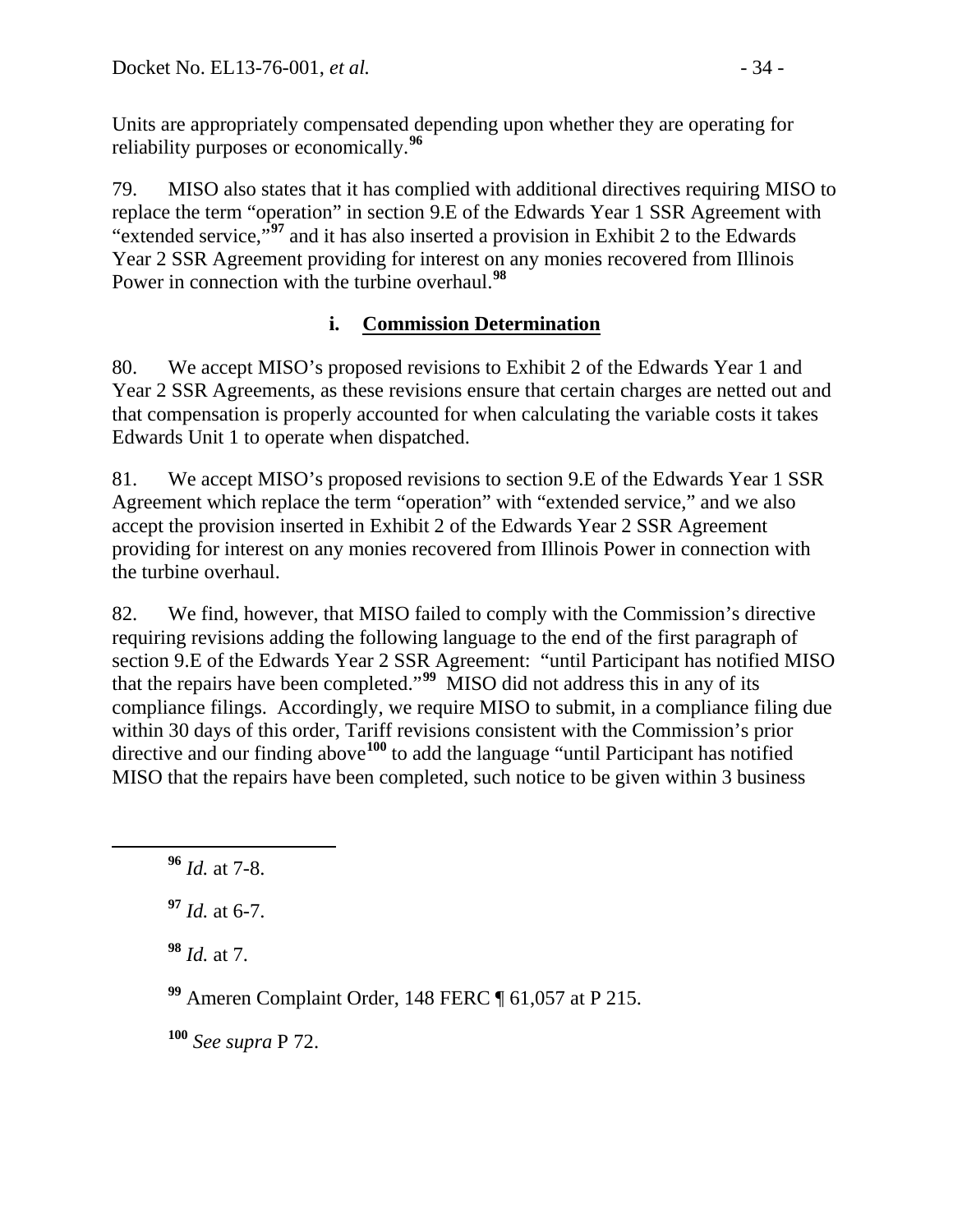days of the completion of the repairs" to the end of the first paragraph of section 9.E of the Edwards Year 2 SSR Agreement.

### **b. August 6 Compliance Filing (Docket No. ER14-2605-000)**

83. On August 6, 2014, MISO submitted proposed Tariff revisions responding to directives set forth in the Ameren Complaint Order regarding compensation, the ability of a generator to file its own cost-of-service rate under section 205 of the FPA, the notice period, and information on obtaining environmental waivers.**[101](#page-34-0)**

84. Regarding the Commission's directive to revise the Tariff to reflect that an SSR Unit's compensation should not exceed its full cost-of-service, MISO proposes to delete the description of going-forward costs in Tariff section 38.7.1.i and replace it with the following language: "The SSR Agreement will provide compensation only for costs incurred by an SSR Unit owner or operator that do not exceed the full cost-of-service (including the fixed cost of existing plant)."**[102](#page-34-1)**

85. In response to the Commission's directive to revise the Tariff to address the situation where MISO and the generation owner cannot agree on an appropriate amount of compensation, MISO proposes adding the following language to Tariff section 38.7.1.i where negotiation of the SSR Agreement is addressed:

In an instance where the Transmission Provider and the Market Participant owning or operating the Generation Resources or SCUs deemed to be SSR Units cannot agree to the appropriate level of compensation due the Market Participant for the SSR Agreement: (a) the Transmission Provider shall file an unexecuted SSR Agreement with FERC that includes only terms and conditions that do not state compensation levels within 15 days after agreement cannot be reached; and (b) the Market Participant may submit a filing under Section 205 of the FPA that states the compensation the Market Participant deems appropriate that is associated with the SSR Agreement.

MISO states that the term "owning or operating" (as opposed to simply "owner") is included, consistent with numerous other references in section 38.2.7 regarding the entities with whom MISO deals regarding SSR agreements. MISO also added a missing

<span id="page-34-0"></span>**<sup>101</sup>** *See id.* PP 87, 93, 158, 221.

<span id="page-34-1"></span>**<sup>102</sup>** MISO Transmittal Letter, Docket No. ER14-2605-000, at 2.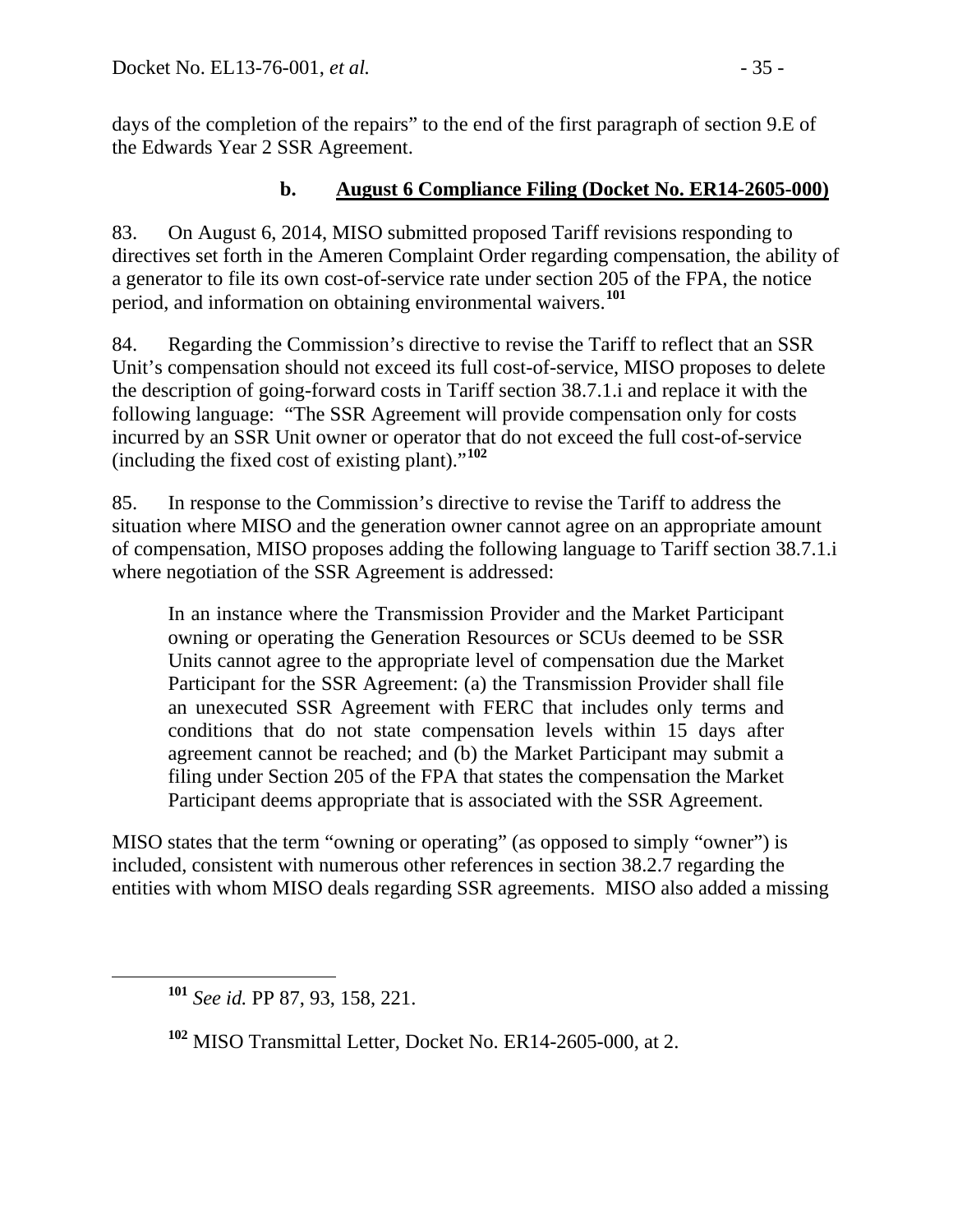"or operating" in the text just above the proposed paragraph to maintain a consistent reference.**[103](#page-35-0)**

86. Regarding the Commission's directive to revise the Tariff to require that a market participant provide MISO with an amended Attachment Y Notice at least 26 weeks prior to retiring or suspending operations if it intends to retire rather than suspend operations, or vice versa, MISO proposes to add the following language to Tariff section 38.2.7.a which discusses SSR notification procedures:

An Attachment Y Notice that amends an earlier notification to Suspend operations with notification that the Generation Resource or SCU will Retire, or vice versa, requires at least twenty-six (26) weeks prior notice to the Transmission Provider.**[104](#page-35-1)**

87. In response to the Commission's directive requiring MISO to describe the ways in which it assisted Illinois Power in obtaining environmental compliance, MISO states that its personnel participated in conference calls that involved, among other persons, regulatory counsel for Illinois Power and also special environmental counsel for Illinois Power regarding the satisfaction of MATS requirements. MISO states that those calls discussed evaluation of limited operation of Edwards Unit 1, as well as how to obtain extensions for MATS compliance. MISO notes that the Tariff provision regarding its assistance in obtaining such extensions was discussed, including MISO's specific offer to assist Illinois Power. According to MISO, its understanding of this Tariff provision is that counsel for Illinois Power was aware of and understood the obligations of both parties with respect to obtaining waivers and that Illinois Power did not (and currently does not) require such assistance. If these circumstances change, MISO states that it will provide reasonable assistance in obtaining any needed extensions permitting Edwards Unit 1 to continue operating for reliability purposes.**[105](#page-35-2)**

### **i. Commission Determination**

88. We conditionally accept MISO's proposed Tariff revisions, subject to a further compliance filing due within 30 days of the date of this order.

<span id="page-35-0"></span>**<sup>103</sup>** *Id.* at 3.

<span id="page-35-1"></span>**<sup>104</sup>** *Id.* at 4-5.

<span id="page-35-2"></span>**<sup>105</sup>** *Id.* at 5.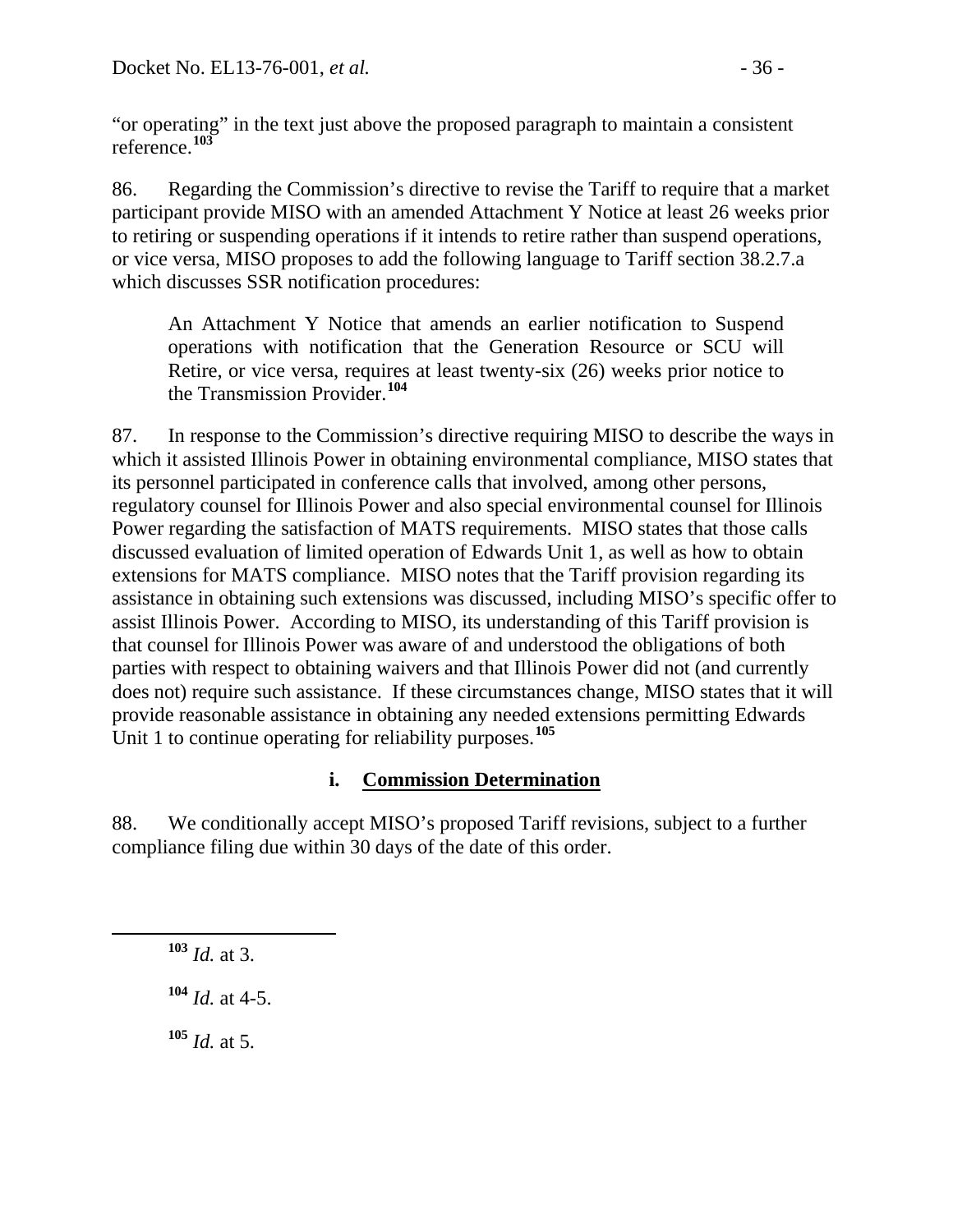89. We find that MISO has appropriately removed references to going-forward cost recovery, and the proposed language properly ensures that an SSR Unit will be permitted to recover up to its full cost-of-service, thereby addressing the concern raised by the Commission in the Ameren Complaint Order that an SSR Unit in MISO would otherwise be denied "the opportunity to recover its fixed costs of existing plant even though the generator or SCU must continue to provide utility service."**[106](#page-36-0)**

90. We find that MISO's proposed revisions have satisfied the Commission's directive to revise the Tariff to require that a market participant provide MISO with an amended Attachment Y Notice at least 26 weeks prior to retiring or suspending operations if it intends to retire rather than suspend operations, or vice versa.**[107](#page-36-1)** The proposed language resolves any ambiguity regarding submission of amended Attachment Y Notices and addresses the scenario in which a shortened schedule could affect the analysis of longterm solutions to address contingencies.

91. We also accept the description MISO provided in response to the Commission's directive requiring MISO to submit an informational filing to describe the ways in which it assisted Illinois Power in obtaining environmental compliance. We reiterate our statement in the Ameren Complaint Order that this informational filing is for informational purposes only, and the Commission does not intend to notice or take formal action on such informational filing.**[108](#page-36-2)**

92. We find, however, that MISO's proposed revisions have not satisfied the Commission's directive to revise the Tariff to address the situation where MISO and the generation owner cannot reach agreement on an appropriate level of compensation.**[109](#page-36-3)** As noted above in our discussion of MISO's rehearing and clarification request on Tariff administration issues, the language proposed by MISO has led to duplicative agreements filed by MISO and the SSR Unit owner. As discussed above, we direct MISO to make a further compliance filing in Docket No. ER14-2605-000 within 30 days of the date of this order to clarify that MISO and an SSR Unit owner must coordinate their filings. Going forward, when there is a dispute regarding compensation and the SSR Unit owner exercises its right to submit a filing pursuant to section 205 of the FPA, the SSR agreement that MISO files would include terms and conditions of service as well as any

<span id="page-36-1"></span>**<sup>107</sup>** *Id.* P 158.

<span id="page-36-2"></span>**<sup>108</sup>** *Id.* P 221 n.393.

<span id="page-36-3"></span>**<sup>109</sup>** *Id.* P 92.

<span id="page-36-0"></span>**<sup>106</sup>** Ameren Complaint Order, 148 FERC ¶ 61,057 at P 85.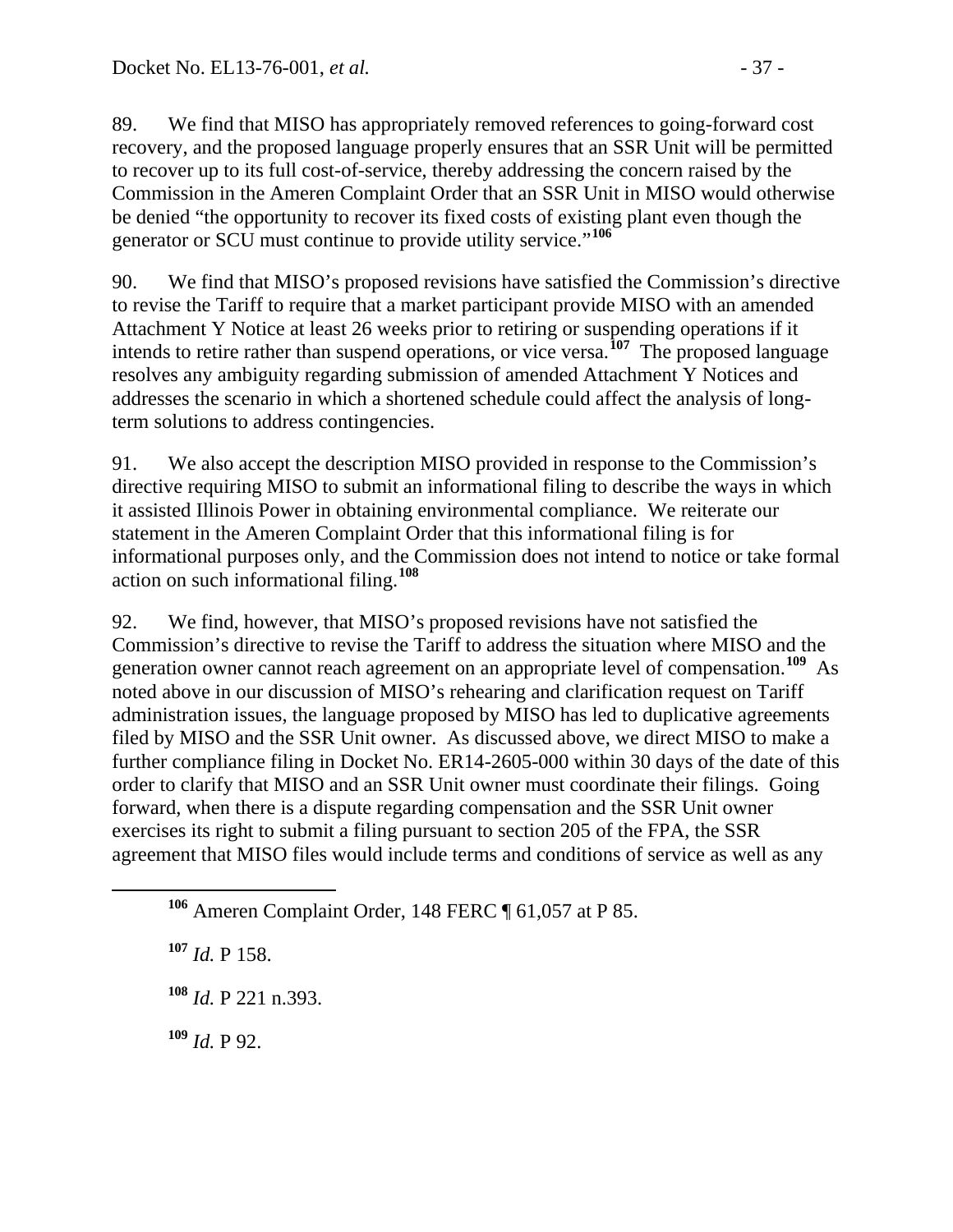compensation elements to which the parties agree, and note compensation elements that are contested and sought by the SSR Unit owner and incorporate by reference the compensation that the SSR Unit owner is ultimately authorized to recover through the SSR Unit owner's section 205 filing. The SSR Unit owner would file a rate schedule setting forth the rates for the compensation elements that are contested pursuant to section 205 of the FPA. We find that this clarification is necessary because the parties' interpretation of this directive has resulted in duplicative agreements filed by MISO and the SSR Unit owner.**[110](#page-37-0)** These duplicative agreements introduce the potential for contradictory language to be included in agreements that pertain to the same service, and create an unnecessary administrative burden.

#### **c. September 2 Compliance Filing (Docket No. ER14-2605- 001)**

93. On September 2, 2014, MISO submitted proposed Tariff revisions responding to directives set forth in the Ameren Complaint Order regarding the technical study process that MISO uses to evaluate whether potential SSR Units are needed for reliability purposes. In its September 2 compliance filing, MISO addresses two directives from the Commission that were not addressed in MISO's earlier compliance filing.**[111](#page-37-1)** In the Ameren Complaint Order, the Commission found that "the Tariff does not adequately describe the technical study process by which MISO is to evaluate whether potential SSRs are needed for reliability purposes and does not identify the related information that should be provided by MISO when filing SSR agreements with the Commission." **[112](#page-37-2)** Therefore, the Commission found that the Tariff was unjust, unreasonable, and unduly discriminatory or preferential and directed MISO to revise section 38.2.7 of its Tariff.

94. Related to the discussion of the "information that should be provided by MISO," the Commission directed:

SSR agreements filed with the Commission must describe the findings and methodologies in the related Attachment Y Reliability Studies and clearly state all potential reliability criteria violations. In cases where MISO's

<span id="page-37-2"></span><span id="page-37-1"></span>**<sup>111</sup>** MISO Transmittal Letter, Docket No. ER14-2605-001, at 1 (citing MISO Transmittal Letter, Docket No. ER14-2605, Section II.1.c (filed Aug. 6, 2014)).

**<sup>112</sup>** *Id.* at 2 (citing Ameren Complaint Order, 148 FERC ¶ 61,057 at P 152).

<span id="page-37-0"></span>**<sup>110</sup>** For example, MISO and Illinois Power each filed an unexecuted SSR agreement for 2015 SSR service for Edwards Unit 1 in Docket Nos. ER15-943-000 and ER15-948-000, respectively.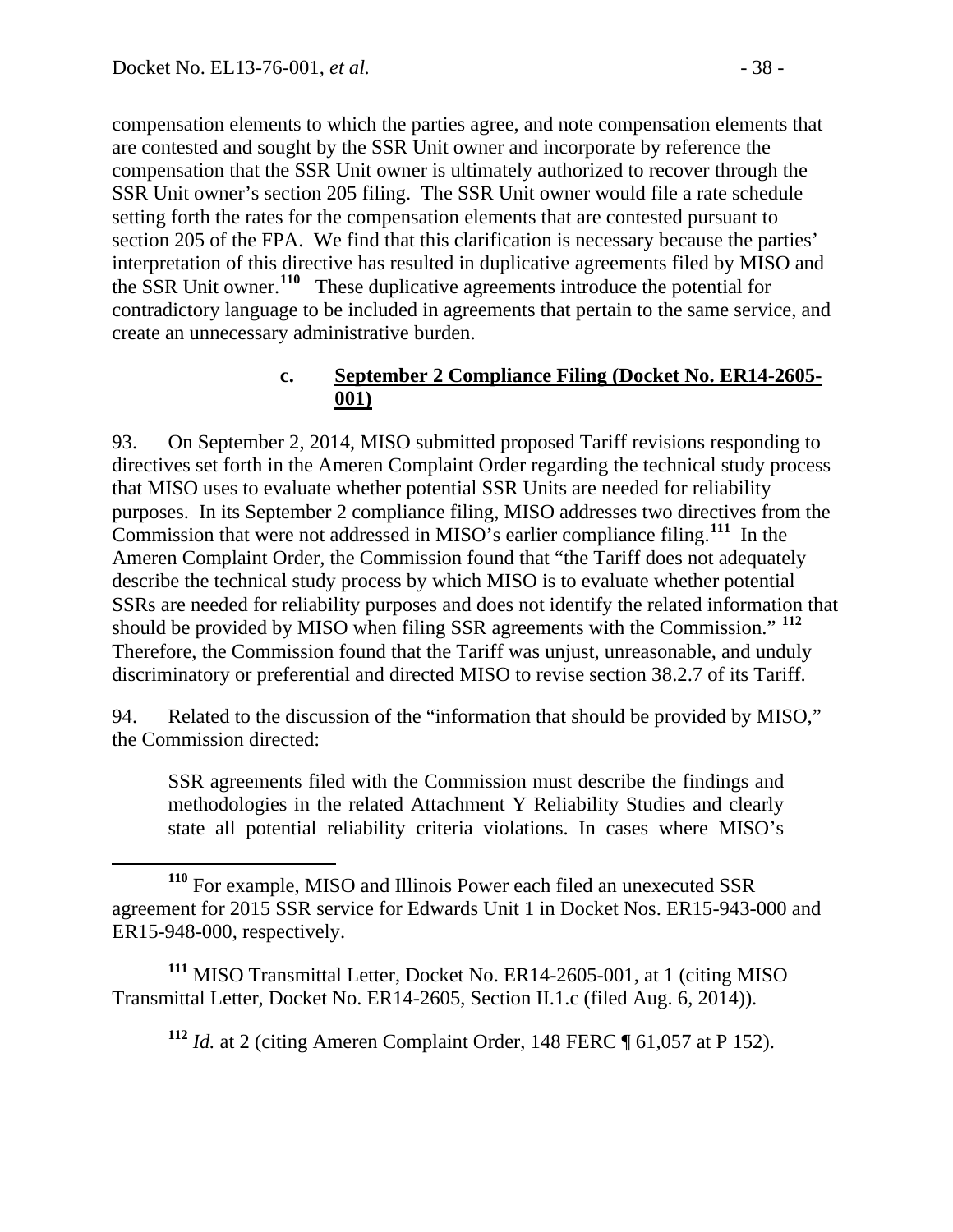determination of SSR status is based upon local planning criteria, the filing and associated study reports should provide a full discussion addressing the application of the local planning criteria. Such a discussion should provide documentation as to when the criteria became effective and which regulatory body, if any, approved the standard. Furthermore, regarding MISO's evaluation of feasible alternatives to entering into an SSR agreement, MISO should provide a short explanation of the proposed solution, as well as timetables for when the preferred solution will be implemented.

95. In response to the Commission's directives, MISO revises its Tariff to include information in Section 38.2.7.c ("Evaluation of SSR Unit Application") regarding its technical study process. MISO notes that this process was developed as part of an extensive stakeholder process.

96. MISO states that Section 38.2.7.c was also revised to add a paragraph that describes information in an Attachment Y study report that will accompany an SSR filing with the Commission. The following information (at a minimum) will be provided in such a study: methodology used, study assumptions, approved Transmission Owner planning criteria used (including when the criteria became effective and the approving regulatory body, if any), analysis results, an evaluation of alternatives and the conclusion of the study (including a short explanation of the proposed solution to any reliability issue identified and timetables for implementing the preferred solution). MISO states that this description contains the detail regarding local planning criteria and the analysis of alternatives that were required in the Ameren Complaint Order.**[113](#page-38-0)**

#### **i. Commission Determination**

97. We conditionally accept MISO's revisions to Section 38.2.7 and Section 38.2.7.c of the Tariff, subject to further compliance. MISO has proposed several Tariff revisions to explain its technical study process regarding how it will evaluate whether potential SSR Units are needed for reliability purposes. MISO has also set forth the process of how it will evaluate potential SSR Units when the transmission owner conducts the studies. With respect to the revisions MISO made to Section 38.2.7.c of the Tariff regarding its technical study process, we direct MISO to make the following change:

An affirmation that *the* results, in whole or in part, from a previously filed report remain applicable may substitute for filing an entirely new report on the Attachment Y Reliability Study and the Attachment Y Alternatives Study.

<span id="page-38-0"></span>**<sup>113</sup>** *Id.* at 3.